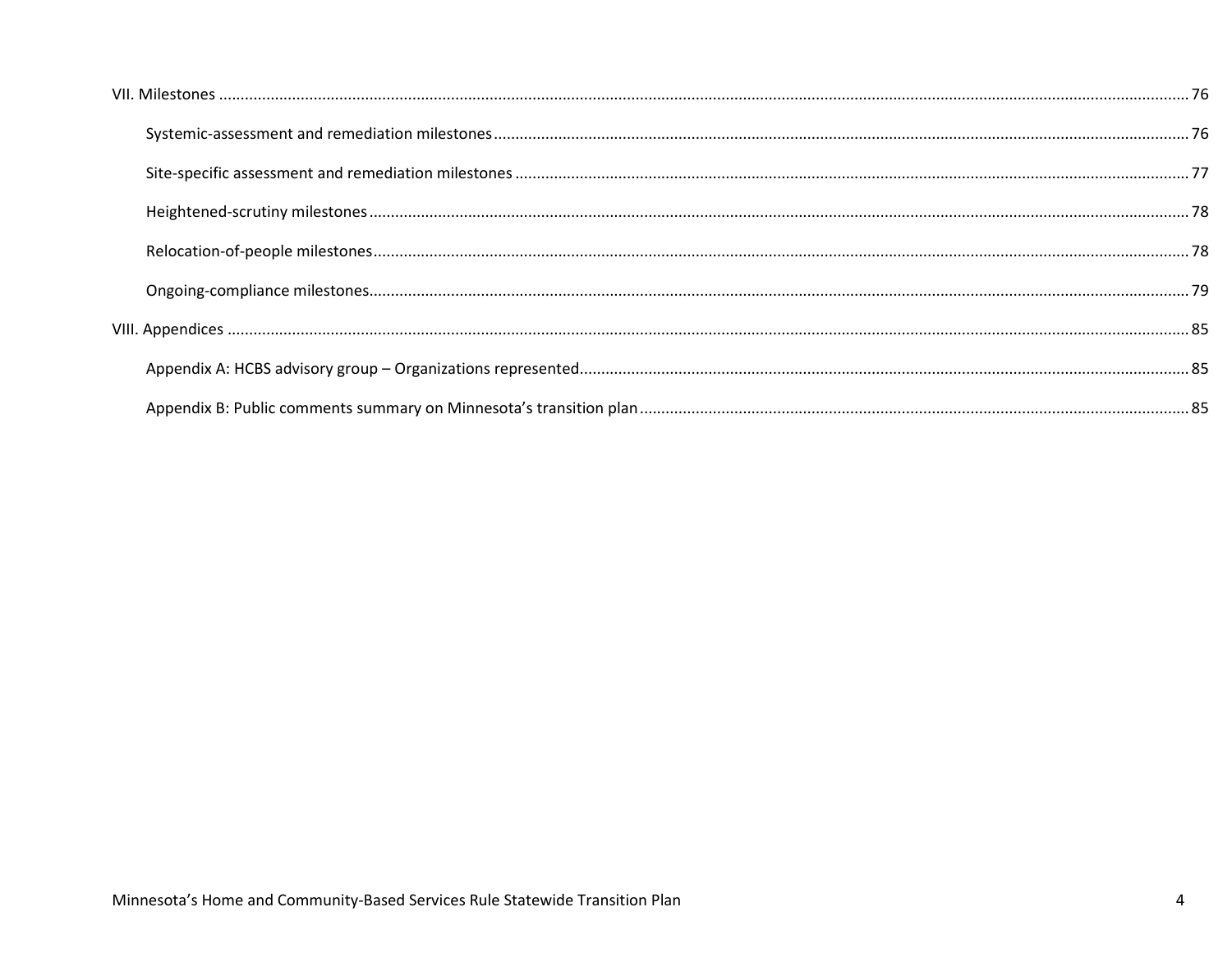# **I. Background**

### **What is the federal HCBS rule?**

In January 2014, the federal Centers for Medicare & Medicaid Services (CMS) released a rule regarding home and community-based services (HCBS). The rule requires that people who receive publicly paid long-term services and supports must receive those supports in the most integrated setting and have full access to the benefits of community living. The rule has requirements for person-centered planning, service settings and opportunities for involvement in the community.

### **What does the rule mean for people who receive public long-term services and supports?**

The rule governs certain home and community-based services, which are sometimes called HCBS for short. HCBS are services people receive in a community setting and are an alternative to those provided in an institutional setting, such as a hospital, nursing facility or intermediate care facility for people with developmental disabilities (ICF-DD).

The rule requires that people:

- Have enough information to make informed choices about the type of services they receive
- Are treated with respect and in a person-centered way so that they can make decisions about how, when and where they get theirservices
- Have the opportunity to be involved in their community, including living and working in integrated settings and coming and going where and when they want

The rule might mean services will change to be more person-centered. Where people live and work might change to give them more opportunities to interact directly with their communities.

### **Who is affected by the HCBS rule?**

This rule applies to people who receive services through the following programs:

- Alternative Care (AC) program
- Brain Injury (BI) Waiver
- Community Alternative Care (CAC) Waiver
- Community Access for Disability Inclusion (CADI) Waiver
- Developmental Disabilities (DD) Waiver
- Elderly Waiver (EW)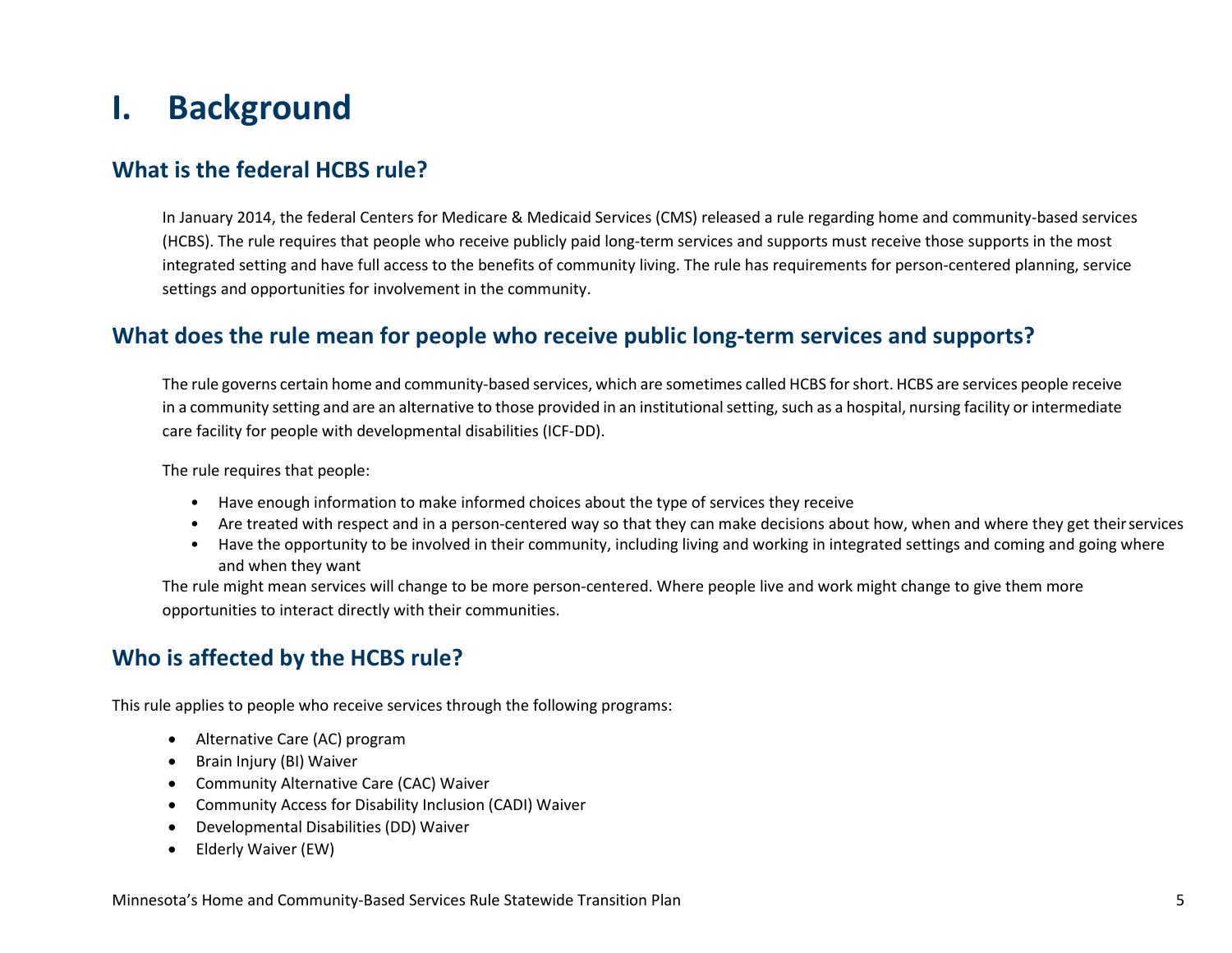## **Why did CMS make this rule?**

The rule assures that home and community-based services are provided differently from institutional services. Even though the service is not provided by an institution, the setting might have qualities that feel like an institution to the person who receives the services. The rule looks carefully at whether the setting for a service isolates the person from the community. Generally, being isolated means that a person is separated or treated differently from other people who live in the community.

# **What kind of changes might happen?**

The rule requires Minnesota to look at all settings and decide if they have institutional qualities. The federal government has given some guidance and examples about what this means. States must look at such things as the location of the setting and other qualities that isolate people from the broader community.

If the state decides some settings are like an institution, it can either:

- Present information to CMS about why the setting should be allowed for waiver recipients (in some cases, the provider might be able to make changes to meet the rule) [Begin add] or [End add]
- Provide a process to support the person while he or she identifies other services or service providers that comply with the new requirements

## **What additional requirements apply to residential settings?**

The rule includes additional standards that apply to residential settings owned or controlled by the provider. These standards relate to qualities such as:

- Eviction and appeals processes
- [Begin Add] Choice of roommate if sharing a unit or a bedroom
- Freedom to furnish and decorate
- Control of daily schedule, including access to food
- The right to have visitors at any time
- The setting's physical accessibility [End Add]
- Individual autonomy with life choices
- Privacy protections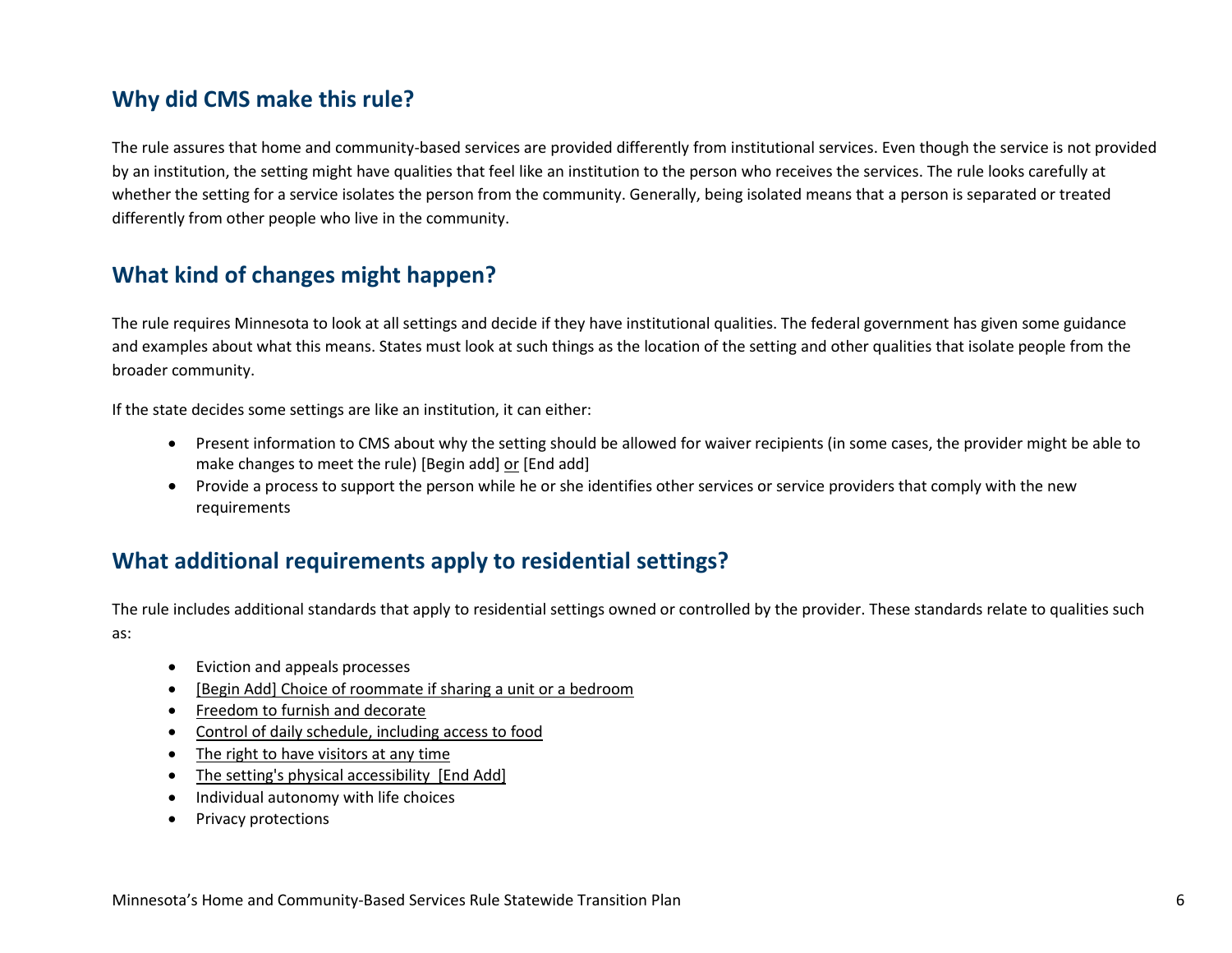## **Are there any person-specific exceptions to the standards?**

The HCBS settings rule allows the following rights to be modified when people live in settings where they receive customized living, foster care or supported living services:

- Have personal privacy (including the use of the lock on the bedroom door or unit door)
- Take part in activities that he/she chooses and have an individual schedule that includes the person's preferences supported by the service provider (this right cannot be modified in customized living settings.)
- Have access to food at any time
- Choose his/her own visitors and time of visits

The modification must be:

- Necessary to ensure the health, safety and well-being of the person
- Based on a specific and individualized assessed need that is justified in the support plan
- Approved by the person through informed consent

[Begin add] The Minnesota Department of Human Services (referred to as "MN DHS"or "we" throughout this transition plan) developed a[n HCBS rights](https://edocs.dhs.state.mn.us/lfserver/Public/DHS-7176H-ENG)[modification support plan attachment form](https://edocs.dhs.state.mn.us/lfserver/Public/DHS-7176H-ENG) (PDF) for case managers/care coordinators, providers and individuals to document and coordinate modifications of a person's rights as described above. We developed a [video tutorial](https://www.youtube.com/watch?v=905SUoA2QYU) to teach case managers that any modification to the requirements will be based on a plan that includes the following:

- The specific and assessed needs of the person that require a modification of rights
- Prior interventions and supports, including less-intrusive methods
- Description of the person's diagnosis/condition(s) or behaviors and related assessed need
- Ongoing data that will be collected to measure effectiveness of modification
- Established time limits for periodic review of modifications
- The persons's informed consent
- Assurance that interventions and supports will not harm the person.

Each person is unique, so considerations for each person's person-centered plan will be different, including the appropriate use of rights modifications. It is therefore vital for person-centered planning teams to include the person in this process, solicit the person's view of the benefits or success of an intervention and consider together an appropriate course of action. The person-centered planning team must consider what is a reasonable amount of time (e.g., week, month, year) to evaluate the effectiveness of an HCBS rights modification plan, based on the individual circumstances, as well as weigh the risk, success and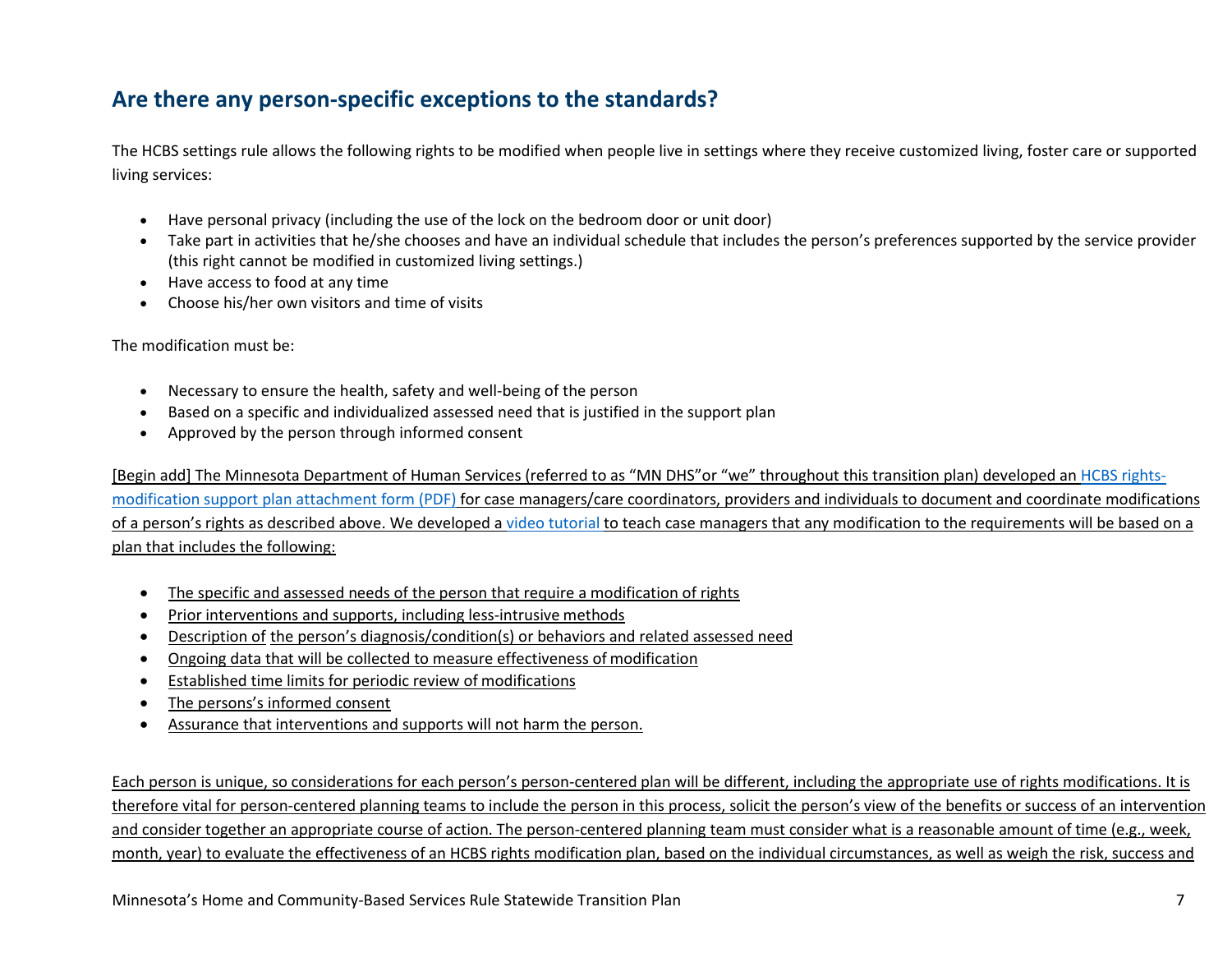amount of time given for a response. Person-centered planning teams must collect and document data related to the use of positive interventions and supports, as well as less-intrusive methods of addressing the need, before making or amending any modification. The person-centered planning team might need assistance from specific experts, such as a behaviorist or behavior specialist, to aid in the person-centered planning process (e.g., behavior analysis, crisis-intervention plan). The person-centered planning team should document these considerations in the person-centered plan to support the determination of the rights modification plan effectiveness. The person-centered planning team must review modifications on a regular basis, at least annually, and should never consider them as "standing orders" without time limits. In addition, the person-centered plan and HCBS Rights Modification Support Plan Attachment (DHS-7176H) must be finalized and agreed to in writing, based on the informed consent of the person. [End add]

[Begin Delete] All existing settings must comply with the new rule; however, in some cases these requirements may be changed or modified if:

- Supported by a specific assessed need
- Justified in the person-centered service plan
- Documented in the person-centered service plan. [End Delete]

### **Can states set higher standards for home and community-based settings?**

The regulations set the minimum requirements. Minnesota DHS has elected to set higher standards for what constitutes an acceptable HCBS setting for designated new service settings. You may find more details under [Tiered standards for providers](#page-55-0) funded by BI, CAC, CADI or DD waivers in the transition plan.

## **What is the HCBS rule transition plan?**

The federal government is allowing states until March 17, [Begin delete] 2019-[End delete] [Begin add] 2022 [End add], to comply fully with the new settings requirements. All states, including Minnesota, submitted a transition plan to CMS and are working to refine and agree to steps in the plan. The plan includes a review of current settings as well as all related state regulations and policies. The reviews will determine what changes the state needs to make to comply with the rule.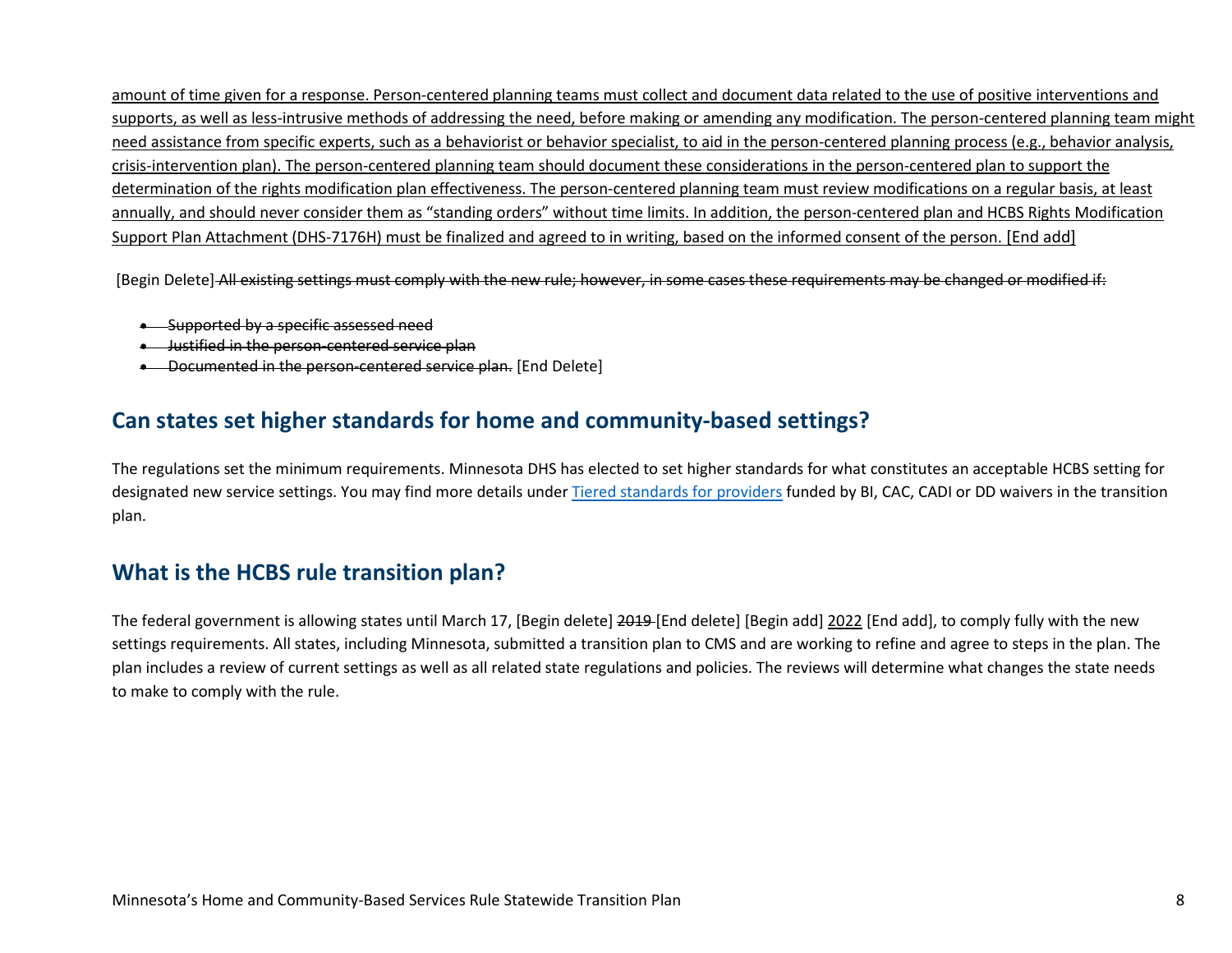# **II. Minnesota's vision**

## **Disability services:**

For many years, it was common for people with disabilities to live their lives separately from their families and friends. The few services that were available were mostly provided in institutions. In the 1980s, MN DHS created services to help people leave those institutions. In 2001, the last Minnesotans with disabilities who lived in state-run institutions moved out.

Today, most people with disabilities grow up in their family homes, go to school in their own neighborhoods and have many of the same hopes and dreams as people who don't have disabilities. Yet, the service system hasn't always offered the individualized options or flexibility that would allow those dreams to be realized.

Today, the focus of Minnesota's disability service system is on one person at a time. People want to make informed choices that add to their quality of life and meet their needs to stay healthy, safe and well. The supports and services a person gets should reflect this balance.

The principles of person-centered planning are the foundation of the HCBS rule. These principles further support people's rights to make informed choices and decide what is important both to them and for them.

It also supports the same values as other recent initiatives in Minnesota, including:

- **Minnesota's Olmstead Plan,** which promotes:
	- o Employment First
	- $\circ$  Planning protocols for the person to make informed decisions about supports for community living
	- o Opportunities for community engagement and self-determination
- **Positive supports rule,** which focuses on the use of positive behavior supports and prohibits use of restraints and seclusions
- **MnCHOICES,** which is a way to learn from and plan with a person through an assessment and support-planning process
- **Disability Waiver Rate System,** which ensures a consistent statewide disability waiver rate system and centralized provider oversight
- **Minnesota Statutes, chapter 245D, licensure,** which ensures consistent provider standards and centralized provider oversight

### **Aging and adult services:**

Minnesota's population will undergo dramatic shifts in the next two decades. The state demographer projects the number of Minnesotans age 65 and older will double between 2010 and 2030, from 685,000 to 1.3 million. The number of people age 85 and older (who tend to need long-term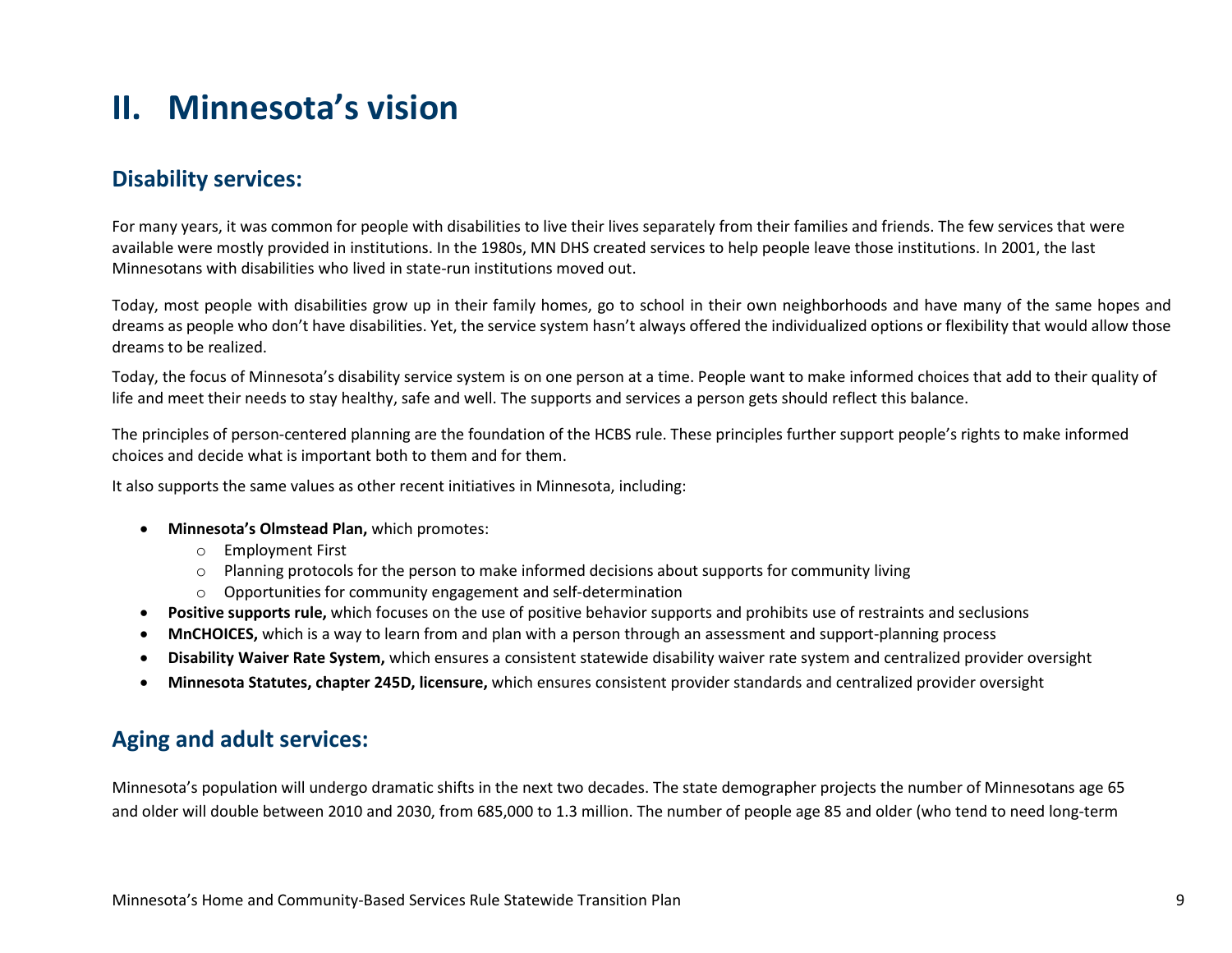care) will nearly double, growing to 163,000 and then double again by 2050, rising to 324,000 people. By 2020, there will be more people age 65 or older than school-aged children in Minnesota. (source: [Minnesota Board on Aging State Plan FFY 2015 – 2017 \[PDF\]\)](http://www.mnaging.net/en/Advocate/%7E/media/FFY_2015-2017_State_Plan_final.ashx)

With the aging of the population, the need for home and community-based services will increase. We have put in place many creative strategies to address this demand. The state focuses on educating and empowering older adults and their families to make informed decisions about and easily access home and community-based services. The state works to ensure access to a wide range of supports to help people remain in their homes and communities for as long as possible. The state is committed to supporting HCBS providers so they can comply with the HCBS settings rule and continue to provide high-quality services to people, no matter how services are paid for.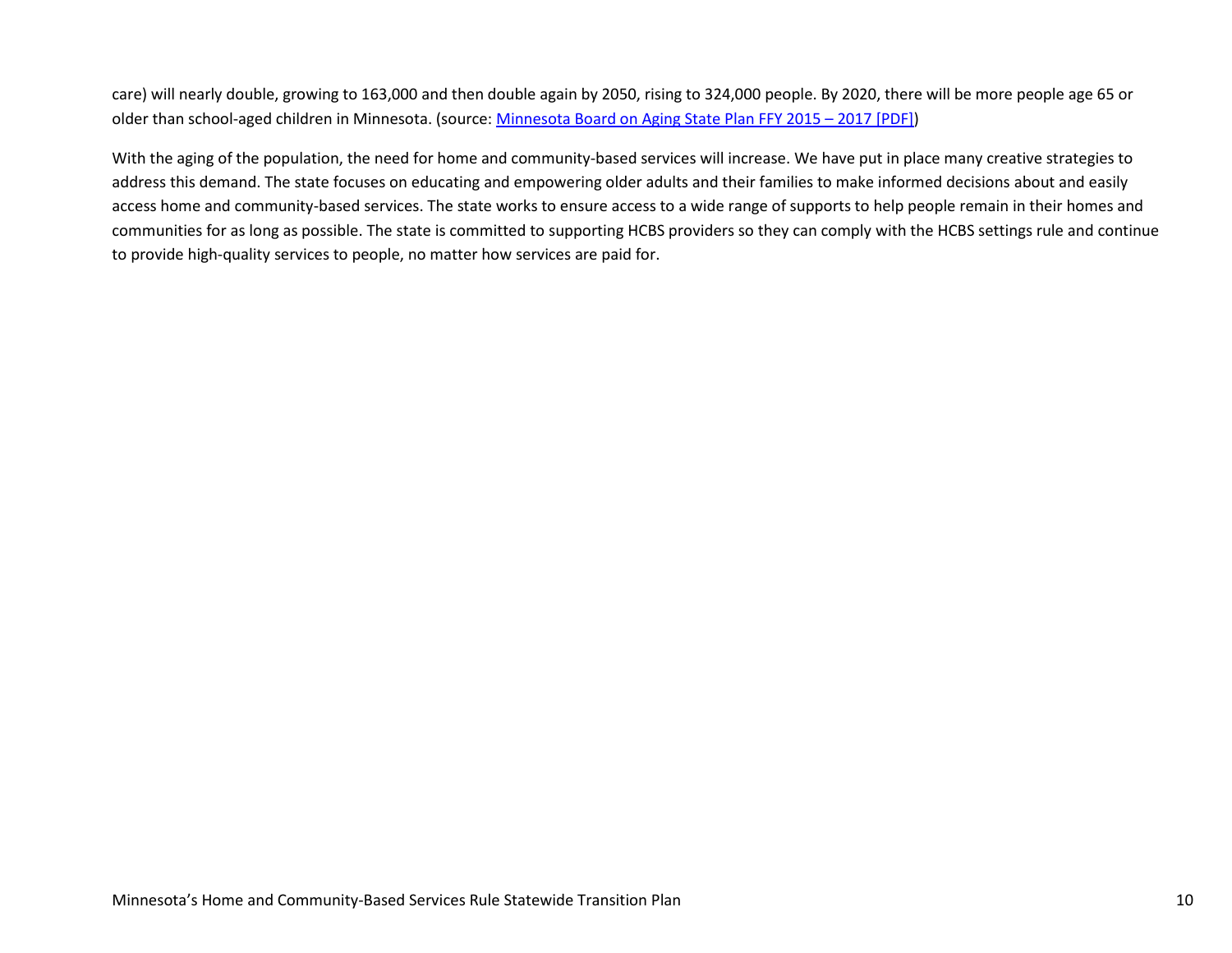# **III. Minnesota's statewide transition plan**

The federal government is allowing states until March 17, [Begin Delete]2019-[End Delete] [Begin Add] 2022 [End Add], to comply fully with the new settings requirements. A statewide transition plan is a document that outlines how Minnesota will ensure compliance with the HCBS Settings [Begin Add] The statewide transition plan outlines how we will ensure that each setting complies with HCBS rule requirements. CMS requires the transition plan to include three main components:

- Systemic assessment and remediation
- Site-specific assessment, validation and remediation
- Stakeholder input

The HCBS rule originally allowed a five-year transition plan for existing programs to comply with its home and community-based setting requirements. On May 9, 2017, CMS announced that states have until March 2022 to bring their systems into compliance with the HCBS settings requirements, extending the deadline by three years. To read more, see [Extension of Transition Period for Compliance with Home and Community-Based Settings](https://www.medicaid.gov/federal-policy-guidance/downloads/cib050917.pdf)  [Criteria \(PDF\).](https://www.medicaid.gov/federal-policy-guidance/downloads/cib050917.pdf)

### **Initial approval**

[Begin add] MN DHS submitted an initial statewide transition plan on Jan. 8, 2015. We rewrote and resubmitted the statewide transition plan on Dec. 2, 2016 to incorporate new guidance issued by CMS and to address gaps identified by CMS in the initial plan. On June 2, 2017, CMS gave its initial approval to Minnesota's statewide transition plan to bring settings into compliance with the federal HCBS regulations. To read more, see th[e June 2 letter from CMS to](https://mn.gov/dhs/assets/060217-CMS-STP-approval_tcm1053-298565.pdf)  [DHS \(PDF\).](https://mn.gov/dhs/assets/060217-CMS-STP-approval_tcm1053-298565.pdf)

Initial approval means that CMS approves of Minnesota's systemic assessment and the plan to update regulations as needed. On July 9, 2018, CMS sent an [Initial Approval Addendum Letter \(PDF\)](https://www.medicaid.gov/medicaid/hcbs/downloads/mn/mn-initial-approval-addendum.pdf) to MN DHS explaining what we need to change to receive final approval. [End add]

[Begin Delete] Minnesota submitted an initial, statewide transition plan on Jan. 8, 2015, to address the new rule governing home and community-based services funded through Medical Assistance. CMS issued the new rule in January 2014. CMS requires each state to create a transition plan detailing how the state will comply with the requirements for home and community-based settings by March 17, 2019. This document offers the framework Minnesota will use to ensure compliance.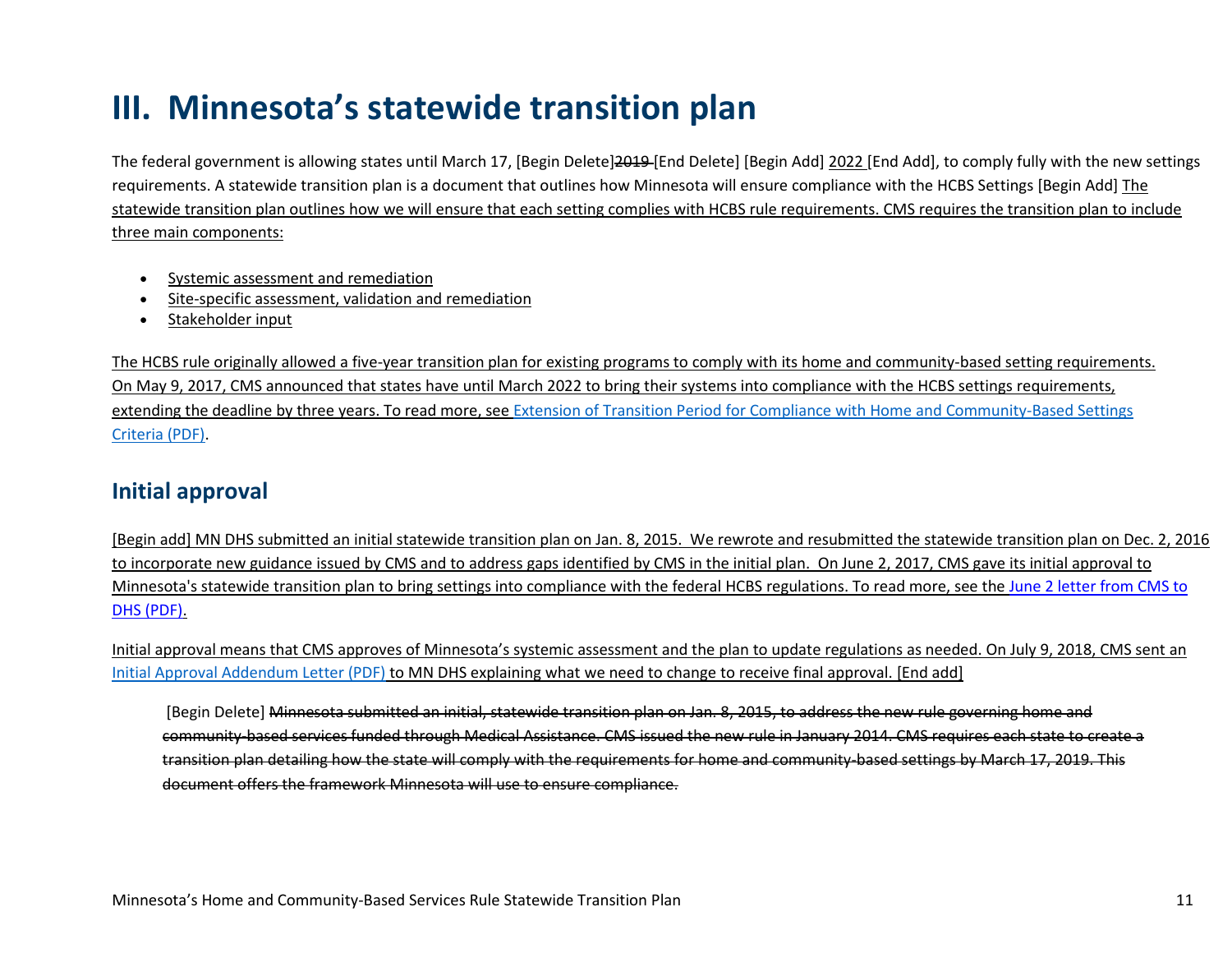### **Amended statewide transition plan**

This amended statewide transition plan builds upon the transition plan submitted on Jan. 8, 2015.

Amendments include:

- An updated approach to the transition plan and milestones to accomplish requirements
- A progress report on milestones, including findings from the state's systemic assessment
- Additional information in response to correspondence from CMS on [Oct. 8, 2015 \(PDF\),](https://www.medicaid.gov/medicaid/hcbs/downloads/mn/mn-cmia.pdf) and [April 26, 2016 \(PDF\), a](https://mn.gov/dhs/assets/04262016-HCBS-CMS-feedback_tcm1053-284357.pdf)nd subsequent conference calls.
- An effort to reformat and simplify information so the public may better understand the purpose and intent.

### **Accomplishments and lessons learned**

Provider self-assessment survey: In April 2015, the Department of Human Services (DHS) launched a self-assessment survey for providers of day and residential services in settings that are owned or controlled by the provider. The goal was to use the information to determine site-specific compliance in response to CMS's guidance. The survey results:

- Did not determine site-specific compliance because we learned that service standards and expectations required under the rule needed clearer definition. Providers also needed an opportunity to make changes to the way they operate, train staff and deliver services to comply with new expectations.
- Provided valuable information on the training and technical assistance needed to support providers as they worked to comply with the rule.
- Informed the development of new service standards.

**Systemic assessment***:* In June 2015, DHS completed a systemic assessment to analyze the state's current level of compliance with HCBS settings criteria. The systemic assessment showed some waiver services will need regulatory and/or practice changes to comply with the rule.

The statewide transition plan is a document that outlines how Minnesota will ensure compliance with the HCBS Settings Rule.

CMS requires the transition plan to include three main components:

- Systemic and site-specific assessment
- State action steps
- Stakeholder input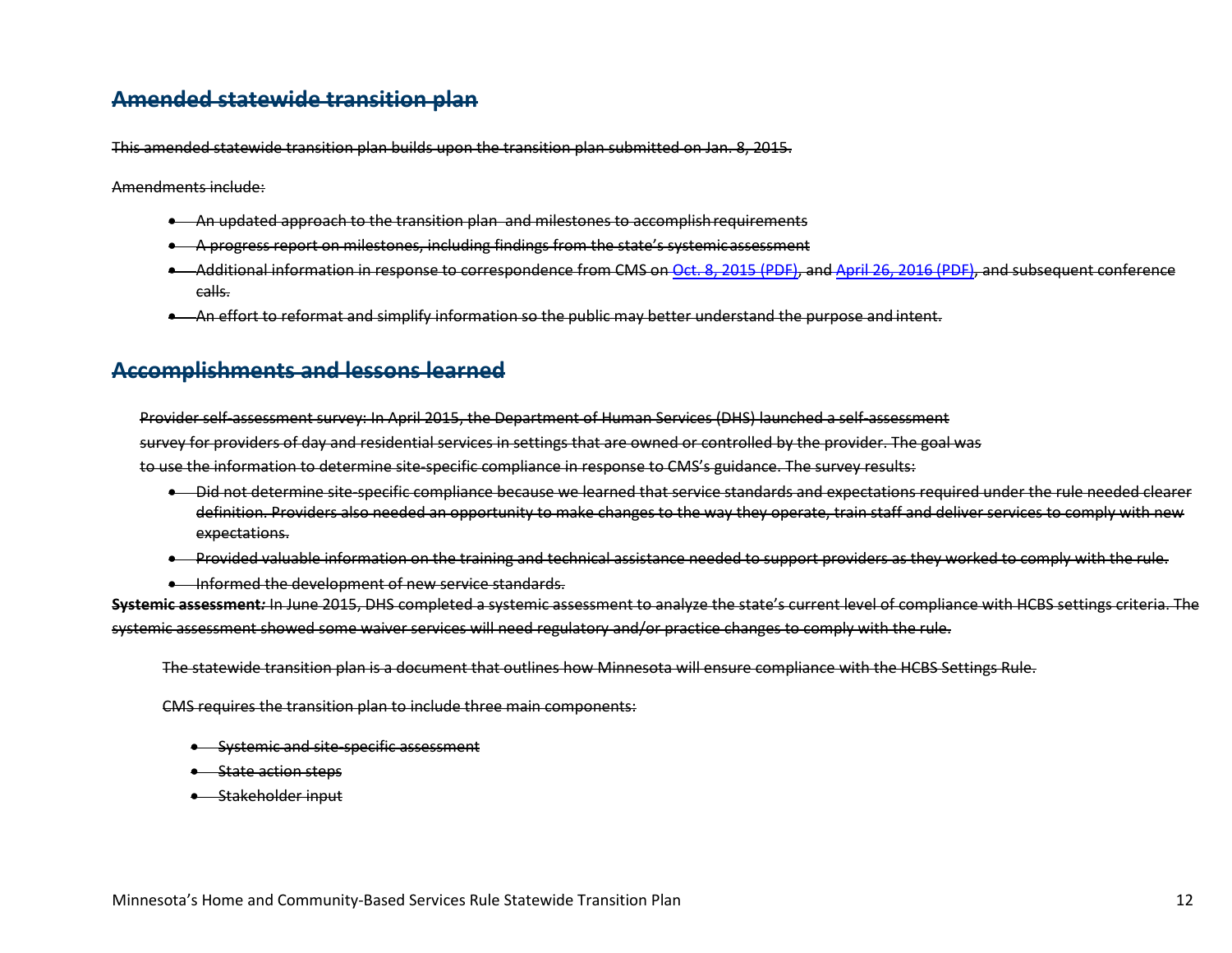### The HCBS rule originally allowed a five-year transition plan for existing programs to come into compliance with its home and community-based setting requirements. [End delete]

To receive final approval, states must assess the level of compliance of each site, validate compliance and describe the plan to remediate areas of noncompliance.

[Begin add] Minnesota will use the following strategies to ensure compliance with the HCBS settings rule (which are explained later in this document):

- 1. Provider attestation requirement for every setting
- 2. Desk audit of every setting's attestation and submitted documentation to support compliance
- 3. Identify Prong 1, 2 and 3 Presumed not to be HCBS settings
- 4. Assess and validate Prong 1, 2 and 3 Presumed not to be HCBS settings: On-site visits and outreach
- 5. Implement person's experience assessments
- 6. Develop and implement residential tiered standards for BI, CAC, CADI and DD waivers
- 7: Develop and implement non-residential tiered standards for BI, CAC, CADI and DD waivers
- 8. Implement methods for ongoing HCBS compliance
- 9. Assess people's ongoing experience
- 10. Assess lead agencies
- 11. Assess service gaps

### **Transition protocol for people who receive services**

#### MN DHS has no indication that any providers will not become compliant with the HCBS rule requirements.

If any setting remains noncompliant after all validation and remediation strategies are exhausted, or the heightened-scrutiny process determines a setting is institutional in nature, DHS will carry out the following communication plan beginning in March 2020:

- DHS will issue letters via certified mail notifying people who receive services, legal representatives, lead agencies and providers of a setting's anticipated inability to meet compliance by March 2022. The notices will include:
	- o Contact information for the person's lead agency, the LTC Ombudsman Office, the Senior Linkage Line, the Disability Hub, the HCBS transition website and the HCBS specific email box.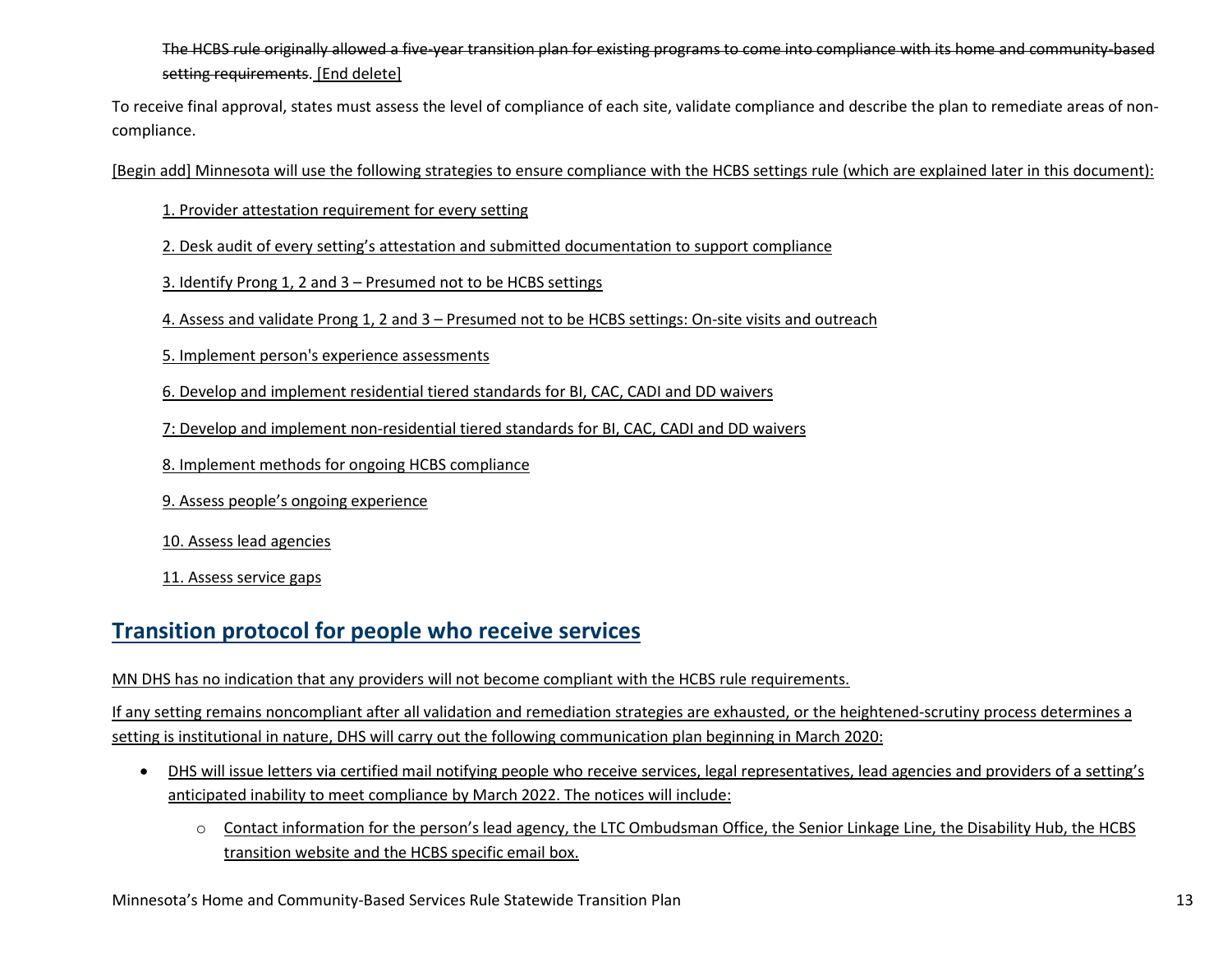- o Instructions for the lead agency to begin transition planning for affected people using the [Person-Centered, Informed](https://edocs.dhs.state.mn.us/lfserver/Public/DHS-3825-ENG) Choice and [Transition Protocol \(PDF\)](https://edocs.dhs.state.mn.us/lfserver/Public/DHS-3825-ENG) and the [My Move Plan Summary, DHS-3936 \(PDF\).](https://edocs.dhs.state.mn.us/lfserver/Public/DHS-3936-ENG) The Person-Centered, Informed Choice and Transition Protocol is a guide that lead agencies (counties, tribal nations and managed-care organizations) must use to implement personcentered practices during transitions. The protocol explains our expectations for lead agencies and other long-term supports and services support planners, including specific expectations when a person is moving from one residence to another or from one service to another. Support planners are primarily responsible for providing support to people during transitions. The protocol outlines transition requirements on pp. 19-21, which will be the protocol for moving people from services/settings that do not comply with the HCBS settings requirements.
- DHS will issue a second notice via email and certified mail, no later than 90 days before the transition to notify:
	- $\circ$  The provider of the intent to transition people from their current service(s) and/or setting.
	- $\circ$  The lead agency to provide each person appeal rights information per the [Notice of action, DHS-2828B](https://edocs.dhs.state.mn.us/lfserver/Public/DHS-2828B-ENG)
	- $\circ$  The person who receives services of the intent to transition him or her from current services(s) and/or setting, including contact information for the person's lead agency, the LTC Ombudsman Office, the Senior Linkage Line, the Disability Hub, the HCBS transition website and the HCBS specific email box.

DHS will provide targeted technical assistance to lead agencies, service providers and people to support transitions. [End add]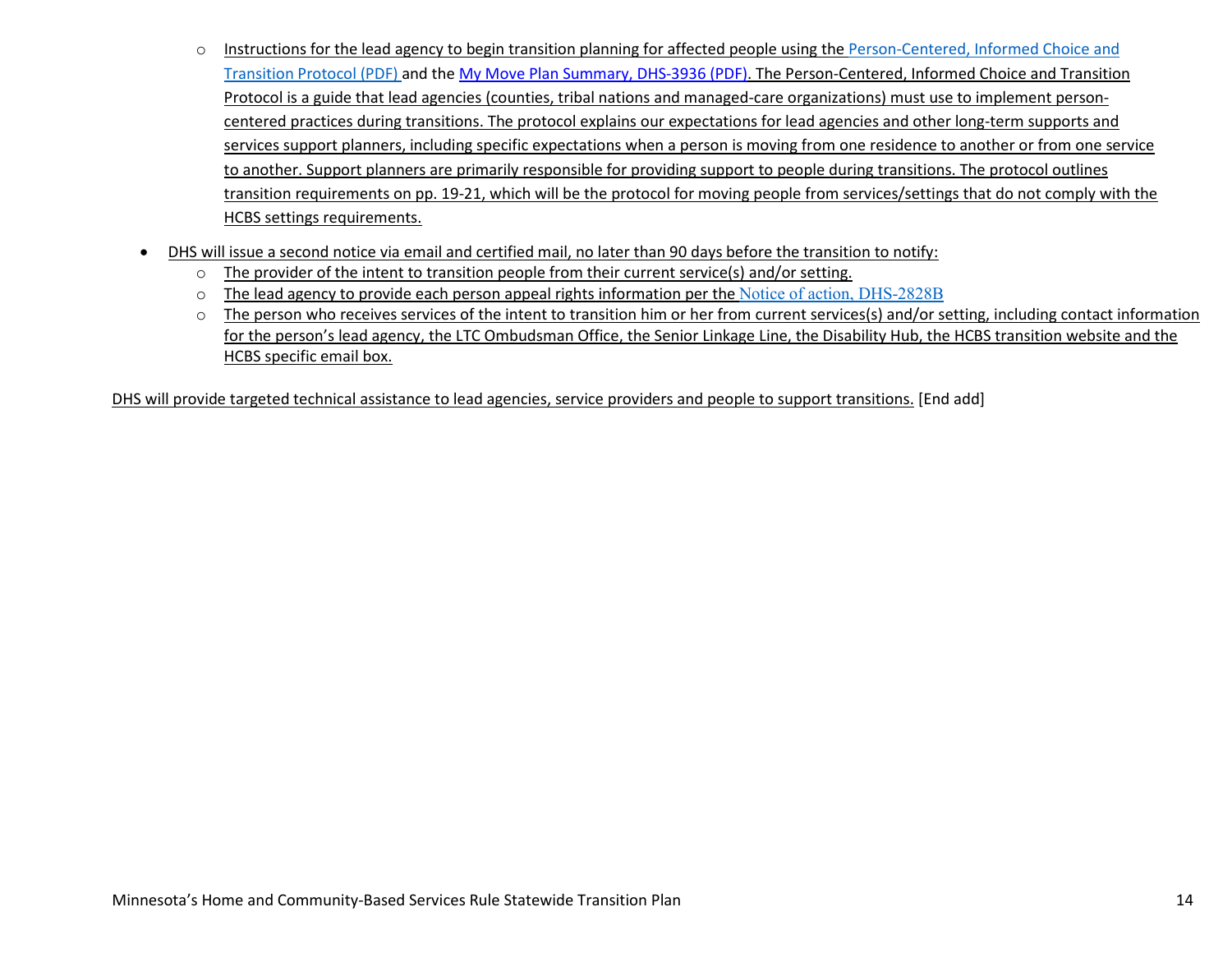# **IV. Public engagement**

### **Targeted communication to people and families**

Our engagement of people who receive services and their families is critical as MN DHS implements the HCBS settings rule. We conducted the following outreach:

- **2014:** Seven in-person listening sessions across the state. We designed the sessions to inform people of the HCBS rule, to get initial input about how the rule would affect their lives and to inform the transition plan. The target audience for the listening sessions included seniors, people with disabilities and their families.
- **2015-2016:** 21 in-person community meetings across the state. We designed the sessions to inform people of the HCBS rule, to get feedback on how specific elements of the rule would affect their lives and to provide feedback on new standards recommended by the HCBS advisory group. The target audience for the community meetings included people with disabilities and their families.
- [Begin Add] **2017:**
	- $\circ$  We designed and sent a series of communications to explain to people who receive services what is changing, why it is changing and what those changes might mean for them. Each communication included fact sheets including ["My best life, my way: The HCBS rule \(PDF\)"](https://mn.gov/dhs/assets/03072017-HCBS-flyer-What-does-HCBS-rule-mean-for-me-accessible_tcm1053-284054.pdf) and ["What does](https://mn.gov/dhs/assets/03072017-HCBS-flyer-My-best-life-my-way-accessible_tcm1053-284056.pdf)  [person-centered mean for me?" \(PDF\)](https://mn.gov/dhs/assets/03072017-HCBS-flyer-My-best-life-my-way-accessible_tcm1053-284056.pdf) for the person to learn more about the rule. The fact sheets included ways people can learn more including:
		- View the [Home and Community-Based Services Rule Overview video](https://www.youtube.com/watch?v=IIqr8AUHa1k) for more information
		- Contact the Disability Linkage Line at 1-866-333-2466
		- Go to [mn.gov/dhs/hcbs](http://www.mn.gov/dhs/hcbs)
	- $\circ$  We designed and sent a mailing about services, supports and funding that can help people achieve their housing goals:
		- A [July 13, 2017, memo \(PDF\)](https://www.dhs.state.mn.us/main/idcplg?IdcService=GET_FILE&RevisionSelectionMethod=LatestReleased&Rendition=Primary&allowInterrupt=1&dDocName=DHS-295077) listing available housing resources
		- A flyer, entitled ["My home. Creating the best home for me." \(PDF\)](https://www.dhs.state.mn.us/main/idcplg?IdcService=GET_FILE&RevisionSelectionMethod=LatestReleased&Rendition=Primary&allowInterrupt=1&dDocName=DHS-295012)
	- We developed and mailed the [Aging and Adult Services Division letter to people receiving HCBS services \(PDF\)](https://mn.gov/dhs/assets/03072017-HCBS-Aging-memo-accessible_tcm1053-284212.pdf) directly to each person. The letter included information about HCBS rights, how the HCBS rule and the requirements apply to people receiving adult day services, adult foster care or customized living, and how they can obtain more information.
- **2018:** 
	- o We designed communications about new employment services and sent them to people who receive services in May and June:
		- Several memos about new employment service options, including a [memo from DHS Disability Services Director Alexandra Bartolic about new](https://www.dhs.state.mn.us/main/idcplg?IdcService=GET_FILE&RevisionSelectionMethod=LatestReleased&Rendition=Primary&allowInterrupt=1&dDocName=DHS-300044)  [employment options \(PDF\)](https://www.dhs.state.mn.us/main/idcplg?IdcService=GET_FILE&RevisionSelectionMethod=LatestReleased&Rendition=Primary&allowInterrupt=1&dDocName=DHS-300044)
		- Disability Hub MN informational flyer about employment[: Employment matters: More money. More freedom More options \(PDF\).](https://disabilityhubmn.org/media/1061/employment-matters-adult.pdf)
		- E-list announcement: [Communication about employment options to people who use disability waivers](https://www.dhs.state.mn.us/main/idcplg?IdcService=GET_DYNAMIC_CONVERSION&RevisionSelectionMethod=LatestReleased&dDocName=DHS-300093)
	- We designed communication about the new strategies and tools developed by the department to gather participant experience feedback about adult day, foster care and customized living services for people who are on Elderly Waiver (EW) and enrolled in managed care:
		- June 21 video conference: [EW Participants in Managed Care Evaluate Certain Services at Reassessment](https://content.govdelivery.com/bulletins/gd/MNDHS-1f40627?wgt_ref=MNDHS_WIDGET_11)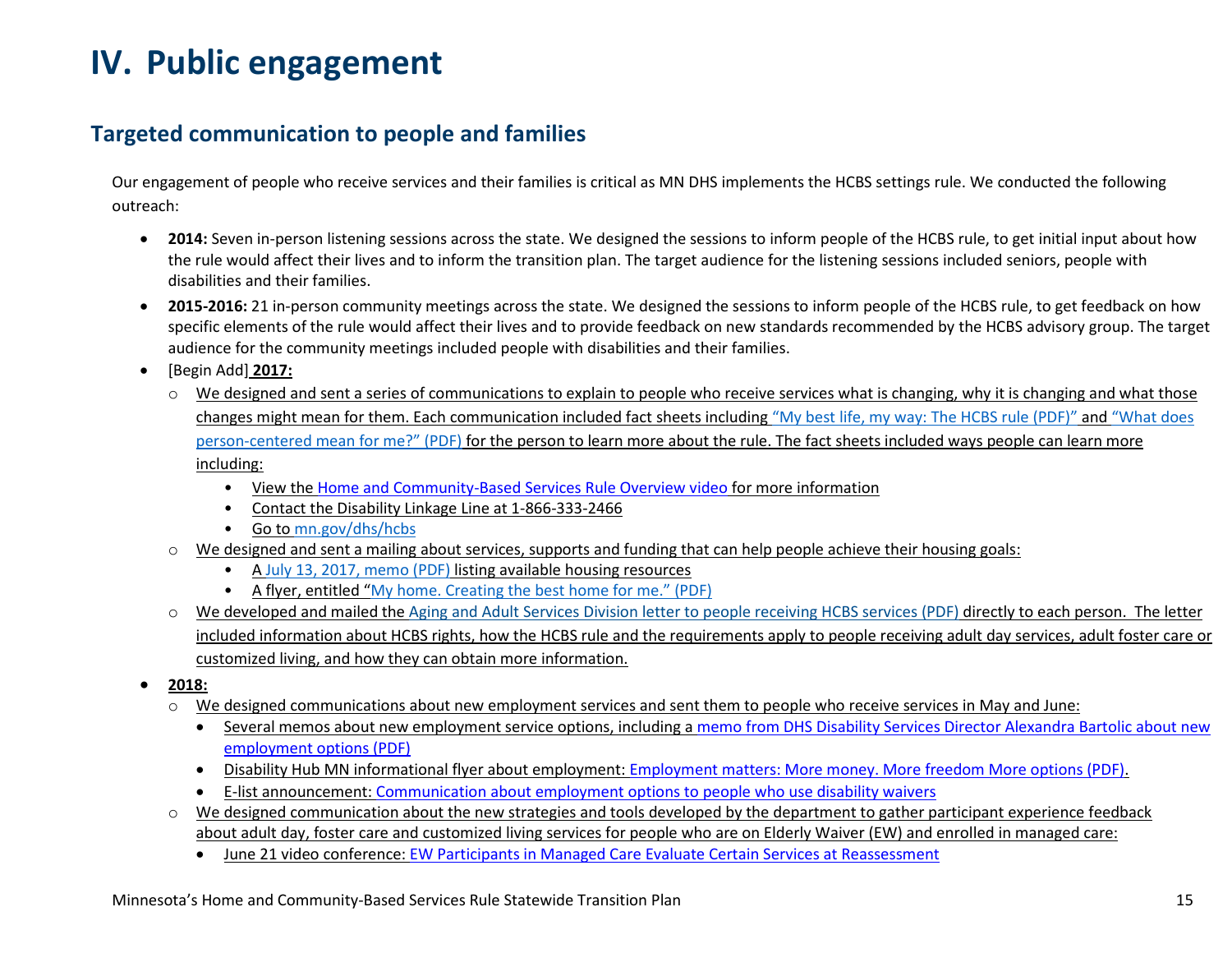- July 2 E-list announcement: [Corrected #18-25-04: Elderly Waiver Participants in Managed Care Provide Feedback About Certain HCBS Services](http://www.dhs.state.mn.us/main/idcplg?IdcService=GET_FILE&RevisionSelectionMethod=LatestReleased&Rendition=Primary&allowInterrupt=1&noSaveAs=1&dDocName=dhs-305078)
- o [End Add]We will use the following strategies to provide targeted outreach to people who receive services and their families throughout the remainder of the transition period:
	- Meetings with self-advocates
	- [ Begin Add] Disability Hub virtual insight panel [End Add]
	- Direct mailing/fact sheets
	- On-demand videos

# **[Begin Delete] Table 1: 2015-2016 Community meeting dates and locations**

| <b>Date</b>                | City                 | <b>Number of people in</b><br>attendance |
|----------------------------|----------------------|------------------------------------------|
| April 6, 2016              | Albert Lea           | 21                                       |
| April 14, 2016             | Rochester            | 15                                       |
| April 21, 2016             | Willmar              | 36                                       |
| June 28, 2016              | Austin               | 24                                       |
| July 15, 2016 two meetings | <b>Brooklyn Park</b> | 30                                       |
| July 19, 2016-two meetings | Minneapolis          | 20                                       |
| July 25, 2016-two meetings | Brainerd             | 15                                       |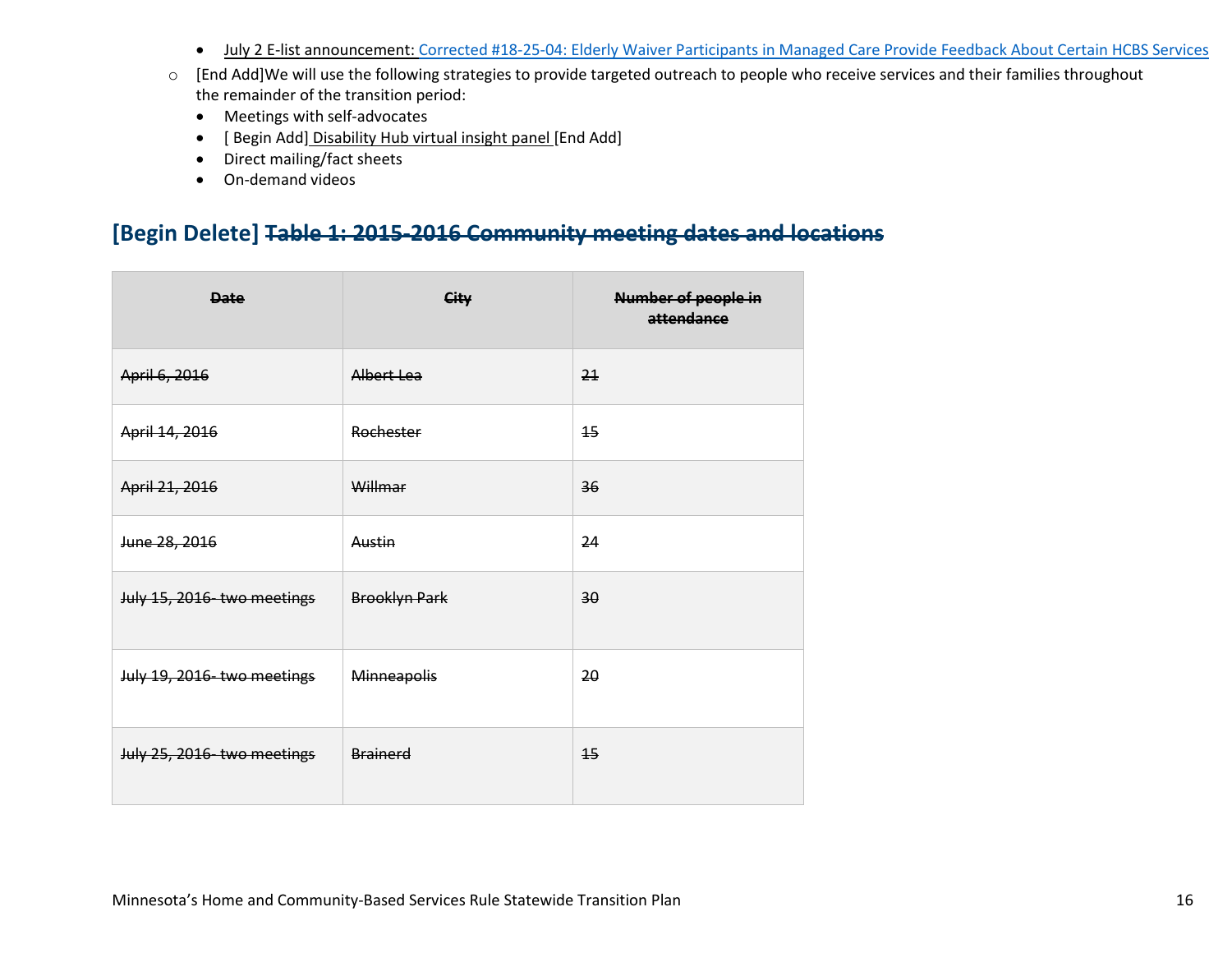| <b>Date</b>                | City          | <b>Number of people in</b><br>attendance |
|----------------------------|---------------|------------------------------------------|
| July 28, 2016-two meetings | Roseville     | 43                                       |
| Aug. 1, 2016               | Edina         | $70+$                                    |
| Aug. 8, 2016 two meetings  | Bemidji       | 14                                       |
| Aug. 12, 2016              | <b>Duluth</b> | $\overline{7}$                           |
| Aug. 15, 2016-two meetings | Moorhead      | $\overline{7}$                           |
| Aug. 17, 2016-two meetings | Rochester     | 9                                        |
| Aug. 22, 2016              | Mankato       | 10 [End Delete]                          |

### **HCBS advisory group**

A significant component of MN DHS's public engagement efforts includes collaboration with the HCBS rule advisory group.

[Begin Delete] The HCBS advisory group, which first met in May 2014, is composed of members from the DHS partners panel. The partners panel, established in 2008, supports the continuous improvement of Minnesota's HCBS system. The partners panel is a group of diverse stakeholders with expertise in long-term services and supports who represent aging, disability and mental health. [End Delete] The members include county government, service providers, managed-care organizations and advocates. State agency staff also participate.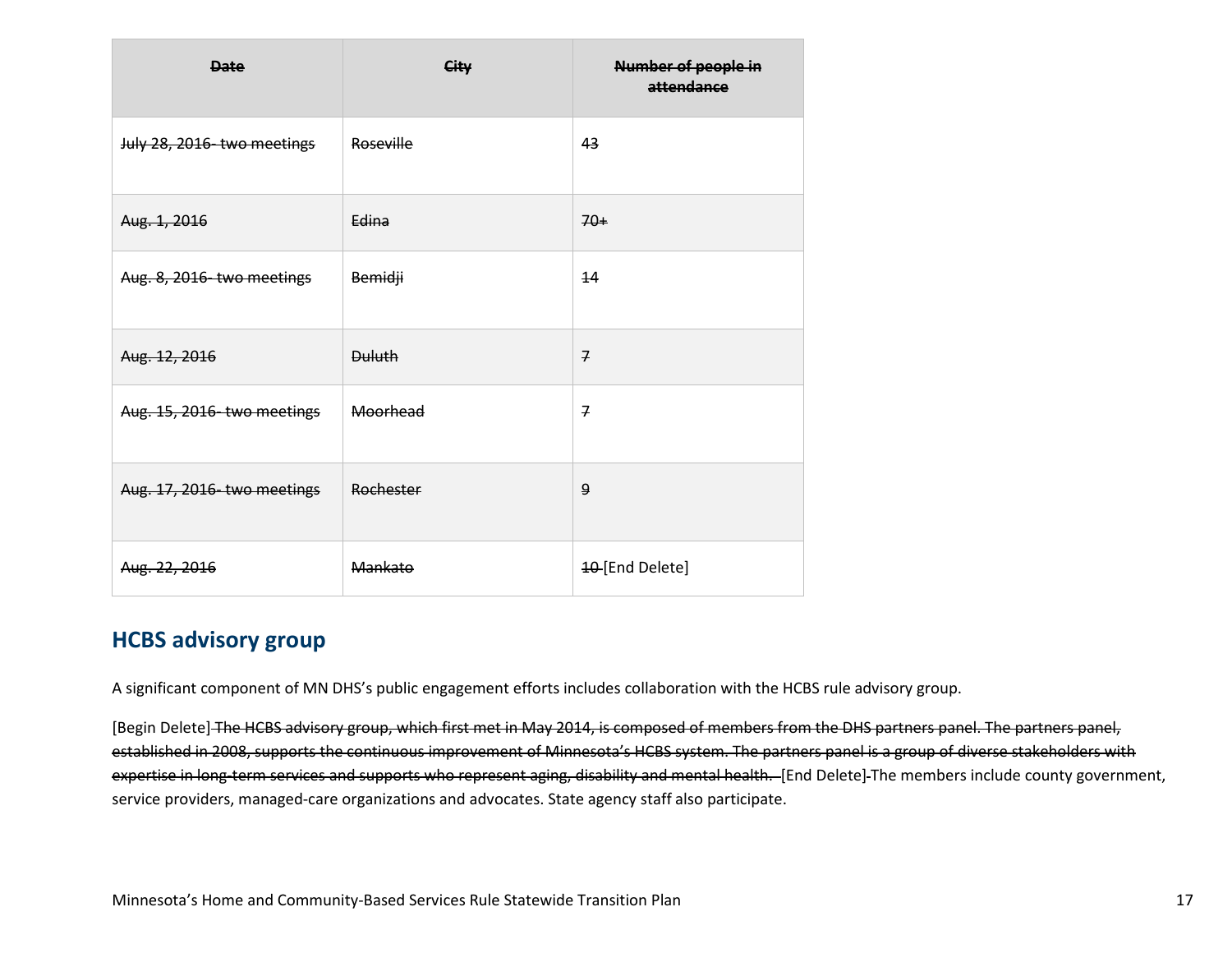Se[e Appendix A: Organizations represented in HCBS advisory group.](#page-84-0) The advisory group's activities included the following:

- 2014: Provided recommendations on the public-input process used in the development of Minnesota's HCBS settings rule statewide transition plan.
- 2015-2016: Developed recommendations to MN DHS on policy expectations and practice considerations. The group reviewed HCBS rule standards and discussed expectations, responsibilities of case managers, care coordinators and providers and the licensing authority responsible to the standard. The standards developed by the advisory group [Begin Delete] will inform [end delete] [Begin add] informed [End add] system changes and how settings {begin add] were [end add] [Begin Delete] will be [End Delete] assessed via the provider attestation. [Begin Delete] We will engage the advisory group regularly throughout the remainder of the transition period to provide input as we make the transition plan part of our operations. [End Delete]
- [Begin Add] 2017-2018: Helped us to test the provider-attestation process, provided input on the provider-attestation form, provided technical assistance throughout the attestation process, provided input on the desk audit and site visit processes and protocols and provided technical assistance to providers during the desk audit follow-up and site visits.

We will engage the advisory group regularly throughout the remainder of the transition period to provide input as we incorporate the statewide transition plan into our operations. [End Add]

# **Communication [begin add] campaign [end add] [begin delete] strategies [end delete]**

[Begin add] MN DHS also launched a communication campaign to provide information and operational guidance to people, providers and lead agencies.

- 2014-2015: We hosted a series of videoconferences and webinars, sent electronic updates, held focus groups and presented at conferences.
- 2016-2017: We developed tools/resources and provided targeted outreach and technical assistance that has helped nearly 6,000 HCBS settings complete a provider attestation to comply with the HCBS rule requirement of site-specific assessments
- 2018: We developed a [Guide to Putting the HCBS Settings Rule into Practice](https://mn.gov/dhs/assets/102517-hcbs-best-practices-guide_tcm1053-318393.pdf) (PDF) and notified providers (and other stakeholders) via direct email and electronic distribution lists. We used email contacts through the attestation process to communicate directly with providers about desk audit followup and site visits. [End Add]

MN DHS uses the [HCBS transition plan webpage a](http://mn.gov/dhs/partners-and-providers/news-initiatives-reports-workgroups/long-term-services-and-supports/hcbs-transition/)nd the HCBS settings email box as a central location for sharing information, tools and resources related to the HCBS settings rule. There, all stakeholders can access the same current information, such as:

- Status updates:
	- o results of completed activities
	- o upcoming activities
	- o statewide transition plan [Begin Add] status and public comment [End Add]
- Video trainings
- Resources and tools
- Frequently asked questions
- [Begin Add] Communication and outreach activities [End Add]

Minnesota's Home and Community-Based Services Rule Statewide Transition Plan 18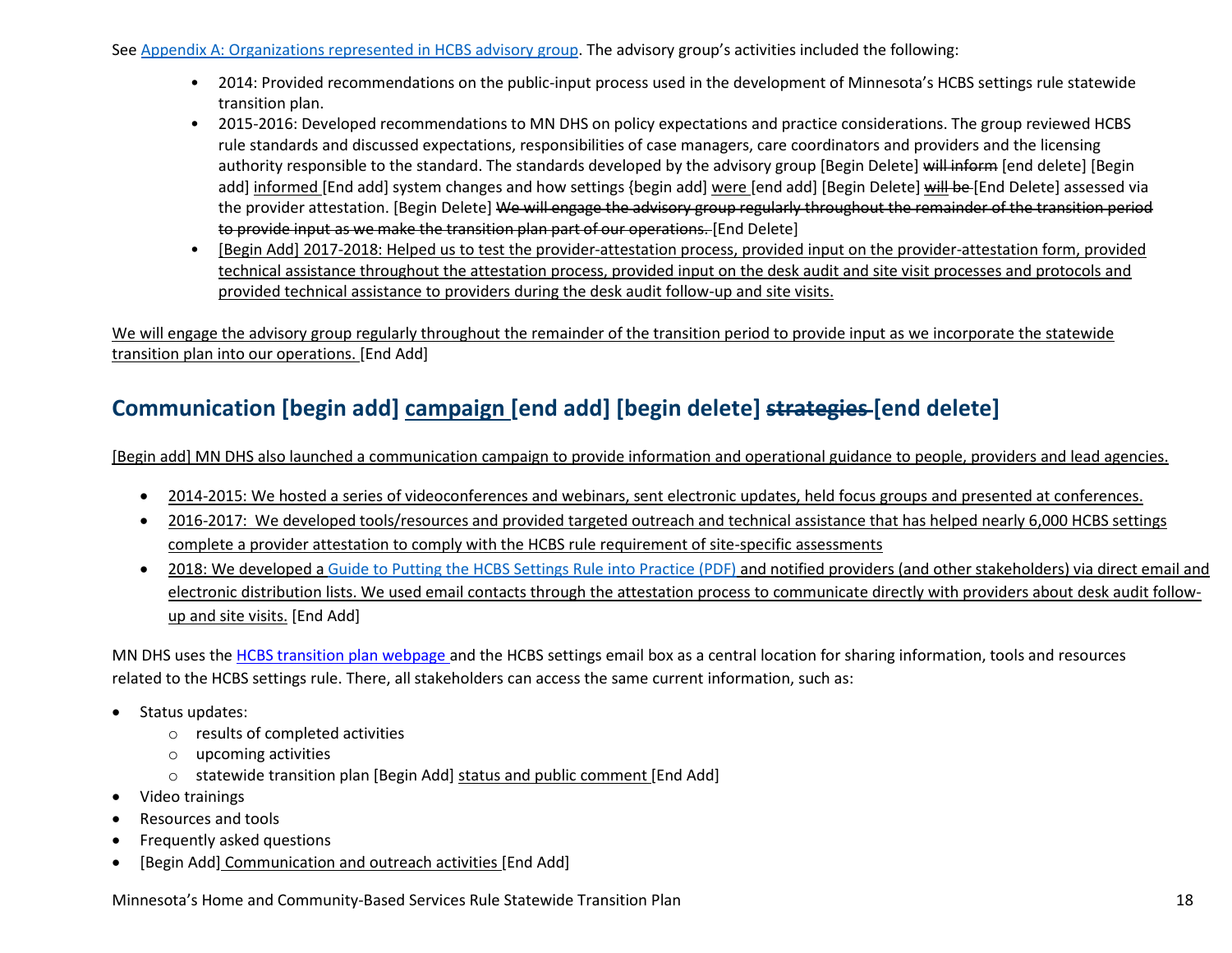[Begin Delete] During 2014-2016, we conducted the following outreach efforts:

• Videoconferences and webinars

- $\Theta$  DHS hosted a series of videoconferences and webinars including:
	- **HCBS Lead Agency Input Sought on Minnesota's Development of a Compliance and Transition Plan to Comply with New** [CMS Rule](http://www.dhs.state.mn.us/main/groups/aging/documents/pub/dhs16_185031.pdf) [\(PDF\)](http://www.dhs.state.mn.us/main/groups/aging/documents/pub/dhs16_185031.pdf)
	- [Medicaid Home and Community-Based Services Final Rule](http://www.dhs.state.mn.us/main/groups/county_access/documents/pub/dhs16_184938.pdf) (PDF)
	- **T** Ouestions for Lead Agencies (PDF)
	- **E-HCBS Adult Foster Care and Community Residential Support Provider Input Sought on Minnesota's Development of a** [Compliance and](http://www.dhs.state.mn.us/main/groups/aging/documents/pub/dhs16_185035.pdf) [Transition Plan to Comply with New CMS Rules\(PDF\)](http://www.dhs.state.mn.us/main/groups/aging/documents/pub/dhs16_185035.pdf)
	- **[HCBS Employment and Day Supports \(DT&H, Prevocational Services, Structured Day Program and Adult Day Services\) Input Soughton](http://www.dhs.state.mn.us/main/groups/aging/documents/pub/dhs16_188339.pdf)** 
		- [Minnesota's Development of a Compliance and Transition Plan to Comply with New](http://www.dhs.state.mn.us/main/groups/aging/documents/pub/dhs16_188339.pdf) CMS Rules (PDF)
	- [Customized Living Service Input Sought on Minnesota's Development of a Compliance and Transition Plan to Comply with](http://www.dhs.state.mn.us/main/groups/aging/documents/pub/dhs16_188597.pdf)  [New CMS](http://www.dhs.state.mn.us/main/groups/aging/documents/pub/dhs16_188597.pdf) [Rules \(PDF\)](http://www.dhs.state.mn.us/main/groups/aging/documents/pub/dhs16_188597.pdf)
	- **[HCBS Self-Assessment and Plan Webinar Series \(6](http://www.dhs.state.mn.us/main/idcplg?IdcService=GET_DYNAMIC_CONVERSION&RevisionSelectionMethod=LatestReleased&dDocName=DHS16_193357) sessions)**

#### • Electronic updates

- o [March 16, 2015, HCBS Rule](http://www.dhs.state.mn.us/main/idcplg?IdcService=GET_DYNAMIC_CONVERSION&RevisionSelectionMethod=LatestReleased&dDocName=DHS16_193481) Transition plan
- o [May 21, 2015, Deadline for HCBS provider self-assessments is May 29,](http://www.dhs.state.mn.us/main/idcplg?IdcService=GET_DYNAMIC_CONVERSION&RevisionSelectionMethod=LatestReleased&dDocName=DHS16_194859) 2015
- o [June 26, 2015, DHS seeks public feedback on changes to waiver employment services for people with disabilities](http://www.dhs.state.mn.us/main/idcplg?IdcService=GET_DYNAMIC_CONVERSION&RevisionSelectionMethod=LatestReleased&dDocName=DHS16_195548)
- o [Nov. 12, 2015, Update on Minnesota's HCBS rule statewide transition](http://www.dhs.state.mn.us/main/idcplg?IdcService=GET_DYNAMIC_CONVERSION&RevisionSelectionMethod=LatestReleased&dDocName=DHS16_198063) plan
- o [March 29, 2016, Status of Minnesota HCBS statewide transition](https://content.govdelivery.com/accounts/MNDHS/bulletins/13e8e90) plan
- o [Aug. 4, 2016, New person-centered practices content available on the DHS](https://content.govdelivery.com/accounts/MNDHS/bulletins/15aed85) website

#### **•** Provider focus groups

- o Association of Residential Resources in Minnesota
- $\odot$  Coalition for Choice and Housing
- o Leading Age Minnesota
- o Lutheran Social Services
- o Minnesota Organization for Habilitation and Rehabilitation

#### • Speaking engagements

- o Care Providers of Minnesota
- o Minnesota Adult Day Services Association
- o Minnesota Age and Disability Odyssey Conference
- o Minnesota Association for County Social Service Administrators
- o HCBS Partners Panel (counties, service providers and advocates)
- o County-state work group
- o State Quality Council
- o Advocacy organizations, including the Minnesota Self Advocacy Network
- o Meetings and conferences, as invited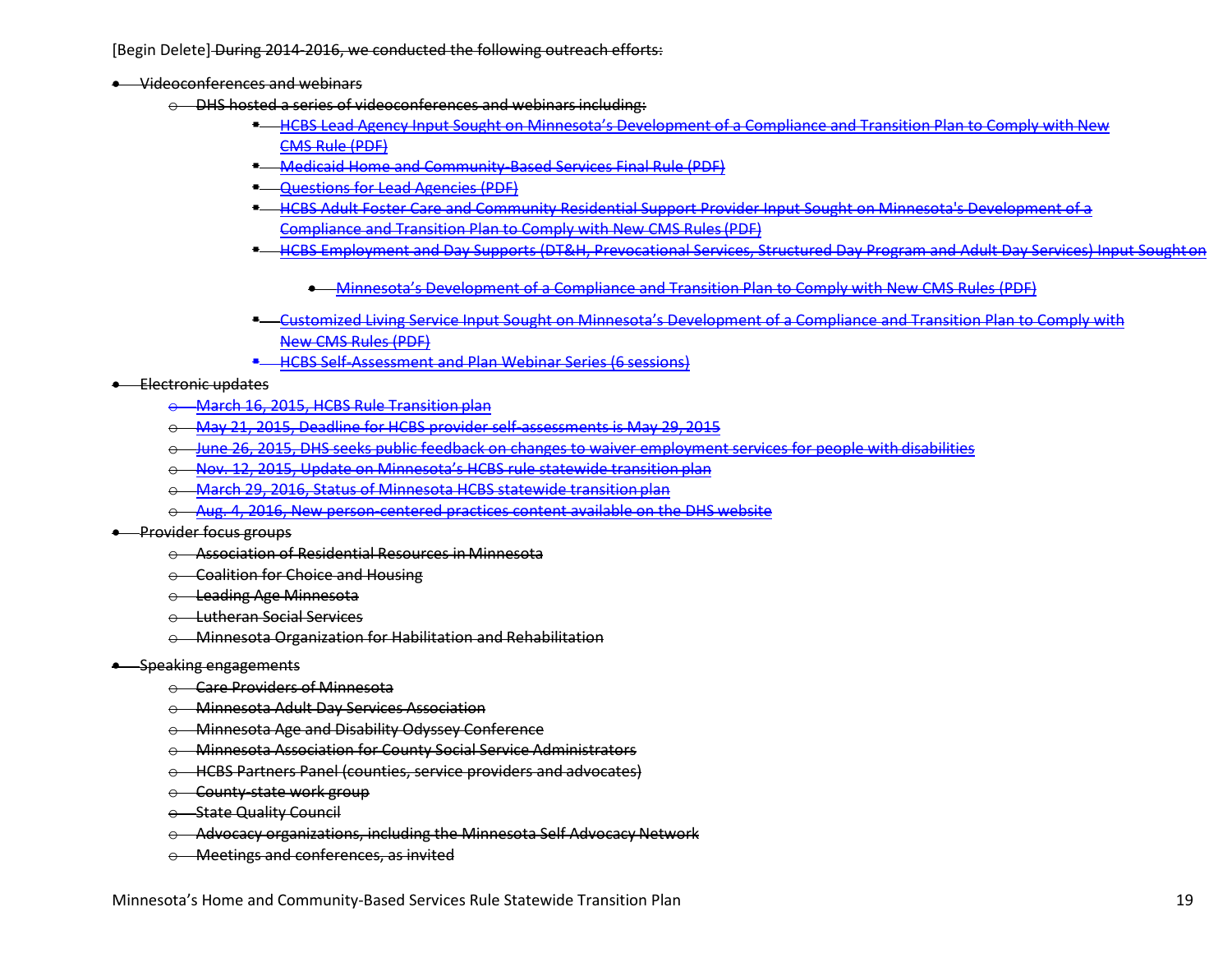DHS has and will continue to use a number of strategies to provide information and seek input from stakeholders throughout the transition period. These stakeholders include people who receive services and their family members, providers, lead agencies (counties, health plans and American Indian tribes), advocacy organizations and other interested parties. We will use the following communication strategies:

- Community meetings
- Direct mailing
- Electronic mailing lists
- HCBS advisory group
- On-demand videos
- Provider focus groups
- Speaking engagements
- Videoconferences and webinars

Outreach through advocacy organizations, the Area Agencies on Aging and others.[End Delete]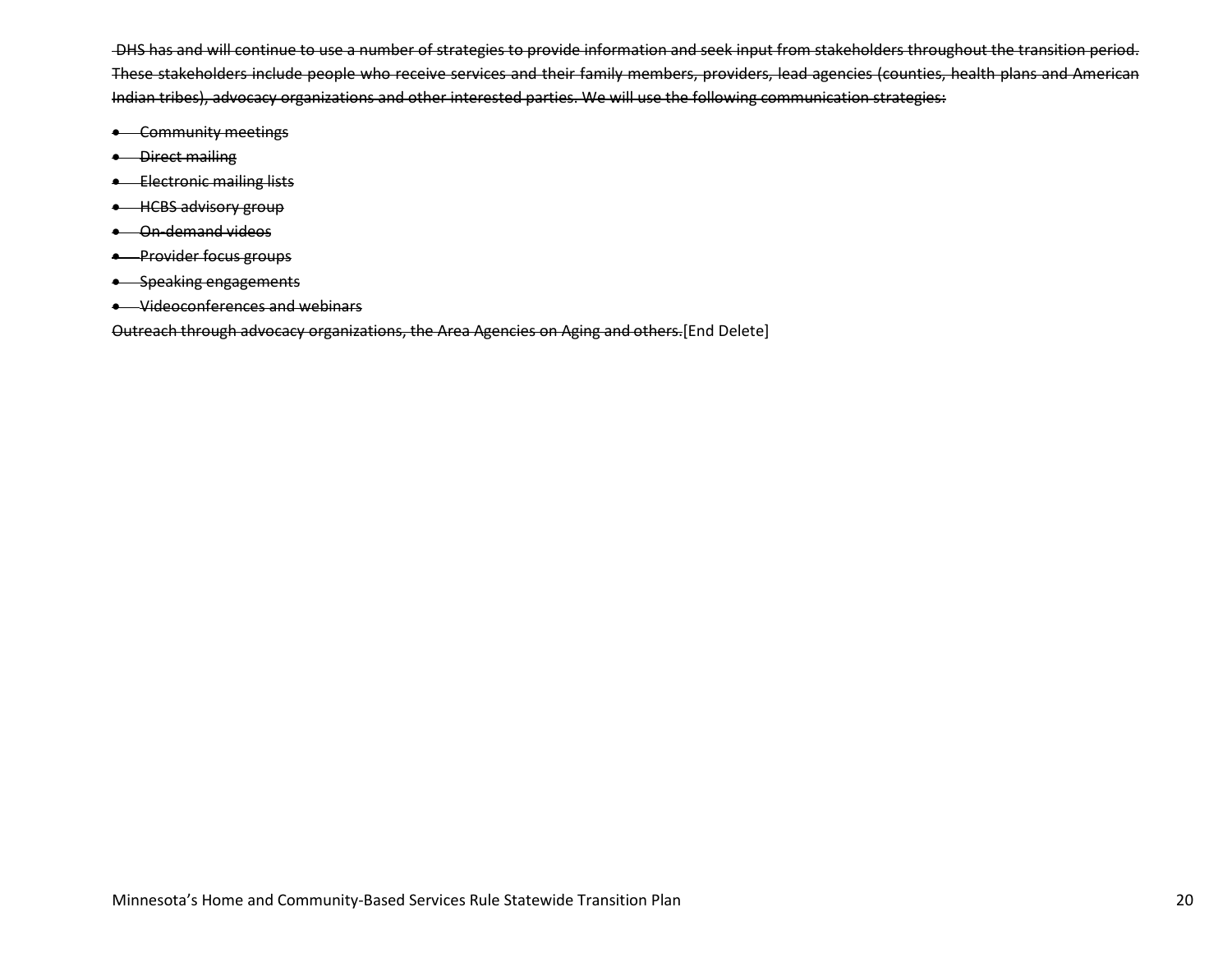# **V. Systemic assessment and remediation**

## **Step 1: Initial settings analysis**

Minnesota examined the settings associated with the services available in each of the state's HCBS programs to guide the state's approach to further assessment activities.

- **Residential settings** under the Brain Injury (BI), Community Alternative Care (CAC), Community Access for Disability Inclusion (CADI) and Developmental Disabilities (DD) waivers in which people are receiving HCBS. Those settings included individual/family homes, shared living and congregate settings in which two or more people share services.
- **Day service settings** under the Brain Injury (BI), Community Alternative Care (CAC), Community Access for Disability Inclusion (CADI) and Developmental Disabilities (DD) waivers in which people are receiving HCBS. Those settings included group day service settings and individual and group supported employment settings.
- **Residential settings** under the Elderly Waiver (EW) in which people are receiving HCBS. Those settings included individual/family homes, shared living and congregate settings in which two or more people share services.
- **Day service setting** under the Elderly Waiver (EW) and the Alternative Care (AC) 1115 Demonstration Project in which people are receiving HCBS. Those settings included adult day service and family adult day settings.

You may find a list of services by waiver and a description of services in th[e provider manual for Elderly Waiver/AC program](https://www.dhs.state.mn.us/main/idcplg?IdcService=GET_DYNAMIC_CONVERSION&RevisionSelectionMethod=LatestReleased&dDocName=ID_056766) and the community [based program manual for BI, CAC, CADI and DD waivers](https://www.dhs.state.mn.us/main/idcplg?IdcService=GET_DYNAMIC_CONVERSION&RevisionSelectionMethod=LatestReleased&dDocName=ID_008995) 

| <b>Status</b>               | Description of status                                                                                                                                                                                                                                                                                                                                                                                                                                                                                                                                                                                                                                                                                                                                                                                         |
|-----------------------------|---------------------------------------------------------------------------------------------------------------------------------------------------------------------------------------------------------------------------------------------------------------------------------------------------------------------------------------------------------------------------------------------------------------------------------------------------------------------------------------------------------------------------------------------------------------------------------------------------------------------------------------------------------------------------------------------------------------------------------------------------------------------------------------------------------------|
| No modifications<br>needed  | Settings where these services are provided fully comply with the regulation because the services, by their nature,<br>are individualized, provided in the community, [Begin delete] or [Bnd delete] the member's private home [Begin<br>add] or non-disability-specific setting [End add] and allow full access to the broader community according to a<br>person's needs and preferences. People choose which services and supports they receive and who provides them.<br>Providers of these services will not undergo the site-specific assessment [Begin add]/validation [End add] process;<br>[Begin add] however, we will monitor services that are provided in the person's private home through case<br>management (case management is required for everyone who receives waiver services). [End add] |
| <b>Modifications needed</b> | [Begin delete] Certain [End delete] Settings where these services are provided may require changes to comply fully with<br>the regulation. [Begin add] These services are typically provided to groups of people who receive Medicaid HCBS. [End<br>add] Providers of these services will undergo the assessment process and, when necessary, the remediation or heightened<br>scrutiny processes.                                                                                                                                                                                                                                                                                                                                                                                                            |
| Not applicable              | The service is not offered through that program.                                                                                                                                                                                                                                                                                                                                                                                                                                                                                                                                                                                                                                                                                                                                                              |

### **Table 2: HCBS rule service analysis**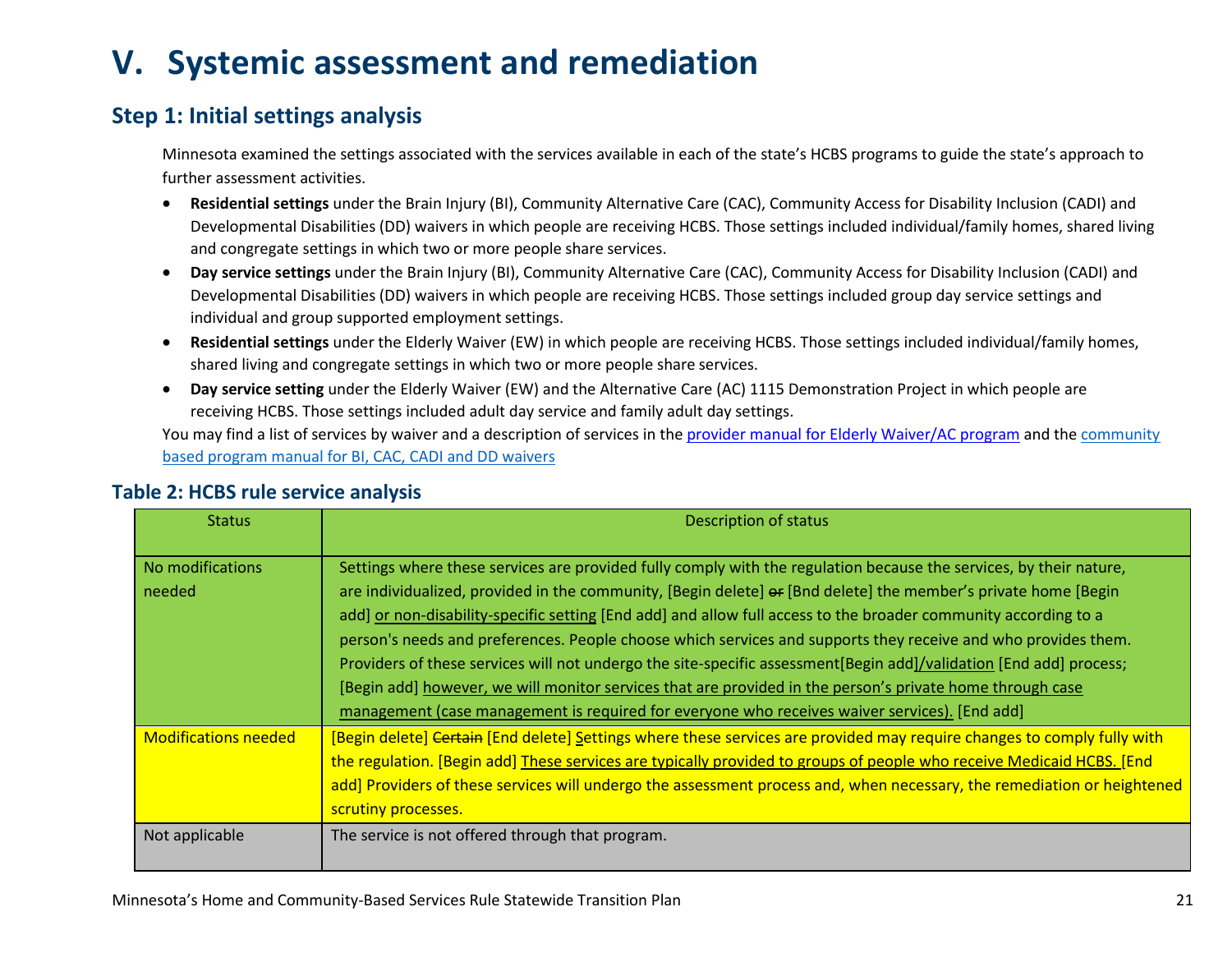# **Table 3: Compliance status by service and program**

| <b>Waiver service</b>            | <b>AC</b>                   | EW                          | BI                          | <b>CAC</b>                  | <b>CADI</b>                 | <b>DD</b>                   |
|----------------------------------|-----------------------------|-----------------------------|-----------------------------|-----------------------------|-----------------------------|-----------------------------|
| 24-hour emergency<br>assistance  | Not applicable              | No modifications<br>needed  | No modifications<br>needed  | No modifications<br>needed  | No modifications<br>needed  | No modifications<br>needed  |
| Adult companion<br>services      | No modifications<br>needed  | No modifications<br>needed  | No modifications<br>needed  | Not applicable              | No modifications<br>needed  | Not applicable              |
| Adult day services               | <b>Modifications needed</b> | <b>Modifications needed</b> | <b>Modifications needed</b> | <b>Modifications needed</b> | <b>Modifications needed</b> | <b>Modifications needed</b> |
| Adult day services<br>bath       | No modifications<br>needed  | Not applicable              | Not applicable              | Not applicable              | Not applicable              | Not applicable              |
| Adult foster care<br>(corporate) | Not applicable              | <b>Modifications needed</b> | <b>Modifications needed</b> | <b>Modifications needed</b> | <b>Modifications needed</b> | Not applicable              |
| Adult foster care<br>(family)    | Not applicable              | <b>Modifications needed</b> | <b>Modifications needed</b> | <b>Modifications needed</b> | <b>Modifications needed</b> | Not applicable              |
| Assistive<br>technology          | Not applicable              | Not applicable              | Not applicable              | Not applicable              | Not applicable              | No modifications<br>needed  |
| Behavioral support               | Not applicable              | Not applicable              | No modifications<br>needed  | No modifications<br>needed  | No modifications<br>needed  | Not applicable              |
| Case management                  | No modifications<br>needed  | No modifications<br>needed  | No modifications<br>needed  | No modifications<br>needed  | No modifications<br>needed  | No modifications<br>needed  |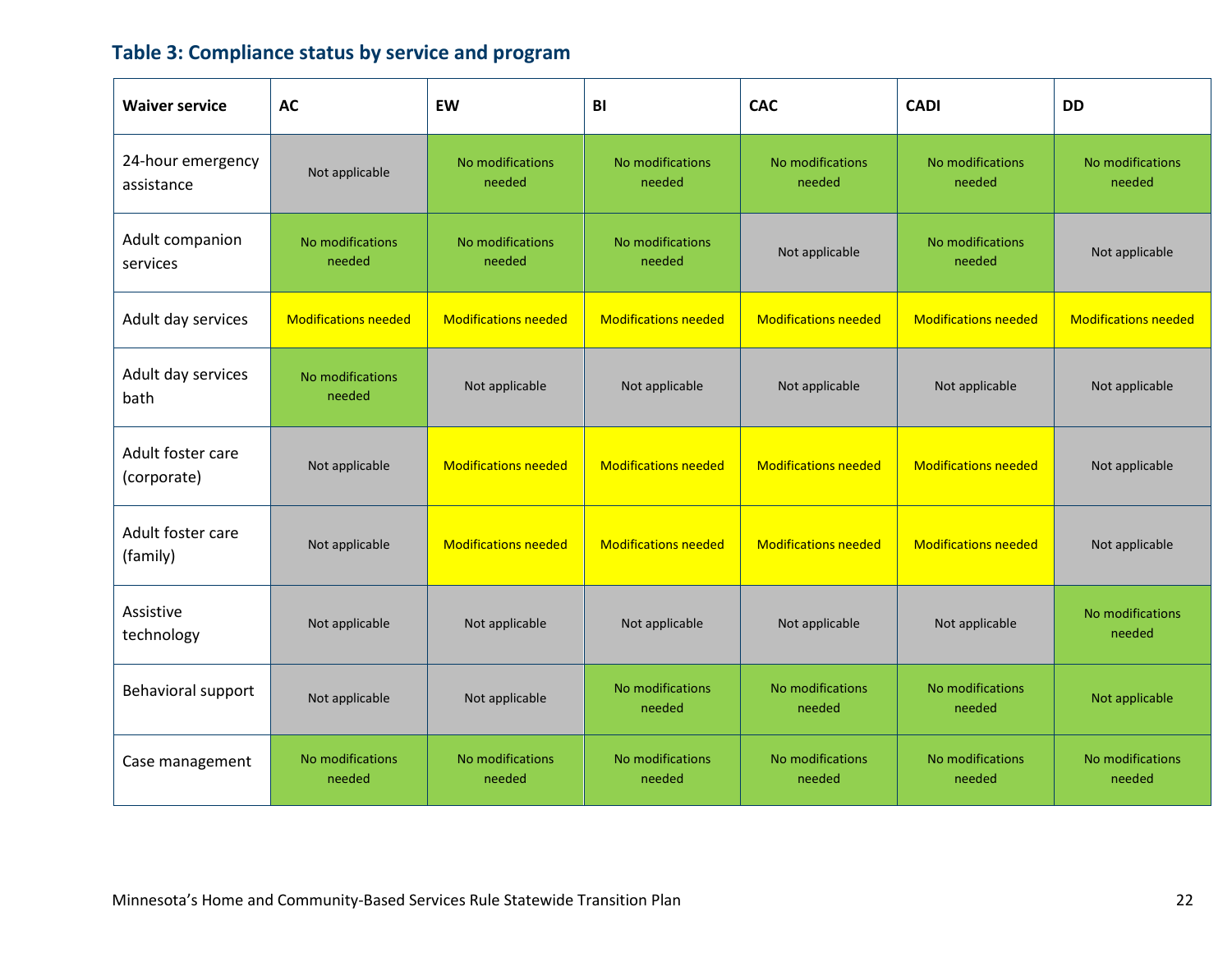| <b>Waiver service</b>                                   | AC                         | EW                          | BI                          | <b>CAC</b>                  | <b>CADI</b>                 | <b>DD</b>                   |
|---------------------------------------------------------|----------------------------|-----------------------------|-----------------------------|-----------------------------|-----------------------------|-----------------------------|
| Chore                                                   | No modifications<br>needed | No modifications<br>needed  | No modifications<br>needed  | No modifications<br>needed  | No modifications<br>needed  | No modifications<br>needed  |
| Child foster care                                       | Not applicable             | Not applicable              | <b>Modifications needed</b> | <b>Modifications needed</b> | <b>Modifications needed</b> | Not applicable              |
| Consumer-directed<br>community support                  | No modifications<br>needed | No modifications<br>needed  | No modifications<br>needed  | No modifications<br>needed  | No modifications<br>needed  | No modifications<br>needed  |
| Crisis respite                                          | Not applicable             | Not applicable              | No modifications<br>needed  | Not applicable              | No modifications<br>needed  | No modifications<br>needed  |
| Customized living<br>services/24 hour                   | Not applicable             | <b>Modifications needed</b> | <b>Modifications needed</b> | Not applicable              | <b>Modifications needed</b> | <b>Modifications needed</b> |
| Day training and<br>habilitation                        | Not applicable             | Not applicable              | Not applicable              | Not applicable              | Not applicable              | <b>Modifications needed</b> |
| Environmental<br>adaptations                            | No modifications<br>needed | No modifications<br>needed  | No modifications<br>needed  | No modifications<br>needed  | No modifications<br>needed  | No modifications<br>needed  |
| Home health aide<br>(HHA)                               | No modifications<br>needed | No modifications<br>needed  | No modifications<br>needed  | No modifications<br>needed  | No modifications<br>needed  | No modifications<br>needed  |
| <b>Extended nursing</b><br>services (LPN & RN)          | No modifications<br>needed | No modifications<br>needed  | No modifications<br>needed  | No modifications<br>needed  | No modifications<br>needed  | No modifications<br>needed  |
| <b>Extended therapies</b><br>(OT, PT, Speech and<br>RT) | No modifications<br>needed | No modifications<br>needed  | No modifications<br>needed  | No modifications<br>needed  | No modifications<br>needed  | No modifications<br>needed  |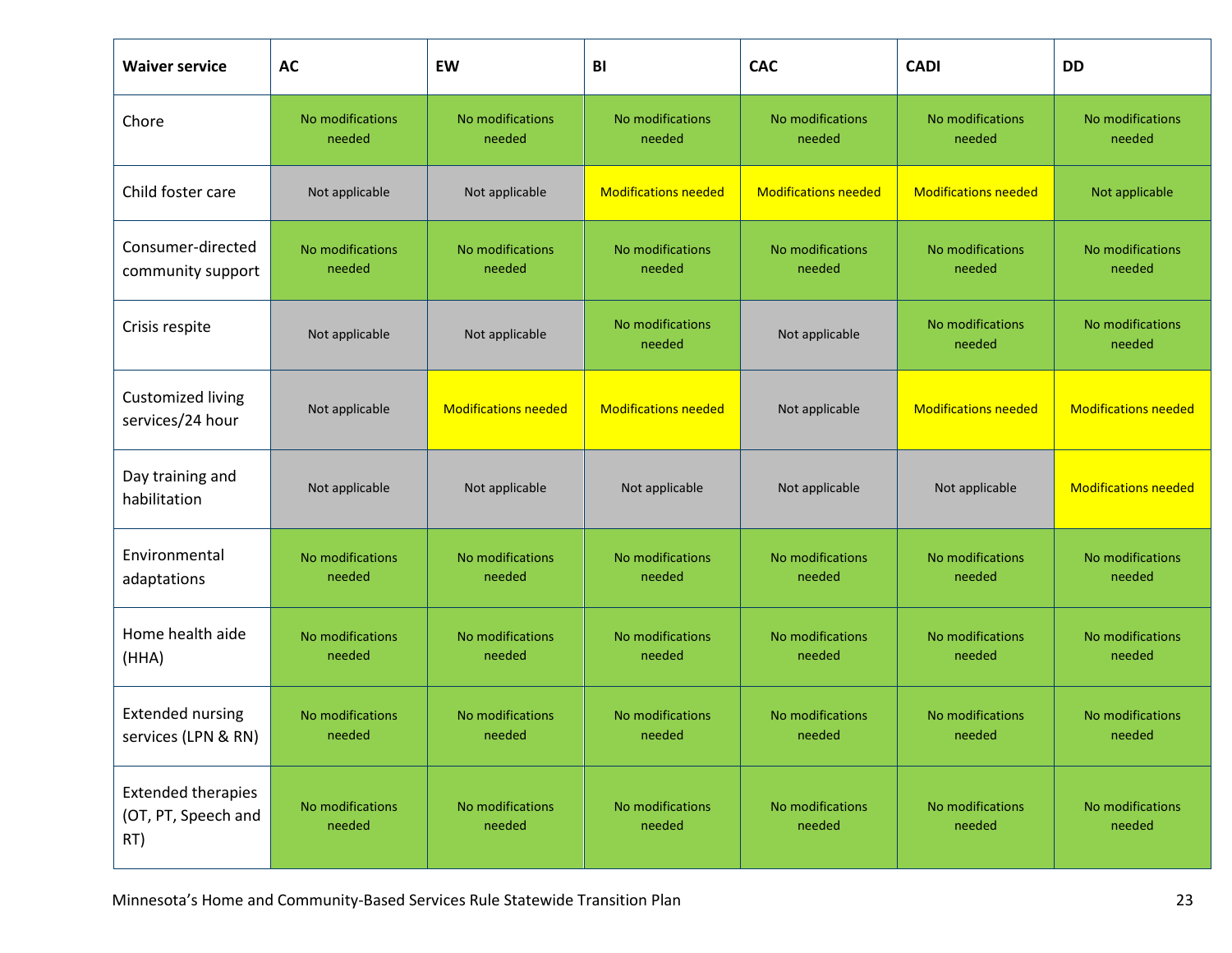| <b>Waiver service</b>                                                          | AC                         | EW                         | BI                          | <b>CAC</b>                  | <b>CADI</b>                 | <b>DD</b>                   |
|--------------------------------------------------------------------------------|----------------------------|----------------------------|-----------------------------|-----------------------------|-----------------------------|-----------------------------|
| Extended personal<br>care assistance                                           | No modifications<br>needed | No modifications<br>needed | No modifications<br>needed  | No modifications<br>needed  | No modifications<br>needed  | No modifications<br>needed  |
| <b>Extended home</b><br>care nursing                                           | No modifications<br>needed | No modifications<br>needed | No modifications<br>needed  | No modifications<br>needed  | No modifications<br>needed  | No modifications<br>needed  |
| Family adult day<br>services (FADS)                                            | No modifications<br>needed | No modifications<br>needed | <b>Modifications needed</b> | <b>Modifications needed</b> | <b>Modifications needed</b> | <b>Modifications needed</b> |
| Family<br>caregiver<br>coaching and<br>counseling<br>(including<br>assessment) | No modifications<br>needed | No modifications<br>needed | Not applicable              | Not applicable              | Not applicable              | Not applicable              |
| Family caregiver<br>training and<br>education                                  | No modifications<br>needed | No modifications<br>needed | Not applicable              | Not applicable              | Not applicable              | Not applicable              |
| Family training and<br>counseling                                              | Not applicable             | Not applicable             | No modifications<br>needed  | No modifications<br>needed  | No modifications<br>needed  | No modifications<br>needed  |
| Home-delivered<br>meals                                                        | No modifications<br>needed | No modifications<br>needed | No modifications<br>needed  | No modifications<br>needed  | No modifications<br>needed  | No modifications<br>needed  |
| Homemaker                                                                      | No modifications<br>needed | No modifications<br>needed | No modifications<br>needed  | No modifications<br>needed  | No modifications<br>needed  | No modifications<br>needed  |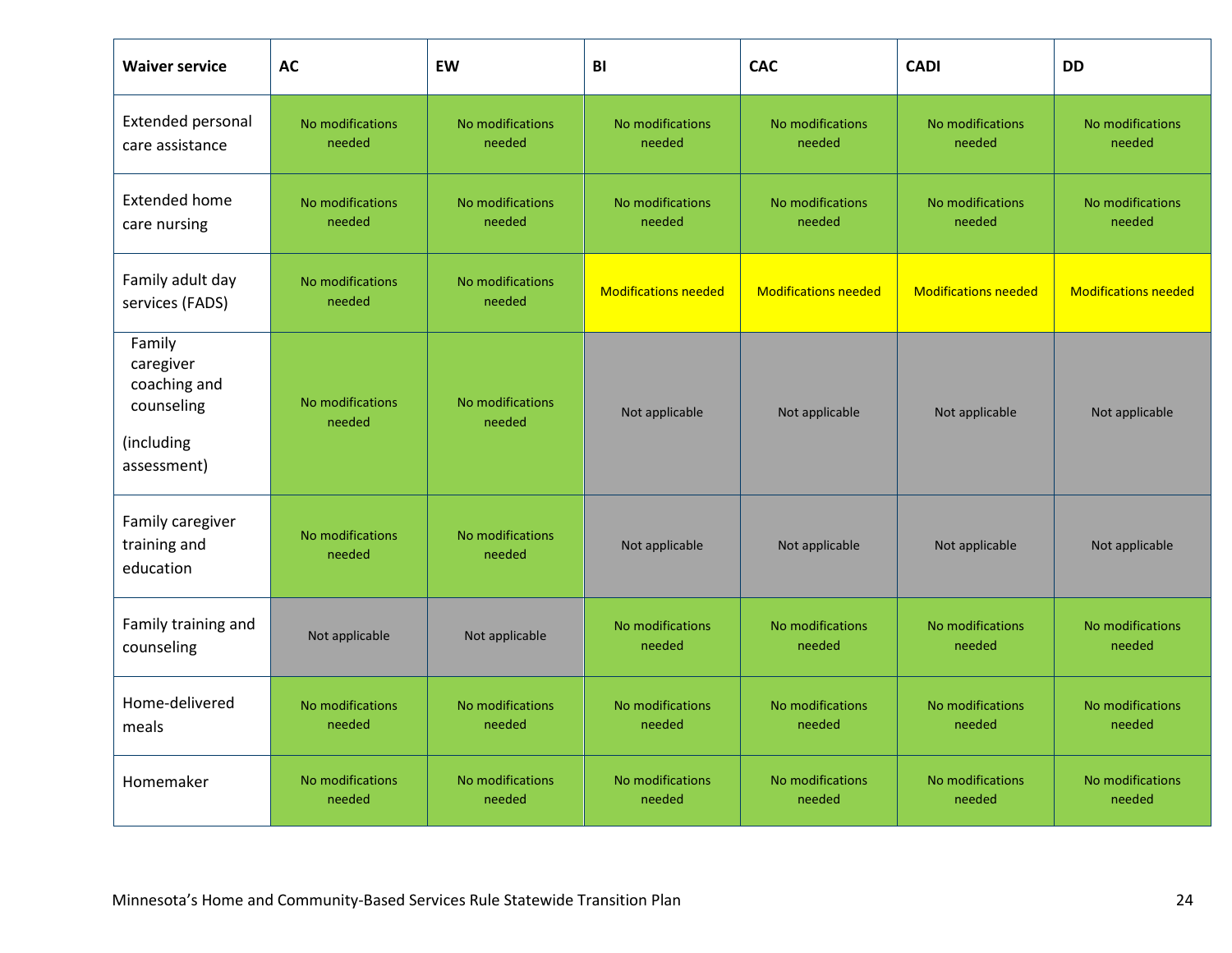| <b>Waiver service</b>                                                                                                                        | <b>AC</b>                  | EW                          | BI                          | <b>CAC</b>                 | <b>CADI</b>                 | <b>DD</b>                   |
|----------------------------------------------------------------------------------------------------------------------------------------------|----------------------------|-----------------------------|-----------------------------|----------------------------|-----------------------------|-----------------------------|
| Housing access<br>coordination                                                                                                               | Not applicable             | Not applicable              | No modifications<br>needed  | No modifications<br>needed | No modifications<br>needed  | No modifications<br>needed  |
| ILS therapies                                                                                                                                | Not applicable             | Not applicable              | No modifications<br>needed  | Not applicable             | Not applicable              | Not applicable              |
| Independent living<br>skills (ILS) training                                                                                                  | Not applicable             | Not applicable              | No modifications<br>needed  | No modifications<br>needed | No modifications<br>needed  | Not applicable              |
| Night supervision<br>services                                                                                                                | Not applicable             | Not applicable              | No modifications<br>needed  | Not applicable             | Not applicable              | Not applicable              |
| Non-medical<br>transportation                                                                                                                | No modifications<br>needed | No modifications<br>needed  | No modifications<br>needed  | No modifications<br>needed | No modifications<br>needed  | No modifications<br>needed  |
| Nutrition                                                                                                                                    | No modifications<br>needed | Not applicable              | Not applicable              | Not applicable             | Not applicable              | Not applicable              |
| Personal support                                                                                                                             | Not applicable             | Not applicable              | Not applicable              | Not applicable             | Not applicable              | No modifications<br>needed  |
| Prevocational<br>services                                                                                                                    | Not applicable             | Not applicable              | <b>Modifications needed</b> | Not applicable             | <b>Modifications needed</b> | <b>Modifications needed</b> |
| Residential care<br>services [Begin add]<br>Note: This service<br>was discontinued<br>June 30, 2018, with<br>approval from CMS<br>via waiver | Not applicable             | <b>Modifications needed</b> | <b>Modifications needed</b> | Not applicable             | <b>Modifications needed</b> | Not applicable              |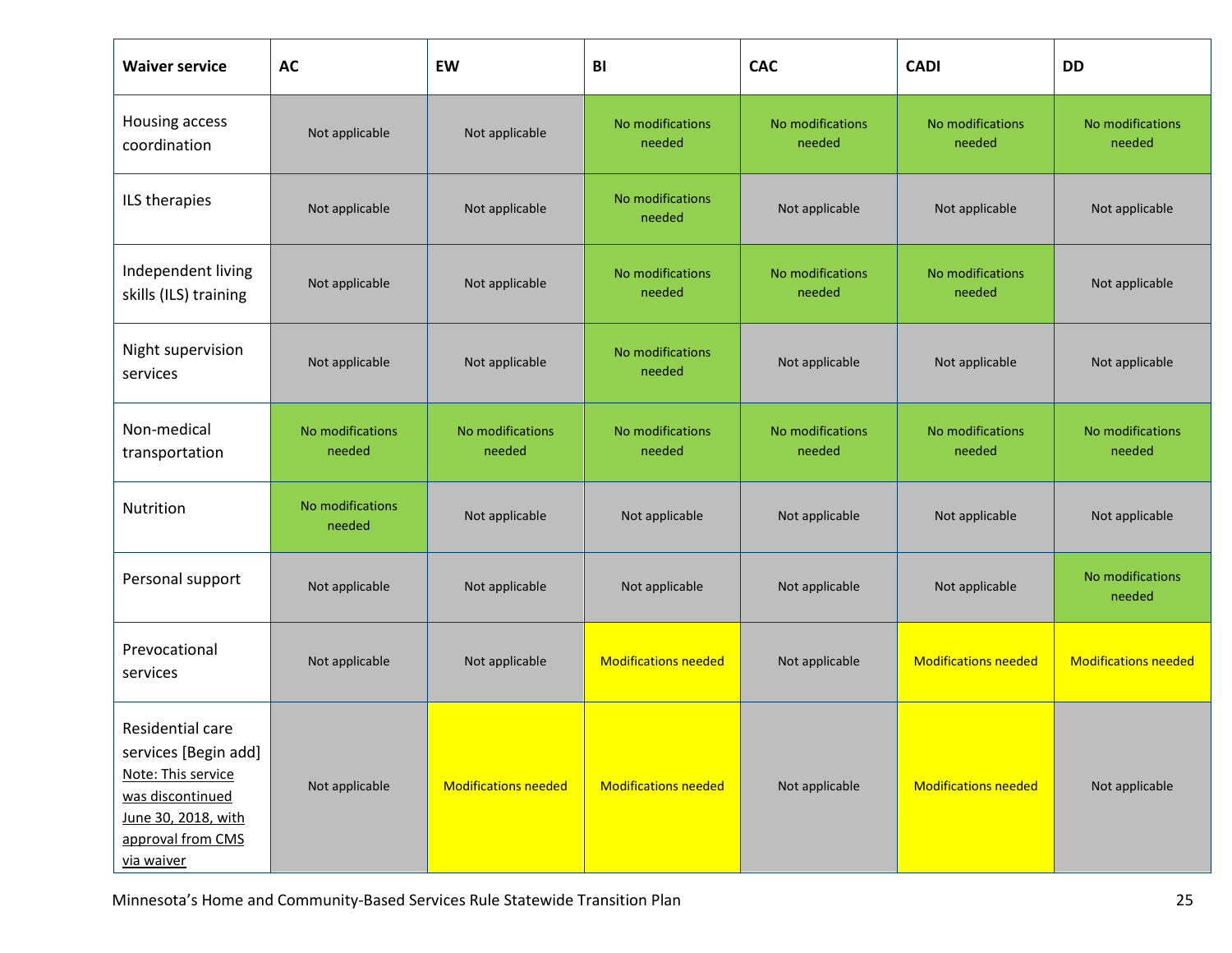| <b>Waiver service</b>                                                                     | AC                         | EW                         | BI                          | <b>CAC</b>                 | <b>CADI</b>                | <b>DD</b>                   |
|-------------------------------------------------------------------------------------------|----------------------------|----------------------------|-----------------------------|----------------------------|----------------------------|-----------------------------|
| amendment. [End<br>add]                                                                   |                            |                            |                             |                            |                            |                             |
| Residential<br>habilitation - in-<br>home family<br>support services<br>(child and adult) | Not applicable             | Not applicable             | Not applicable              | Not applicable             | Not applicable             | No modifications<br>needed  |
| Residential<br>habilitation-<br>supported living<br>service (child and<br>adult)          | Not applicable             | Not applicable             | Not applicable              | Not applicable             | Not applicable             | <b>Modifications needed</b> |
| Respite (in-home<br>and out- of-home)                                                     | No modifications<br>needed | No modifications<br>needed | No modifications<br>needed  | No modifications<br>needed | No modifications<br>needed | No modifications<br>needed  |
| Specialist services                                                                       | Not applicable             | Not applicable             | Not applicable              | Not applicable             | Not applicable             | No modifications<br>needed  |
| Specialized<br>equipment and<br>supplies                                                  | No modifications<br>needed | No modifications<br>needed | No modifications<br>needed  | No modifications<br>needed | No modifications<br>needed | No modifications<br>needed  |
| Structured day<br>program                                                                 | Not applicable             | Not applicable             | <b>Modifications needed</b> | Not applicable             | Not applicable             | Not applicable              |
| Supported<br>employment<br>services                                                       | Not applicable             | Not applicable             | No modifications<br>needed  | No modifications<br>needed | No modifications<br>needed | No modifications<br>needed  |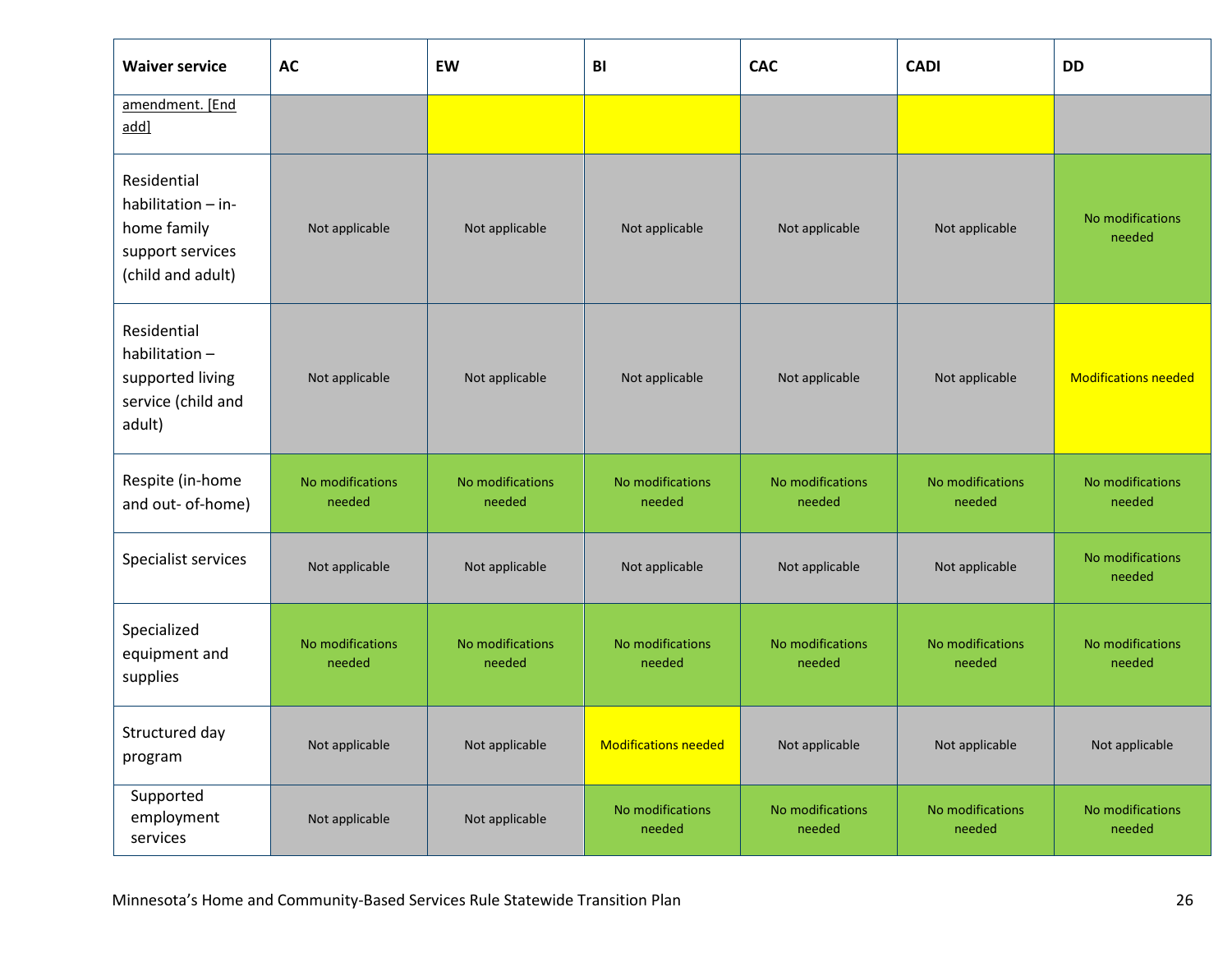| <b>Waiver service</b>                                                                                                 | AC             | EW                         | BI                         | <b>CAC</b>                 | <b>CADI</b>                | <b>DD</b>                  |
|-----------------------------------------------------------------------------------------------------------------------|----------------|----------------------------|----------------------------|----------------------------|----------------------------|----------------------------|
| [Begin add] Note:<br>Group supported<br>employment is<br>provided under day<br>training and<br>habilitation [End add] |                |                            |                            |                            |                            |                            |
| Transitional<br>services                                                                                              | Not applicable | No modifications<br>needed | No modifications<br>needed | No modifications<br>needed | No modifications<br>needed | No modifications<br>needed |

## **Step 2: Further assessment activities**

### **Process**

The state conducted a systemic assessment of the [Begin add] service settings listed in [Table 4.](#page-27-0)[End add] [Begin delete] following state standards for settings that group or cluster people together for purposes of receiving HCBS (see Table 4). [End delete] [Begin add]A detailed assessment, including remediation strategies and key milestones can be found in the [BI, CAC, CADI and DD Waiver Systemic Assessment Crosswalk](https://mn.gov/dhs/assets/09302016-HCBS-disability-crosswalk_tcm1053-284358.pdf) (PDF) and the [Aging and](https://mn.gov/dhs/assets/10032016-HCBS-aging-crosswalk_tcm1053-284359.pdf)  [Adult](https://mn.gov/dhs/assets/10032016-HCBS-aging-crosswalk_tcm1053-284359.pdf) [Services Waivers Systemic Assessment Crosswalk](http://mn.gov/dhs/assets/aasd-systemic-assessment_tcm1053-259104.pdf) (PDF). [End add]

[Begin delete] State statutes, administrative rules

- Service specifications and provider standards for all five 1915(c) waivers including the Brain Injury (BI) Waiver, Community Alternative Care (CAC) Waiver, Community Access for Disability Inclusion (CADI) Waiver, Developmental Disabilities (DD) Waiver, Elderly Waiver (EW) and the 1115 Demonstratio[n Alternative Care \(AC\)](http://www.dhs.state.mn.us/main/idcplg?IdcService=GET_DYNAMIC_CONVERSION&RevisionSelectionMethod=LatestReleased&dDocName=ID_056766) program
- Case-management standards
- Administrative and operational processes
- Monitoring and operational oversight activities [End delete]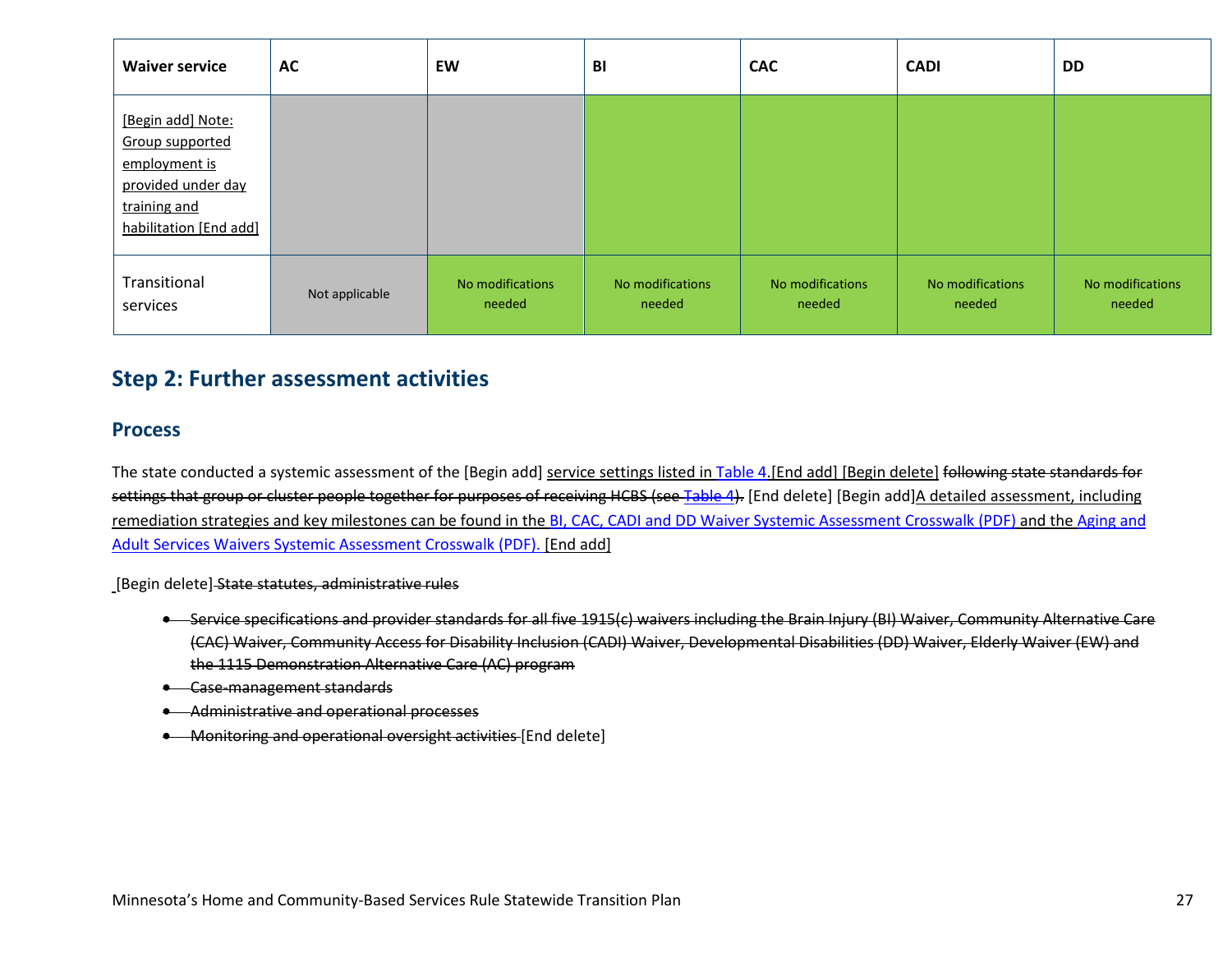# <span id="page-27-0"></span>**Table 4: Services provided in provider-controlled settings that group people together**

| <b>Waiver service</b>         | <b>Setting type</b>                                                                                                                                                                                                                                                                                                                                                                                                                                                                                                                                                 | <b>Waiver (1915c/1115)</b>    |
|-------------------------------|---------------------------------------------------------------------------------------------------------------------------------------------------------------------------------------------------------------------------------------------------------------------------------------------------------------------------------------------------------------------------------------------------------------------------------------------------------------------------------------------------------------------------------------------------------------------|-------------------------------|
| Adult foster care             | Adult foster care<br>Community residential setting                                                                                                                                                                                                                                                                                                                                                                                                                                                                                                                  | BI, CAC, CADI, and EW         |
| Child foster care             | Child foster care                                                                                                                                                                                                                                                                                                                                                                                                                                                                                                                                                   | BI, CAC, and CADI             |
| <b>Customized living</b>      | Housing with services establishment<br>Note: Minnesota requires providers to deliver<br>customized living services in a registered housing with<br>services establishment by an arranged home care. In<br>this model, the services and the housing are governed<br>by separate statutes, and tenants/service recipients<br>have protections under both sets of statutes. This<br>relationship between the housing establishment and<br>the service provider means that customized living is<br>delivered in a provider-owned or -controlled<br>residential setting. | BI, CADI, EW                  |
| Adult day care                | Adult day care facility or family adult day care                                                                                                                                                                                                                                                                                                                                                                                                                                                                                                                    | AC, BI, CADI, CAC, DD, and EW |
| Day training and habilitation | Day service facility                                                                                                                                                                                                                                                                                                                                                                                                                                                                                                                                                | <b>DD</b>                     |
| <b>Prevocational services</b> | Day service facility                                                                                                                                                                                                                                                                                                                                                                                                                                                                                                                                                | BI, CADI, and DD              |
| Structured day program        | Day service facility                                                                                                                                                                                                                                                                                                                                                                                                                                                                                                                                                | BI                            |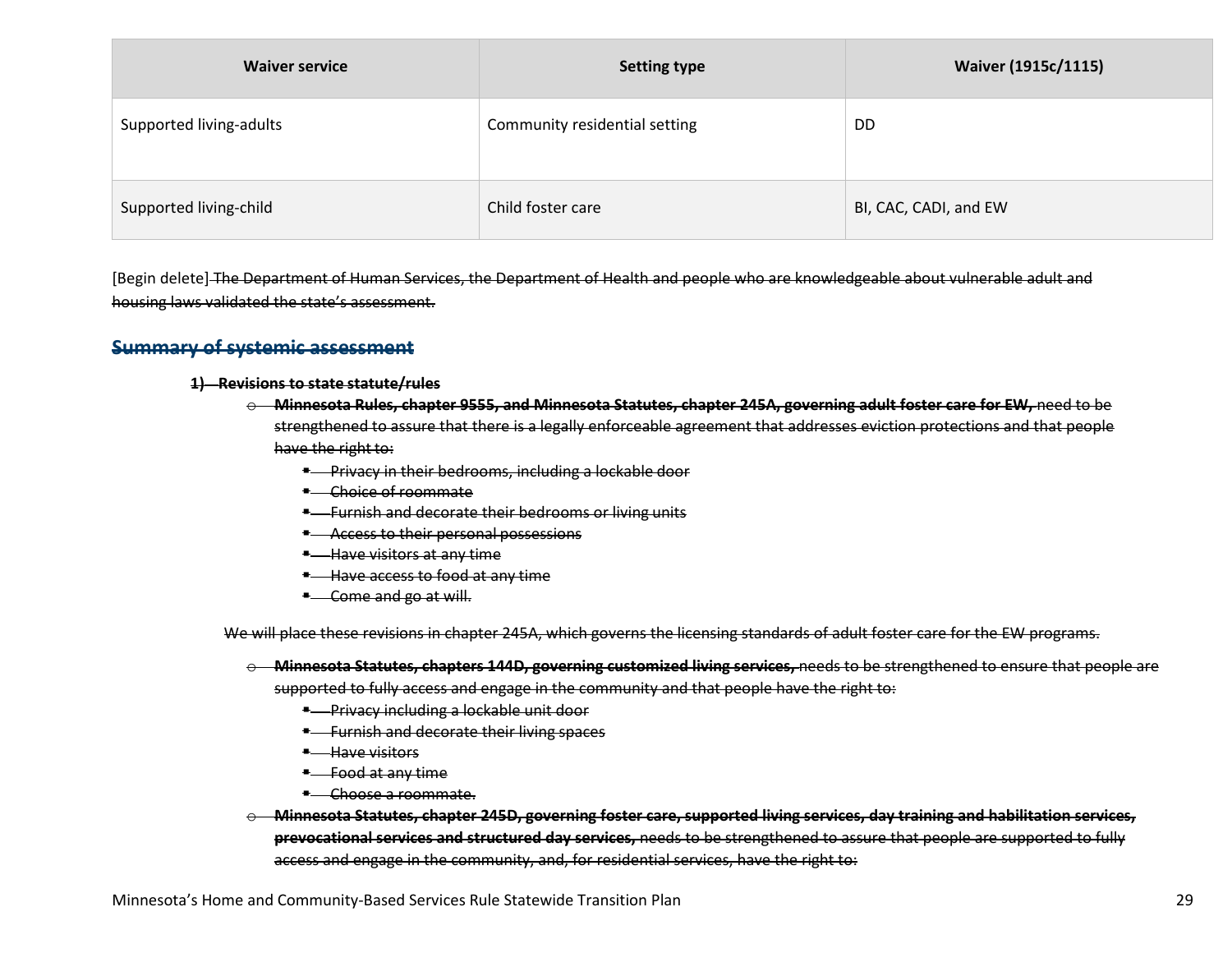July 2 E-list announcement: Corrected #18-25-04: Elderly Waiver Participants in Managed Care Provide Feedback About Certain HCBS Services

o [End Add]We will use the following strategies to provide targeted outreach to people who receive services and their families throughout the remainder of the transition period:

Meetings with self-advocates [Begin Add] Disability Hub virtual insight panel [End Add] Direct mailing/fact sheets On-demand videos

### [Begin Delete] Table 1: 2012916 Community meeting dates and locations

| <b>Date</b>                | City                 | Number of people in<br>attendance |
|----------------------------|----------------------|-----------------------------------|
| April 6, 2016              | Albert Lea           | 24                                |
| April 14, 2016             | Rochester            | 15                                |
| April 21, 2016             | Willmar              | 36                                |
| June 28, 2016              | Austin               | 24                                |
| July 15, 2016 two meetings | <b>Brooklyn Park</b> | 30                                |
| July 19, 2016-two meetings | Minneapolis          | 20                                |
| July 25, 2016-two meetings | Brainerd             | 15 <sub>1</sub>                   |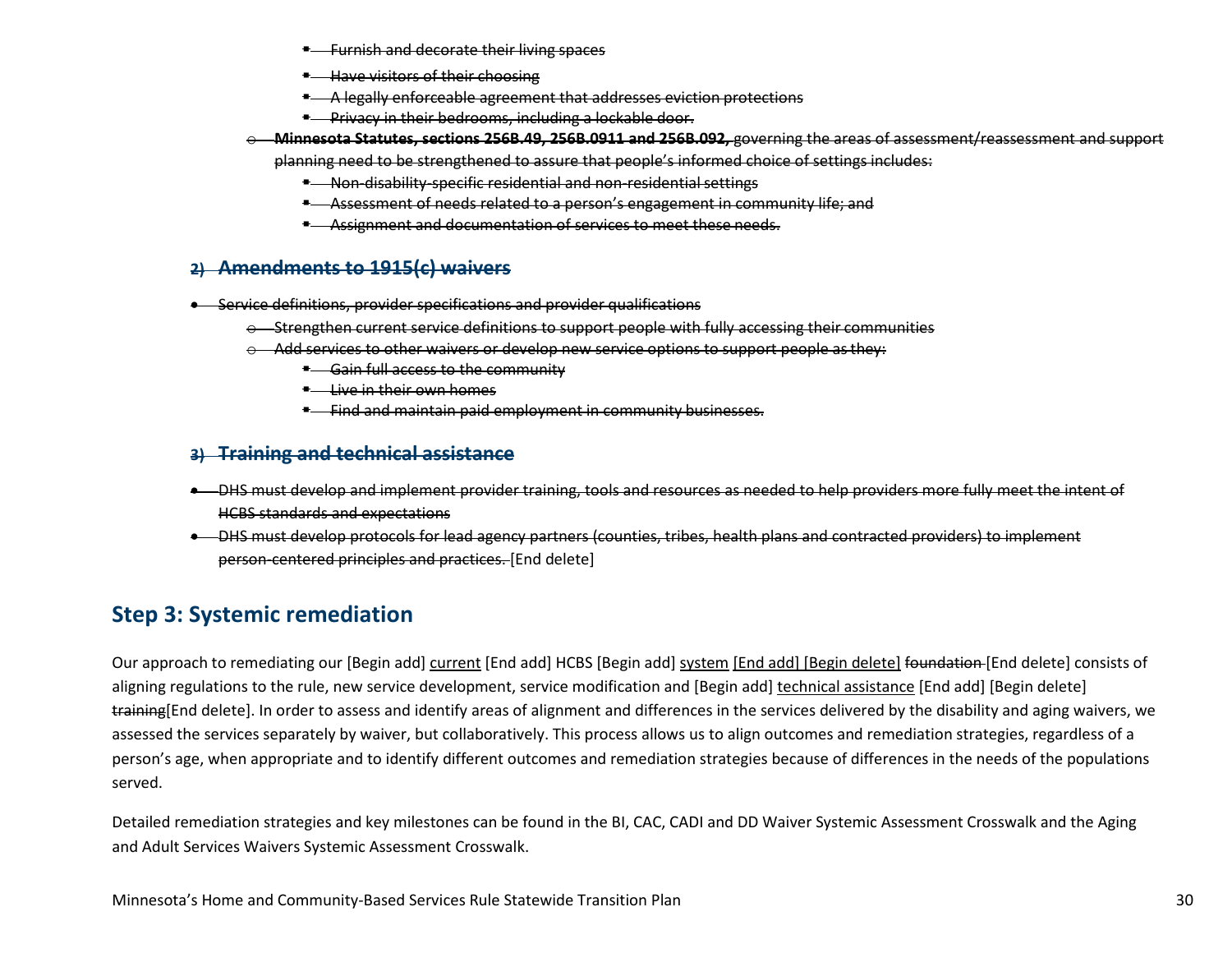## **2017-2018 remediation activities:**

### **1) Revised state-licensing standards**

[Begin add] The changes made during the 2017 legislative session align Minnesota's regulatory requirements and provider standards with the HCBS settings rule. The changes address the gaps identified through the systemic assessment. These changes reflect the requirements to ensure provider settings meet the basic requirements of the HCBS settings rule. Changes to state law include:

- Contract requirements related to resident rights for providers of housing with services (Minnesota Statutes, chapter 144D)
- Licensing requirements for providers of adult foster care for people on Elderly Waiver (Minnesota Statutes, chapter 245A and section 256.045)
- Licensing requirements for providers of adult foster care and supported living services for people on the BI, CAC, CADI and DD waivers (Minnesota Statutes, chapter 245D)
- Requirements for long-term care consultations to help people identify potential providers, including services provided in non-disability-specific settings (Minnesota Statutes, chapter 256B.0911)

We have posted a summary of statutory changes to the [DHS Licensing Division's](https://mn.gov/dhs/general-public/licensing/legislative-changes/) webpage. On Aug. 4, 2017, the Minnesota Department of Health issued Information Bulletin 17-03: Housing [with Service \(HWS\) Resident Rights, Contracts and Lodging License](http://www.health.state.mn.us/divs/fpc/profinfo/ib17_3.html) to inform customized living service providers of the changes to Minnesota Statutes 144D.

For a detailed list of statutory changes related to the HCBS rule, review Appendix B of th[e Transition Plan Implementation for Home and Community-](https://mn.gov/dhs/assets/2018-hcbs-legislative-report_tcm1053-323859.pdf)[Based Settings Report, January 2018 \(PDF\).](https://mn.gov/dhs/assets/2018-hcbs-legislative-report_tcm1053-323859.pdf)

### **2) Developed new services**

Minnesota has created or modified several services to create more options to ensure people have access to services in non-disability-specific settings among their service options for both residential and non-residential services.

- **[Individual community living support \(EW and AC\):](https://www.dhs.state.mn.us/main/idcplg?IdcService=GET_DYNAMIC_CONVERSION&RevisionSelectionMethod=LatestReleased&dDocName=dhs-293369)** Individual community living support (ICLS) is a bundled service that offers verbal, visual and/or tactile guidance, assistance and support to EW and AC participants who need cuing, or intermittent or moderate physical assistance to remain in their own homes and in their communities. ICLS services are delivered in a single-family home or apartment owned or rented by the recipient as demonstrated by a lease agreement. The service may also be delivered in an apartment or home that is leased or owned by a friend or family member who has no financial interest in the service.
- **[Individualized home support \(BI, CAC, CADI, DD\):](http://www.dhs.state.mn.us/main/idcplg?IdcService=GET_DYNAMIC_CONVERSION&RevisionSelectionMethod=LatestReleased&dDocName=dhs-298716)** Individualized home supports are designed to support a person in his or her own home and within his or her community holistically by providing support (e.g. supervision, cuing) and training in four broad community living service areas. With multiple service-delivery methods, individualized home support increases a person's choices and options for how and where services are delivered to meet his or her customized living service needs. To support community access, an individualized home supports service provider cannot have any financial interest in the property or housing in which services are delivered.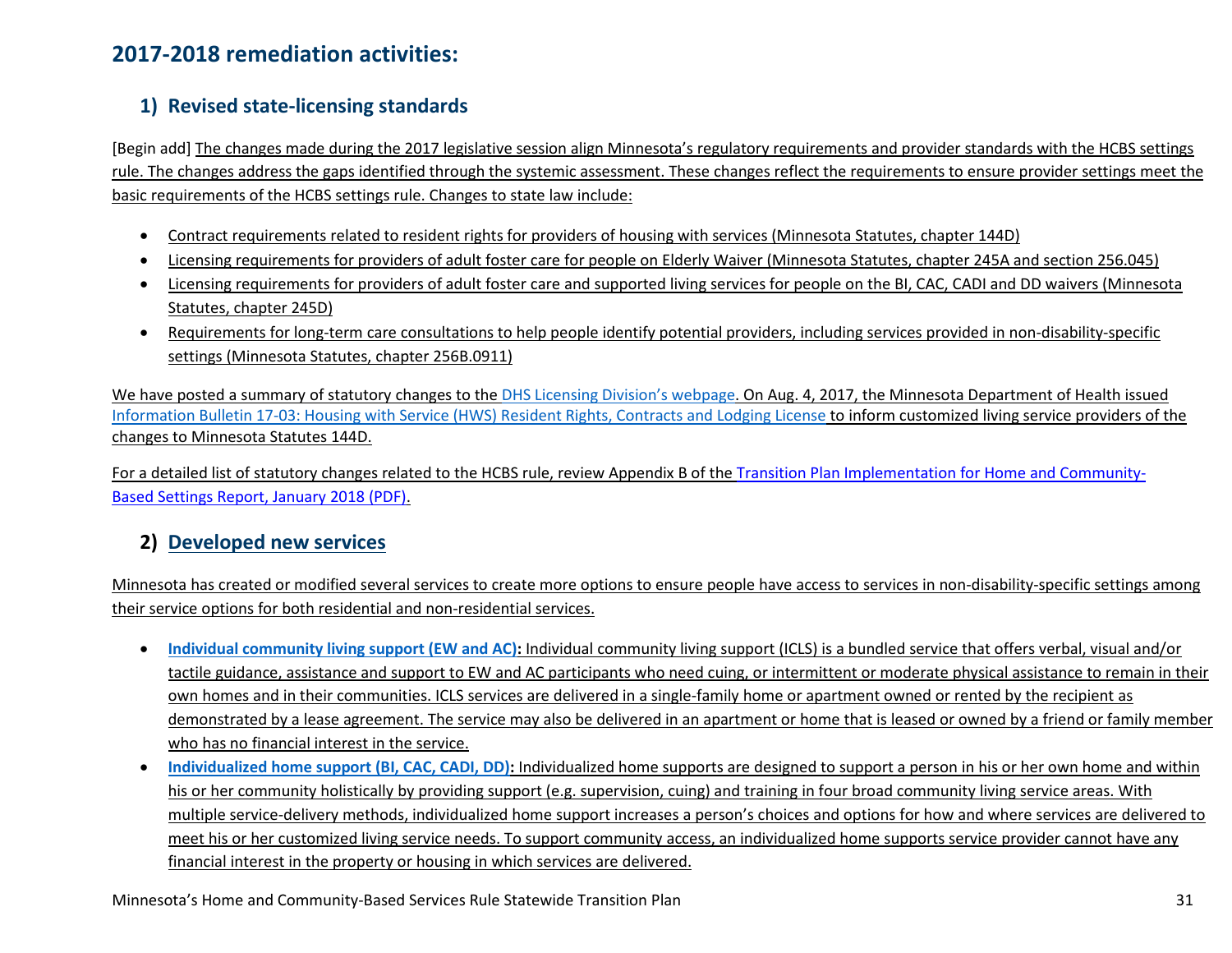- **[Personal support \(expanded to BI, CAC and CADI waivers\):](http://www.dhs.state.mn.us/main/idcplg?IdcService=GET_DYNAMIC_CONVERSION&RevisionSelectionMethod=LatestReleased&dDocName=id_002431)** Personal support services are nonmedical care, supervision and assistance provided to a person in his or her home or in the community to achieve increased independence, productivity and inclusion in the community. Personal support services may provide supervision and assistance to a participant in accessing community services and participating in community activities.
- **[In-home family support \(expanded to BI, CAC and CADI waivers\):](http://www.dhs.state.mn.us/main/idcplg?IdcService=GET_DYNAMIC_CONVERSION&RevisionSelectionMethod=LatestReleased&dDocName=id_048987)** In-home family support services are residential habilitation services provided to people and their families, including extended family members, to enable the person to remain in or return to his or her home. Habilitation services increase and maintain physical, intellectual, emotional and social functioning and assist people in acquiring, retaining and improving the skills needed to live successfully in the community.
- **[Employment exploration \(BI, CAC, CADI, DD waivers\):](https://www.dhs.state.mn.us/main/idcplg?IdcService=GET_DYNAMIC_CONVERSION&RevisionSelectionMethod=LatestReleased&dDocName=dhs-299802)** Employment exploration services (EES) is an orientation and experience-based service that introduces a person to the world of work. We intend it to occur predominantly in the community. EES is designed to help people to learn more about and make an informed choice about competitive employment. This service is for those who are undecided about working competitively; it is not a prerequisite for employment development services (EDS). People who already know they want to work should go directly into EDS.
- **[Employment development \(BI, CAC, CADI, DD waivers\):](https://www.dhs.state.mn.us/main/idcplg?IdcService=GET_DYNAMIC_CONVERSION&RevisionSelectionMethod=LatestReleased&dDocName=dhs-296491)** Employment development services (EDS) is an individualized service that helps a person to achieve competitive employment in the community based on his or her strengths and interests. Services are 1:1 and culminate with the person obtaining competitive employment with a community business, becoming self-employed or establishing a microenterprise business in his or her community.
- **[Employment support \(BI, CAC, CADI, DD waivers\):](https://www.dhs.state.mn.us/main/idcplg?IdcService=GET_DYNAMIC_CONVERSION&RevisionSelectionMethod=LatestReleased&dDocName=dhs-299803)** Employment support services (ESS) is a community-immersed, individualized assistance and support service that helps people maintain their competitive employment in a community business, their self-employment or their microenterprise business. ESS also includes training and support for time-limited, community-based group employment.

### **3) Designed and implemented a person's experience assessment**

The person's experience assessment is administered at the person's mid-year review of the support plan or annual reassessment. MN DHS developed the person's experience assessment as part of the long-term care consultation reassessment and as a component of the new electronic support plan launched in June 2017. The person's experience assessment tool will be administered at the person's mid-year review of the support plan or annual reassessment. The person's experience assessment tool was implemented in September 2017 and is an ongoing monitoring activity.

### **4) Provided training and technical assistance**

Developed provider tools and resources:

- Trained on provider tools and resources
- Improved licensing policy templates and forms
- Developed provider expectation guidance, [Guide to Putting the HCBS Settings Rule into Practice \(PDF\)](https://mn.gov/dhs/assets/102517-hcbs-best-practices-guide_tcm1053-318393.pdf)
- Developed a residency agreement template
- [HCBS Rights Modification Support Plan Attachment template \(PDF\)](https://edocs.dhs.state.mn.us/lfserver/Public/DHS-7176H-ENG) and [video tutorial](https://www.youtube.com/watch?v=905SUoA2QYU) [End add]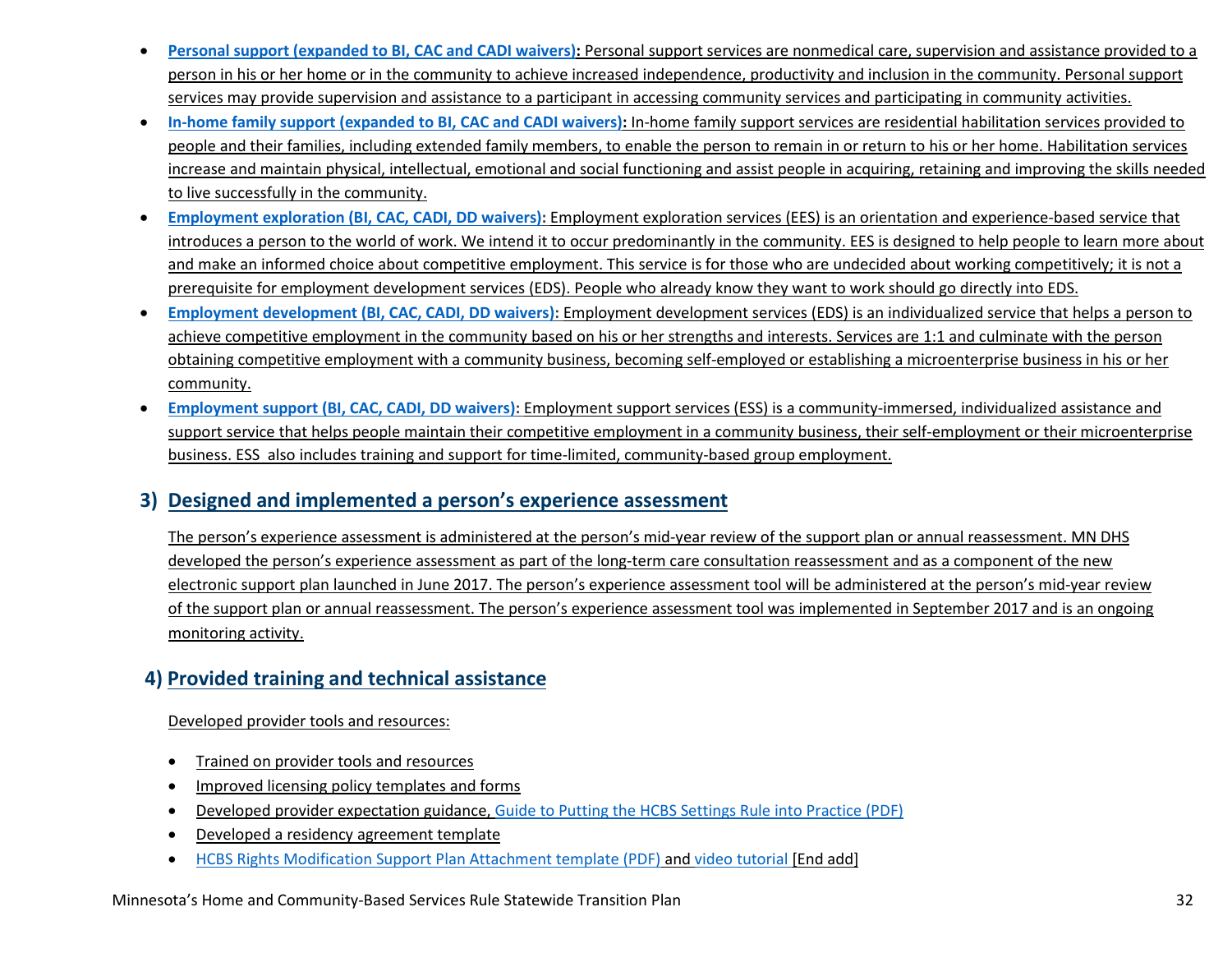- Developed HCBS standards frequently asked questions
- Held webinars and open office hours:
	- o [Aging and Related Topics](https://www.dhs.state.mn.us/main/idcplg?IdcService=GET_DYNAMIC_CONVERSION&RevisionSelectionMethod=LatestReleased&dDocName=ID_029217) Training
	- o [Community Based Services](http://www.dhs.state.mn.us/main/idcplg?IdcService=GET_DYNAMIC_CONVERSION&RevisionSelectionMethod=LatestReleased&dDocName=id_000402) Manual
- Developed on-demand video training
- Modified th[e College of Direct Support](https://mn.gov/dhs/partners-and-providers/training-conferences/long-term-services-and-supports/college-of-direct-support/) (56 online lessons to train direct support workers)

# **[Begin add]2019-2020 planned remediation activities: [End add]**

[Begin delete]DHS will propose changes to statute and federal waiver plans to align regulatory requirements, service descriptions and provider standards with the federal rule. The proposed changes would also address gaps identified through the regulatory review process. We will propose the changes to statute in phases over the 2017 and 2018 legislative sessions. We will propose the bulk of the legislative changes during the 2017 legislative session. The 2018 legislative session will be used, if necessary, to address any final refinements. Phasing the proposals over two legislative sessions allows us the opportunity to work with stakeholders, especially for issues that are more complicated.[End delete]

Minnesota has chosen to set higher standards for what constitutes an acceptable HCBS setting for designated new service settings. [Begin delete] You may find more details under Tiered standards for providers funded by BI, CAC, CADI or DD waivers in the transition plan. Intro to "tiered standards" add [End delete] Tiered standards will [Begin add]create more options to ensure people have access to services in non-disability-specific settings among their service options for both residential and non-residential services.

- 1. Implement tiered standards for day and employment services: For additional details see Tiered Standards for BI, CAC, CADI and DD Waivers
- 2. Implement tiered standards for customized living services and own home definition/services: For additional details see [Tiered Standards for BI, CAC,](#page-55-0)  [CADI and DD Waivers](#page-55-0) [End add]

### **Rate analysis**

[Begin add]In addition to changes to service standards, we [End add] [Begin delete]We[End delete] will analyze existing rates for services and establish rate frameworks for new services funded through the BI, CAC, CADI and DD waivers:

- Through full implementation (2019 or 2020, depending on CMS approval of an extension request) of the disability waiver rate system (DWRS), protections exist for recipients, providers, lead agencies and the state. These protections include the rate-stabilization adjustment period, known as banding, as well as the rates exceptions request process for people with needs that might not be met by the rate frameworks. The statute that authorized DWRS requires automatic rate adjustments based on staff wages. The first of these adjustments [Begin delete] will occur [End delete] [Begin add] occured[End add] in July 2017.
- During the remaining years of banding protection, MN DHS will focus on careful analysis to ensure that components within the DWRS accurately reflect the cost of providing services, recipients continue to have access to the high-quality services they need and we implement DWRS fairly and consistently throughout the state.
- [Begin delete] DHS has submitted a 2017 legislative proposal for consideration in the governor's budget for more money to start new employment services. We have considered staffing ratios needed to meet an increased level of service in this legislative proposal.[End delete]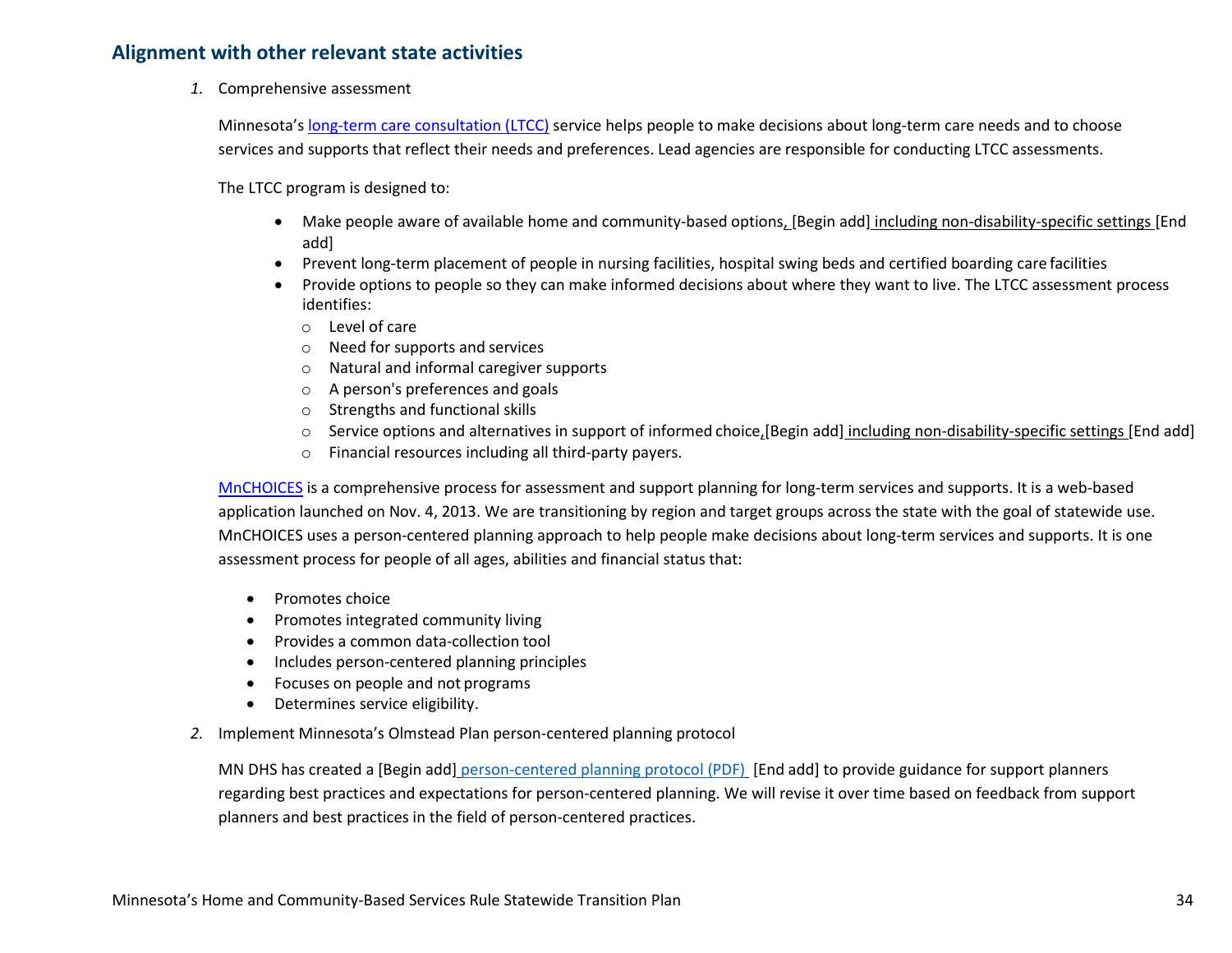Person-centered practices are based on five key areas. Services for and interactions with people should be judged by their ability to help people:

- Share ordinary places and activities
- Make choices
- Contribute
- Be treated with respect and have a valued social role
- Grow in relationships

We also wrote a series of bulletins and held several learning community sessions specific to the person-centered planning, informed choice and transition protocols. [Begin add] These bulletins and learning community sessions can be found on the [Person-Centered Practices website.](https://mn.gov/dhs/partners-and-providers/program-overviews/long-term-services-and-supports/person-centered-practices/) [End add]

- [Begin delete]Bulletin Series on Person-Centered Planning
	- o [Lead Agency Requirements for Person-Centered Principles and Practices- Part 1](http://www.dhs.state.mn.us/main/groups/publications/documents/pub/dhs-285572.pdf)
	- **[Lead Agency Requirements for Person-Centered Principles and Practices- Part 2](http://www.dhs.state.mn.us/main/groups/publications/documents/pub/dhs-285935.pdf)**
	- o [Lead Agency Requirements for Person-Centered Principles and Practices-Part 3](http://www.dhs.state.mn.us/main/groups/publications/documents/pub/dhs-287420.pdf)
- Support Planning Professionals Learning Community
	- o [February 24, 2016 Person-centered practices five common elements part 2 of 5](http://www.dhs.state.mn.us/main/groups/county_access/documents/pub/dhs-285725.pdf)
	- o [March 30, 2016 Person-centered practices five common elements part 3 of 5](http://www.dhs.state.mn.us/main/groups/county_access/documents/pub/dhs-285049.pdf)
	- [April 27, 2016 Person-centered practices five](http://www.dhs.state.mn.us/main/groups/county_access/documents/pub/dhs-285624.pdf) common elements part 4 of 5
	- o [May 25, 2016 Person-centered practices five common elements part 5 of 5](http://www.dhs.state.mn.us/main/groups/county_access/documents/pub/dhs-286113.pdf)
	- o [June 29, 2016- Person-centered planning implementation/ oversight and employment firstimplementation\[](https://www.google.com/)End delete]
- *3.* Implement Minnesota Employment First policy

[Minnesota's Employment First policy](http://www.dhs.state.mn.us/main/groups/olmstead/documents/pub/dhs16_190416.pdf) promotes the opportunity for people with disabilities to make informed choices about employment. This policy views competitive, integrated employment as the first and preferred option for people with disabilities.

*4.* Monitoring service access

MN DHS is committed to developing and maintaining high-quality, accessible HCBS for older adults and people with disabilities. Minnesota faces significant demographic changes as the population ages. The need for HCBS will grow. We will ensure that older adults and people with disabilities are given choice and opportunities for community living. We are committed to supporting HCBS providers so they may comply with the HCBS settings rule and continue to provide high-quality services.

MN DHS monitors and addresses service-access issues in a variety of ways. Since 2001, we have gathered information and analyzed service access. We are changing how we measure access and availability of HCBS for older adults and people with disabilities. Through these projects, we seek to collect, analyze and track objective data about access. MN DHS will also analyze the impact of key individual, service, provider, geographic and other factors on outcomes.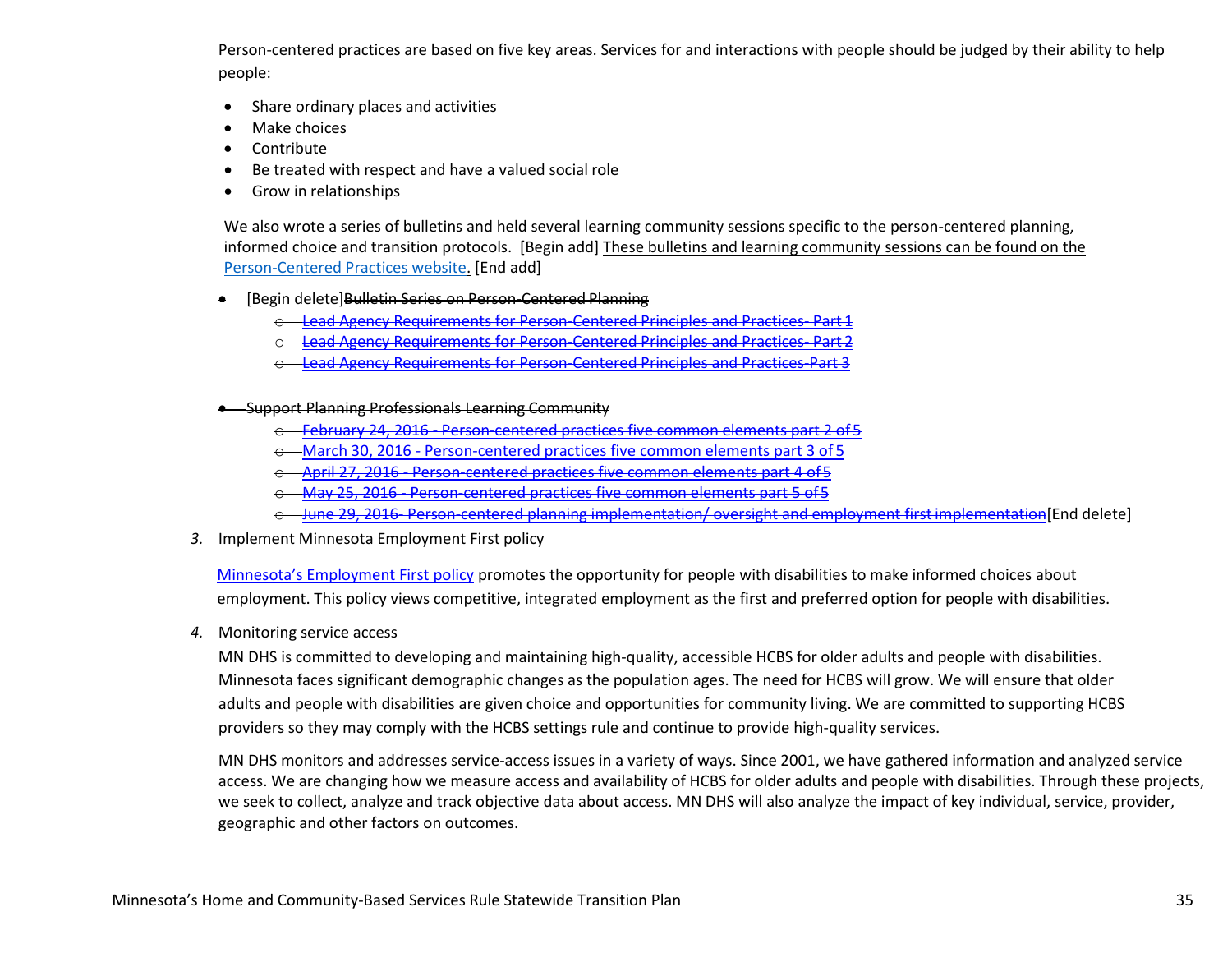# [Begin add] **VI. Site-specific assessment, validation, remediation and ongoing HCBS compliance monitoring strategies** [End add]

# **[Begin delete]Site specific assessment and remediation**

### **Initial assessment of setting compliance, validation and remediation plan**

Minnesota will have an assessment and multi-layered validation strategy to ensure compliance with rule requirements.[End delete]

[Begin add]Minnesota is using a multilayered validation strategy to ensure that all identified HCBS settings in Table 4 are compliant with the HCBS final rule requirements.[End add]

### **[Begin delete] Table 5: Site-specific assessment and remediation plan**

| <b>Strategy</b>                                                                    | Initial assessment | <b>Validation</b> | <b>Remediation</b> |
|------------------------------------------------------------------------------------|--------------------|-------------------|--------------------|
| 1. Provider attestation requirement for each<br>setting                            | X                  |                   |                    |
| 2. Desk audit/ review provider submitted<br>supporting documentation of compliance |                    | X                 |                    |
| 3. On site visits and outreach                                                     |                    | X                 |                    |
| 4. Person's experience assessments                                                 |                    | X                 | X                  |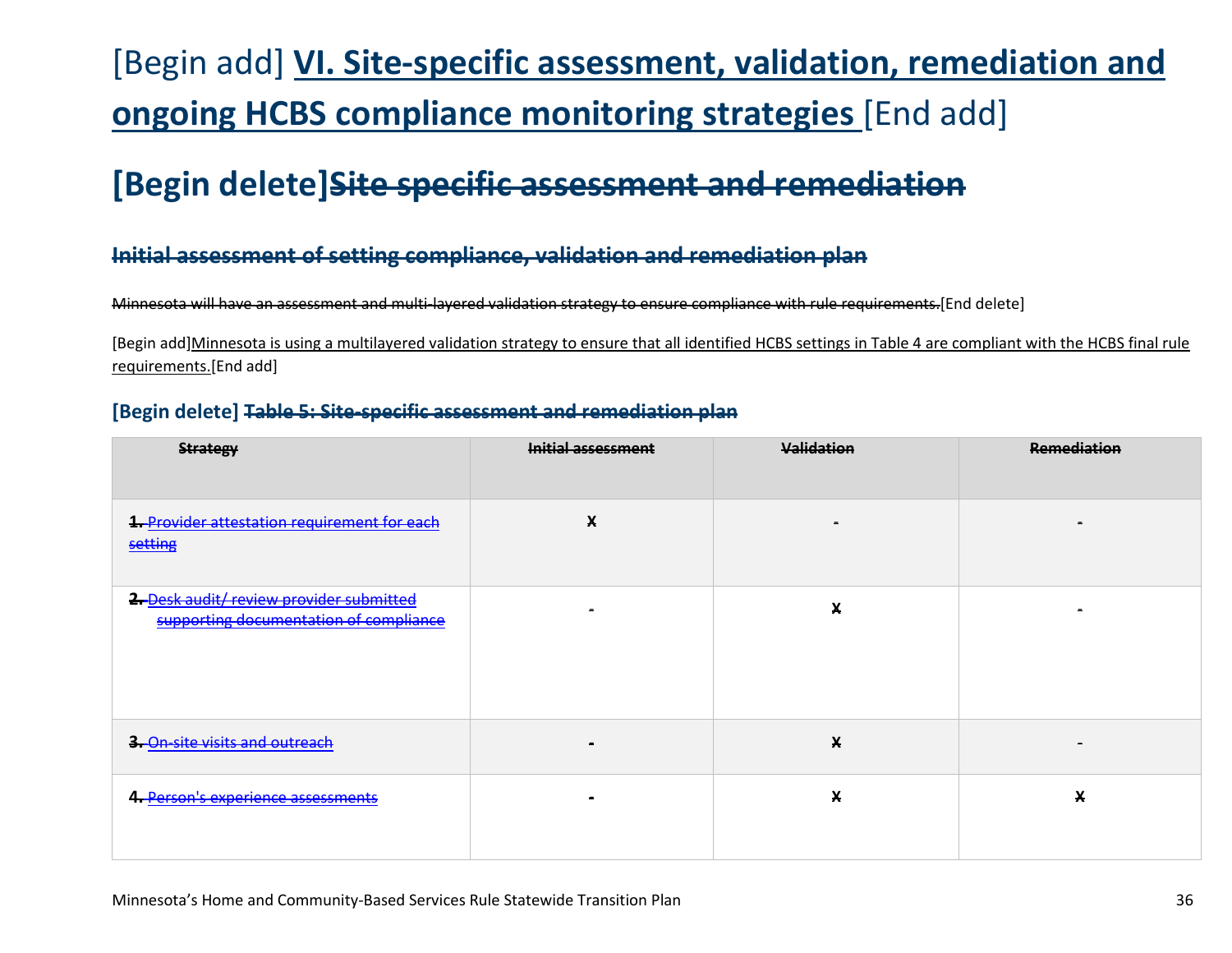| <b>Strategy</b>                                            | Initial assessment | <b>Validation</b> | <b>Remediation</b> |
|------------------------------------------------------------|--------------------|-------------------|--------------------|
| 5. Provider site-specific compliance plans and<br>outreach |                    | $\sim$            | v<br>∽             |
| 6. Provider attestation requirement for each<br>setting    | X                  | $\sim$            | - [End delete]     |

## **[Begin add] Table 5: Site-specific assessment, validation, remediation and ongoing HCBS compliance monitoring strategies**

| <b>Strategy</b>                                                                                         | <b>Initial assessment</b> | Validation                | Remediation               | <b>Ongoing HCBS compliance</b><br>monitoring |
|---------------------------------------------------------------------------------------------------------|---------------------------|---------------------------|---------------------------|----------------------------------------------|
| 1. Provider attestation<br>requirement for every<br>setting                                             | <u>Yes</u>                | $\underline{\mathsf{No}}$ | $\underline{\mathsf{No}}$ | $\underline{\mathsf{No}}$                    |
| 2. Desk audit of every<br>setting's attestation and<br>submitted documentation to<br>support compliance | $\underline{\mathsf{No}}$ | $Yes$                     | $\underline{\mathsf{No}}$ | $\underline{\mathsf{No}}$                    |
| 3. Identify Prong 1, 2 and $3 -$<br>Presumed not to be HCBS<br>settings                                 | <u>Yes</u>                | $\underline{\mathsf{No}}$ | $\underline{\mathsf{No}}$ | $\underline{\mathsf{No}}$                    |
| 4. Assess and validate Prong<br>1, 2 and 3 – Presumed not to<br>be HCBS settings                        | <u>Yes</u>                | <u>Yes</u>                | $\underline{\mathsf{No}}$ | $\underline{\mathsf{No}}$                    |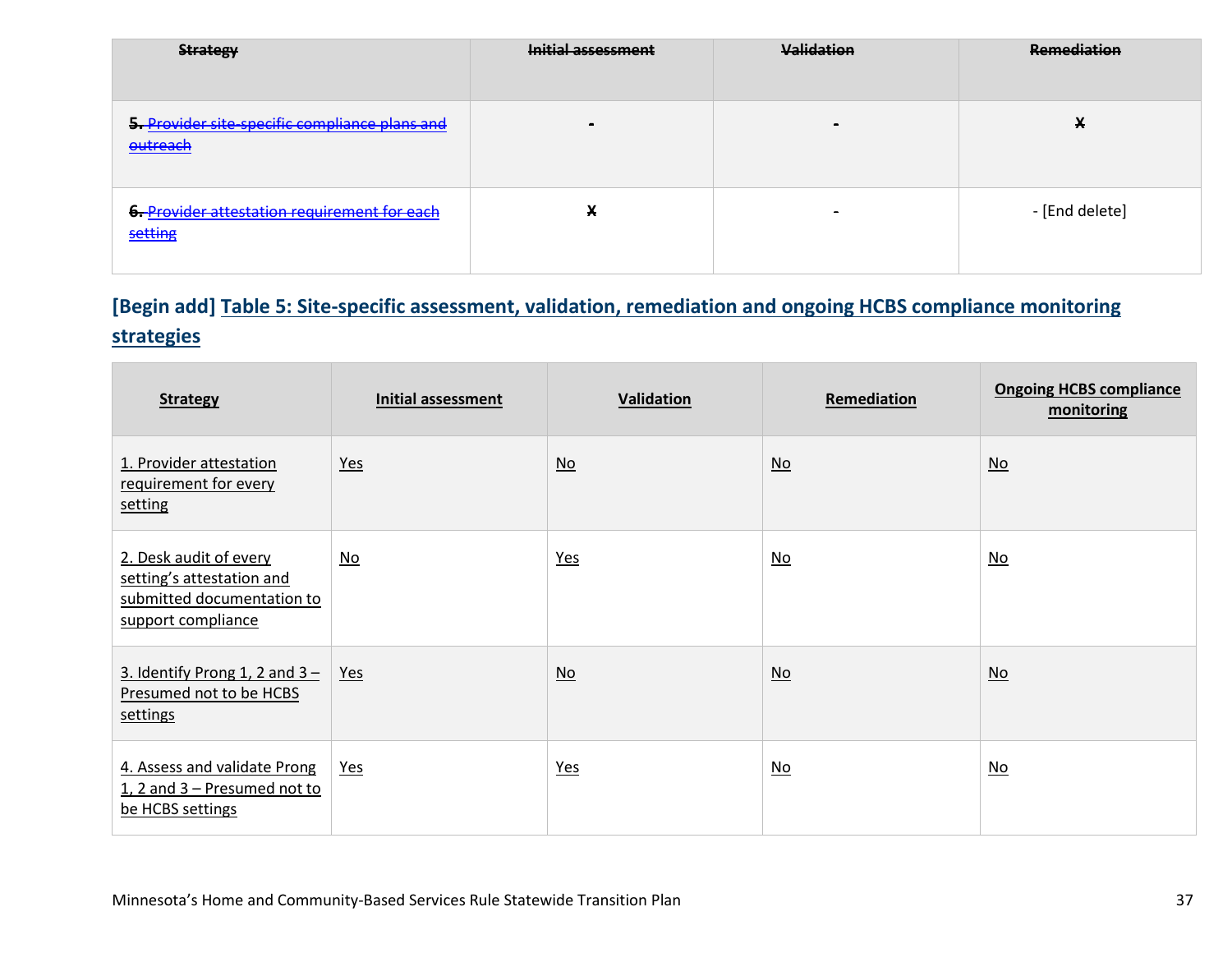| <b>Strategy</b>                                                            | <b>Initial assessment</b> | <b>Validation</b>         | Remediation               | <b>Ongoing HCBS compliance</b><br>monitoring |
|----------------------------------------------------------------------------|---------------------------|---------------------------|---------------------------|----------------------------------------------|
| 5. Residential tiered<br>standards for BI, CAC, CADI<br>and DD waivers     | $\underline{\mathsf{No}}$ | $\underline{\mathsf{No}}$ | Yes                       | No                                           |
| 6: Non-residential tiered<br>standards for BI, CAC, CADI<br>and DD waivers | $\underline{\mathsf{No}}$ | $\underline{\mathsf{No}}$ | $Yes$                     | $\underline{\mathsf{No}}$                    |
| 7. State licensure<br>requirements                                         | $\underline{\mathsf{No}}$ | $\underline{\mathsf{No}}$ | $\underline{\mathsf{No}}$ | $Yes$                                        |
| 8. Provider enrollment<br>requirements                                     | $\underline{\mathsf{No}}$ | $\underline{\mathsf{No}}$ | $\underline{\mathsf{No}}$ | $Yes$                                        |
| 9. Assessing people's<br>ongoing experience                                | $\underline{\mathsf{No}}$ | $\underline{\mathsf{No}}$ | Yes                       | $Yes$                                        |
| 10. Assessing lead agencies                                                | $\underline{\mathsf{No}}$ | $\underline{\mathsf{No}}$ | $\underline{\mathsf{No}}$ | Yes                                          |
| 11. Assessing service gaps                                                 | $\underline{\mathsf{No}}$ | No                        | $\underline{\mathsf{No}}$ | Yes [End add]                                |

## <span id="page-37-0"></span>**Strategy 1: Initial assessment – Provider attestation requirement for every setting**

The [Begin delete] purpose [end delete] [Begin add] purposes [End add] of the provider attestation [Begin add] are: [End add] [Begin delete] is [end delete]

- To identify settings that are presumed not to be HCBS [Begin add] because they are near an institution or because the setting might have the effect of isolating people who receive HCBS from the broader community (Effect of isolating).
- For providers to report compliance status [Begin add] for every HCBS setting [End add] and provide supporting evidence.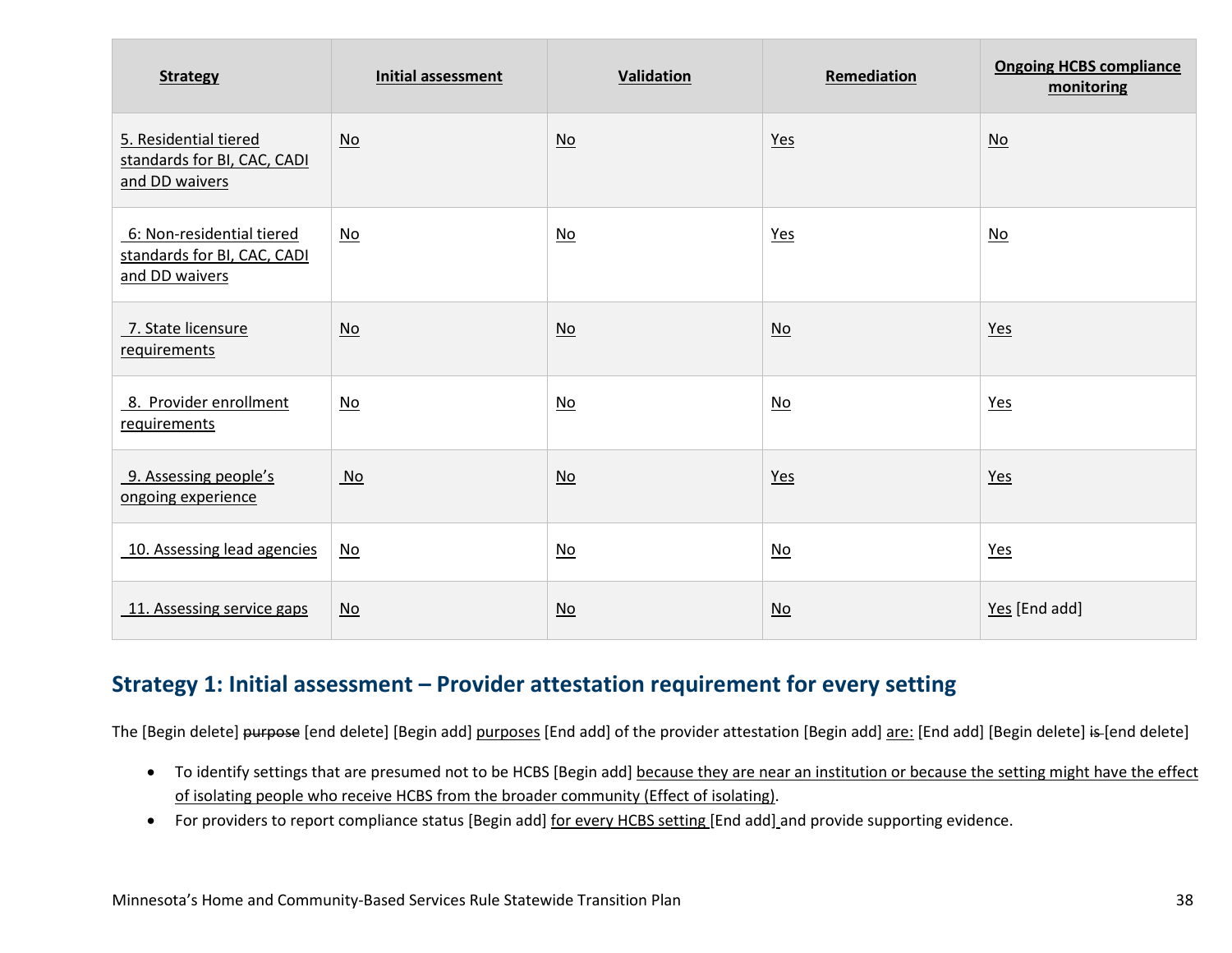We [begin delete]will administer [end delete] [begin add] administered [End add] the attestation electronically [Begin delete]but will make[End delete] [Begin add] and made [End add] it available in a paper copy upon request. Providers [Begin delete] may submit [End delete] [Begin add] submitted [End add] paper copies by fax or mail.

[Begin add] In addition to a dedicated HCBS team email box [\(hcbs.settings@state.mn.us\)](mailto:hcbs.settings@state.mn.us), we used the following documents and resources to provide notification, guidance, instruction and templates for providers to complete an attestation for every HCBS setting:

#### **Provider attestation form, instructions and resources:**

- [Home and Community-Based Services \(HCBS\) Provider Attestation online form, DHS-7176-ENG](https://edocs.dhs.state.mn.us/lfserver/Secure/DHS-7176-ENG) (PDF)
- [Video on how to use the form](https://www.youtube.com/watch?v=YqoUmrSJ5qY&feature=youtu.be)
- [March 31, 2017, HCBS waiver provider attestation webinar announcement \(PDF\)](http://www.dhs.state.mn.us/main/groups/county_access/documents/pub/dhs-293397.pdf)
- [Important links for provider attestation process](https://mn.gov/dhs/partners-and-providers/news-initiatives-reports-workgroups/long-term-services-and-supports/hcbs-transition/hcbs-links.jsp)
- [Provider attestation frequently asked questions](https://mn.gov/dhs/partners-and-providers/news-initiatives-reports-workgroups/long-term-services-and-supports/hcbs-transition/hcbs-faq.jsp)

### **HCBS service specific form templates:**

- Adult Day Service
	- o [HCBS Provider Attestation Guidebook for Day Settings Adult Day Services, DHS-7176C-ENG \(PDF\)](https://edocs.dhs.state.mn.us/lfserver/Public/DHS-7176C-ENG)
- Elderly Waiver Adult Foster Care Service
	- o [HCBS Provider Attestation Guidebook for Residential Settings Elderly Waiver Foster Care Services, DHS-7176D-ENG \(PDF\)](https://edocs.dhs.state.mn.us/lfserver/Public/DHS-7176D-ENG)
	- o [Individual Resident Placement Agreement \(IRPA\) \(PDF\)](https://www.dhs.state.mn.us/main/idcplg?IdcService=GET_FILE&RevisionSelectionMethod=LatestReleased&Rendition=Primary&allowInterrupt=1&dDocName=DHS16_180925)
	- o [Grievance Policy Sample for License Holder \(3-17\)\(PDF\)](http://www.dhs.state.mn.us/main/groups/licensing/documents/pub/dhs16_168251.pdf)
	- o [AFC Recipient Rights Programs that serve individuals funded by Elderly Waiver \(DOC\)](http://www.dhs.state.mn.us/main/idcplg?IdcService=GET_FILE&RevisionSelectionMethod=LatestReleased&Rendition=Primary&allowInterrupt=1&dDocName=DHS-293817)
	- o [AFC Service Termination Policy Programs that serve individuals funded by Elderly Waiver \(DOC\)](http://www.dhs.state.mn.us/main/idcplg?IdcService=GET_FILE&RevisionSelectionMethod=LatestReleased&Rendition=Primary&allowInterrupt=1&dDocName=DHS-293818)
	- o [AFC Program Plan Programs that serve individuals funder by Elderly Waiver \(DOC\)](http://www.dhs.state.mn.us/main/idcplg?IdcService=GET_FILE&RevisionSelectionMethod=LatestReleased&Rendition=Primary&allowInterrupt=1&dDocName=DHS-293820)
	- o [Program Abuse Prevention Plan \(PAPP\)](https://www.dhs.state.mn.us/main/idcplg?IdcService=GET_FILE&RevisionSelectionMethod=LatestReleased&Rendition=Primary&allowInterrupt=1&dDocName=DHS16_180923) (PDF)
	- o [HCBS Rights Modification Support Plan Attachment,](https://edocs.dhs.state.mn.us/lfserver/Public/DHS-7176H-ENG) DHS-7176H-ENG (PDF)
- Customized Living Service
	- o [HCBS Provider Attestation Guidebook for Residential Settings Customized Living, DHS-7176E-ENG](https://edocs.dhs.state.mn.us/lfserver/Public/DHS-7176E-ENG) (PDF)
	- o [Minnesota Home Care Bill of Rights](http://www.health.state.mn.us/divs/fpc/homecare/consumers/bor.html)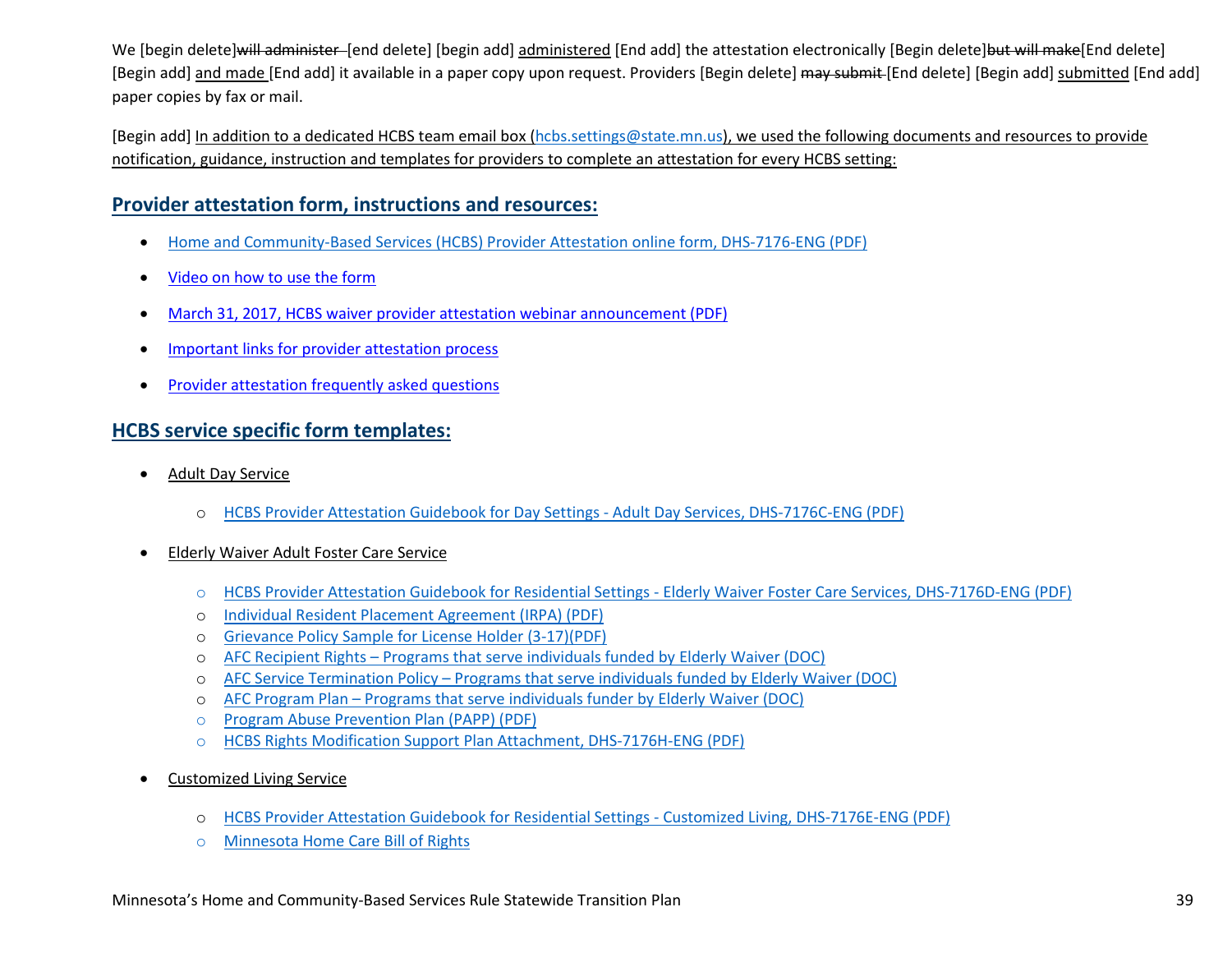- o [HCBS Rights Modification Support Plan Attachment,](https://edocs.dhs.state.mn.us/lfserver/Public/DHS-7176H-ENG) DHS-7176H-ENG (PDF)
- Day Training and Habilitation, Prevocational Services and Structured Day
	- o [HCBS Provider Attestation Guidebook for Day Settings Day Training and Habilitation, Prevocational Services and Structured Day, DHS-7176F-](https://edocs.dhs.state.mn.us/lfserver/Public/DHS-7176F-ENG)[ENG](https://edocs.dhs.state.mn.us/lfserver/Public/DHS-7176F-ENG) (PDF)
	- o [Modified recipient rights form \(DOCX\)](https://mn.gov/dhs/assets/245d-service-recipient-rights-packet-sample-document_tcm1053-302528.doc)
	- o [Staff orientation or annual training record form \(DOCX\)](https://mn.gov/dhs/assets/245d-staff-annual-training-record-sample-document_tcm1053-297313.docx)
	- o [Modified 45-day meeting form \(for new people\)\(DOCX\)](https://mn.gov/dhs/assets/245d-45-day-meeting-summary-sample-document_tcm1053-297069.doc)
	- o [Modified progress review form \(for existing people\)\(DOCX\)](https://mn.gov/dhs/assets/245d-progress-review-report-form-intensive-support-services-sample-document_tcm1053-297293.docx)
	- o [Emergency use of manual restraint \(EUMR\) not allowed policy \(DOCX\)](https://mn.gov/dhs/assets/245d-emergency-use-of-manual-restraints-not-allowed-policy-sample-document_tcm1053-338772.docx)
	- o [DHS-6810-ENG Positive Support Transition Plan \(PDF\)](https://edocs.dhs.state.mn.us/lfserver/Public/DHS-6810-ENG)
	- o [Funds and property authorization form \(DOCX\)](https://mn.gov/dhs/assets/245d-funds-and-property-authorization-sample-document_tcm1053-297263.doc)
	- o [Grievance policy \(DOCX\)](https://mn.gov/dhs/assets/245d-grievance-policy-sample-document_tcm1053-301611.doc)
- Adult and Child Foster Care (CAC, CADI, BI) and Supported Living Services (DD)
	- o [HCBS Provider Attestation Guidebook for Residential Settings Foster Care and Supported Living Services](https://edocs.dhs.state.mn.us/lfserver/Public/DHS-7176G-ENG) (SLS), DHS-7176G-ENG (PDF)
	- o [HCBS Residency Agreement Template for Foster Care and Supported Living Services \(SLS\) under the BI, CAC, CADI and DD waivers,](https://edocs.dhs.state.mn.us/lfserver/Public/DHS-7176B-ENG) DHS-[7176B-ENG](https://edocs.dhs.state.mn.us/lfserver/Public/DHS-7176B-ENG) (PDF)
	- o [Modified recipient rights form \(DOCX\)](https://mn.gov/dhs/assets/245d-service-recipient-rights-packet-sample-document_tcm1053-302528.doc)
	- o [Staff orientation or annual training record form \(DOCX\)](https://mn.gov/dhs/assets/245d-staff-annual-training-record-sample-document_tcm1053-297313.docx)
	- o [Modified 45-day meeting form \(for new people\)\(DOCX\)](https://mn.gov/dhs/assets/245d-45-day-meeting-summary-sample-document_tcm1053-297069.doc)
	- o [Modified progress review form \(for existing people\)\(DOCX\)](https://mn.gov/dhs/assets/245d-progress-review-report-form-intensive-support-services-sample-document_tcm1053-297293.docx)
	- o [Emergency use of manual restraint \(EUMR\) not allowed policy \(DOCX\)](https://mn.gov/dhs/assets/245d-emergency-use-of-manual-restraints-not-allowed-policy-sample-document_tcm1053-338772.docx)
	- o [Positive Support Transition Plan, DHS-6810-ENG \(PDF\)](https://edocs.dhs.state.mn.us/lfserver/Public/DHS-6810-ENG)
	- o [Funds and property authorization form \(DOCX\)](https://mn.gov/dhs/assets/245d-funds-and-property-authorization-sample-document_tcm1053-297263.doc)
	- o [Grievance policy \(DOCX\)](https://mn.gov/dhs/assets/245d-grievance-policy-sample-document_tcm1053-301611.doc) [End add]
	- **A.** All providers of day programs and residential [Begin add] services identified in Table 4 as needing modifications[End add] [Begin delete] settings owned or controlled by the provider [End delete] [Begin add], 5,991 individual settings, [End add] [Begin delete] (approximately 5,732 settings) will be [End delete] were required to submit a provider attestation [Begin add]by Dec. 31, 2017. Based on the provider responses reported on the attestations, we initially placed settings into one of the three categories.[End add] [Begin delete]Providers will be required to complete attestations that identify whether they comply with HCBS characteristics. Providers will be required to attest that each setting is in "compliance" with each HCBS requirement and submit supporting evidence to validate this determination or report that the setting is "not fully compliant" with each HCBS requirement and plans to come into compliance and may need technical assistance. Providers also had the overall option to "opt-out" of providing the HCBS waiver service or is opting out of providing services to waiver participants. Additional d [End delete] [Begin add]Definition[End add] of these [Begin delete] eptions[End delete] [Begin add]categories [End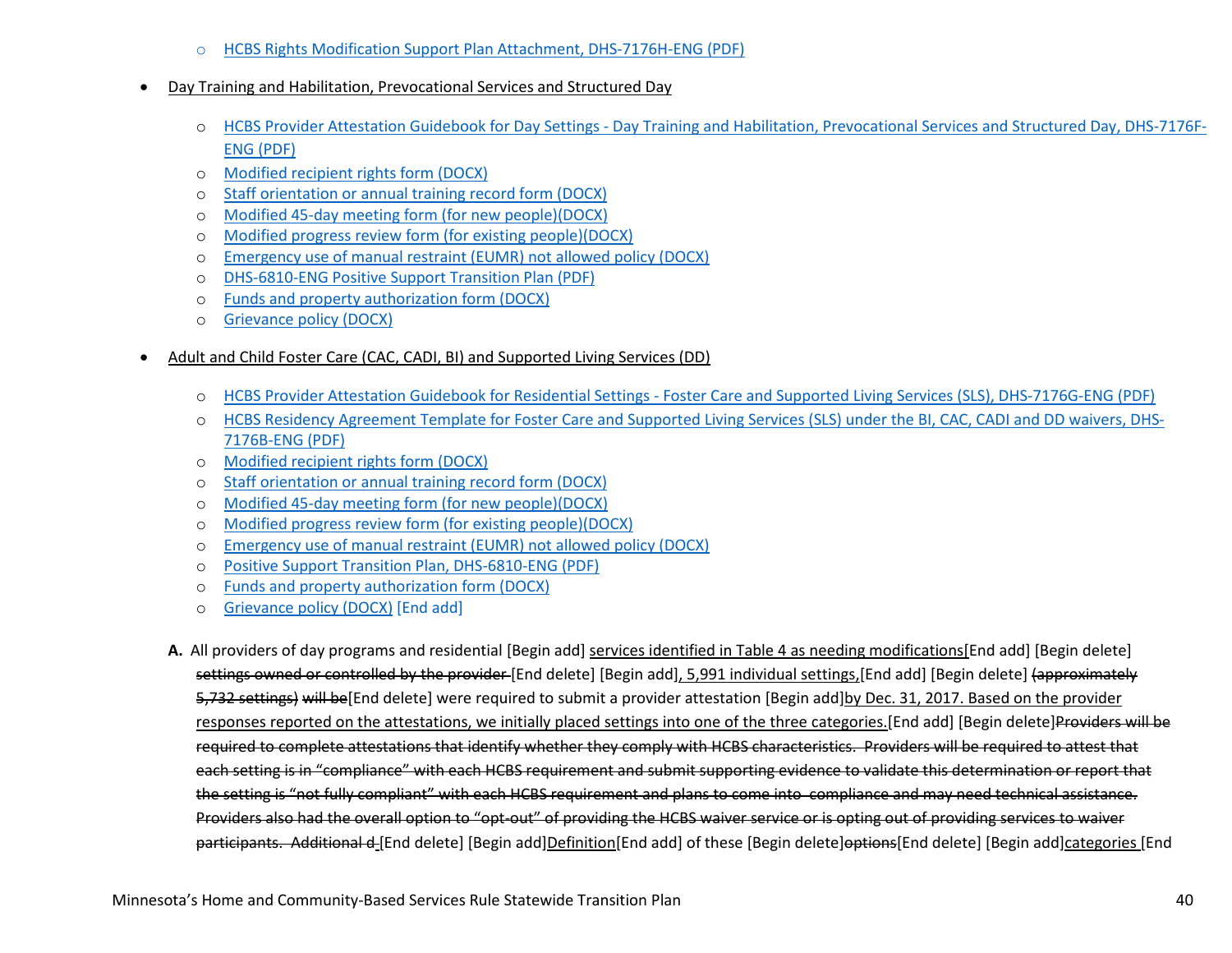add] are listed below: [Begin delete]Providers submit the attestation and supporting documents as evidence of compliance.[End delete]

- 1. [Begin add]**Settings that completed an attestation.** Include [End add] settings that [Begin add]self-[End add]report[Begin add]ed either full[End add] compliance with HCBS requirements [Begin add]or not yet in full compliance with one or more HCBS requirements. All settings [End add] [Begin delete]will[End delete] [Begin add]were required to[End add] submit supporting documentation as evidence of compliance. [Begin add] Examples of supporting documentation submitted [End add] [Begin delete] that may [End delete] include: provider policies[Begin add] and procedure [End add] manuals, [Begin add]staff[End add] training documentation, [Begin add]activity program calendars, resident handbooks, leases[End add] or other [Begin add]setting[End add] [Begin delete] site [End delete] [Begin add] -specific [End add] information. [Begin add] Settings [End add] [Begin delete] Providers [End delete] reporting they are not yet in full compliance [Begin add] with one or more HCBS requirements [End add] [Begin delete]will be[End delete] [Begin add]were[End add] [Begin delete]offered[End delete] [Begin add]]provided[End add] MN DHS technical assistance, instructional guidance, [Begin delete]and-[End delete] resources and one-to-one outreach. [Begin delete] and be required to submit a site-specific compliance plan.[End delete]
- 2. [Begin add] Opt out: Settings [End add] [Begin delete] Providers[End delete] [Begin add] that reported they were unwilling or unable to comply with the HCBS requirements were given the choice to opt out. [End add] [Begin delete] Once settings are identified as opting out of providing services or are determined not able to fully comply with the settings rule by March 2019, we will conduct outreach to people affected as set forth in the transition protocol for people receiving services. [End delete]. [Begin add]Once we have identified settings that have chosen to opt out of providing HCBS or that do not fully comply with the HCBS settings rule requirements by March 2022, we contact the people affected as set forth in the transition protocol.
- 3. **Did not respond**: We conducted [End add] [Begin delete]There will be[End delete] a robust and focused outreach to nonresponsive providers. If attempts to contact non-responsive providers [Begin delete]are[End delete] [Begin add]were [End add] unsuccessful, DHS [Begin delete]will assume [End delete] [Begin add] assumes[End add] the setting is not compliant and will begin [Begin delete]to relocate the people served in the setting [End delete] [Begin add]outreach to people affected as set forth in the Person-centered, [informed choice and transition protocol \(PDF\).](http://www.dhs.state.mn.us/main/groups/olmstead/documents/pub/dhs-285968.pdf)

| <b>Setting type</b>                 | <b>Number of settings</b> | Settings that<br>completed an<br>attestation | Opt out         | Did not respond |
|-------------------------------------|---------------------------|----------------------------------------------|-----------------|-----------------|
| Foster care / SLS (adult and child) | 4,291                     | 4,264                                        | 23              | $\overline{4}$  |
| <b>Customized living</b>            | 1,204                     | 1,188                                        | <u>9</u>        | -               |
| Adult day                           | <u>189</u>                | <u>181</u>                                   | $\underline{8}$ | $0$             |
| DTH, prevocational, structured day  | 307                       | 304                                          |                 | $\overline{0}$  |
| Total                               | 5,991                     | 5,937                                        | <u>43</u>       | 11 [End add]    |

#### **Table 6: Number of attestations submitted by setting type and self-reporting outcomes as of July 27, 2018**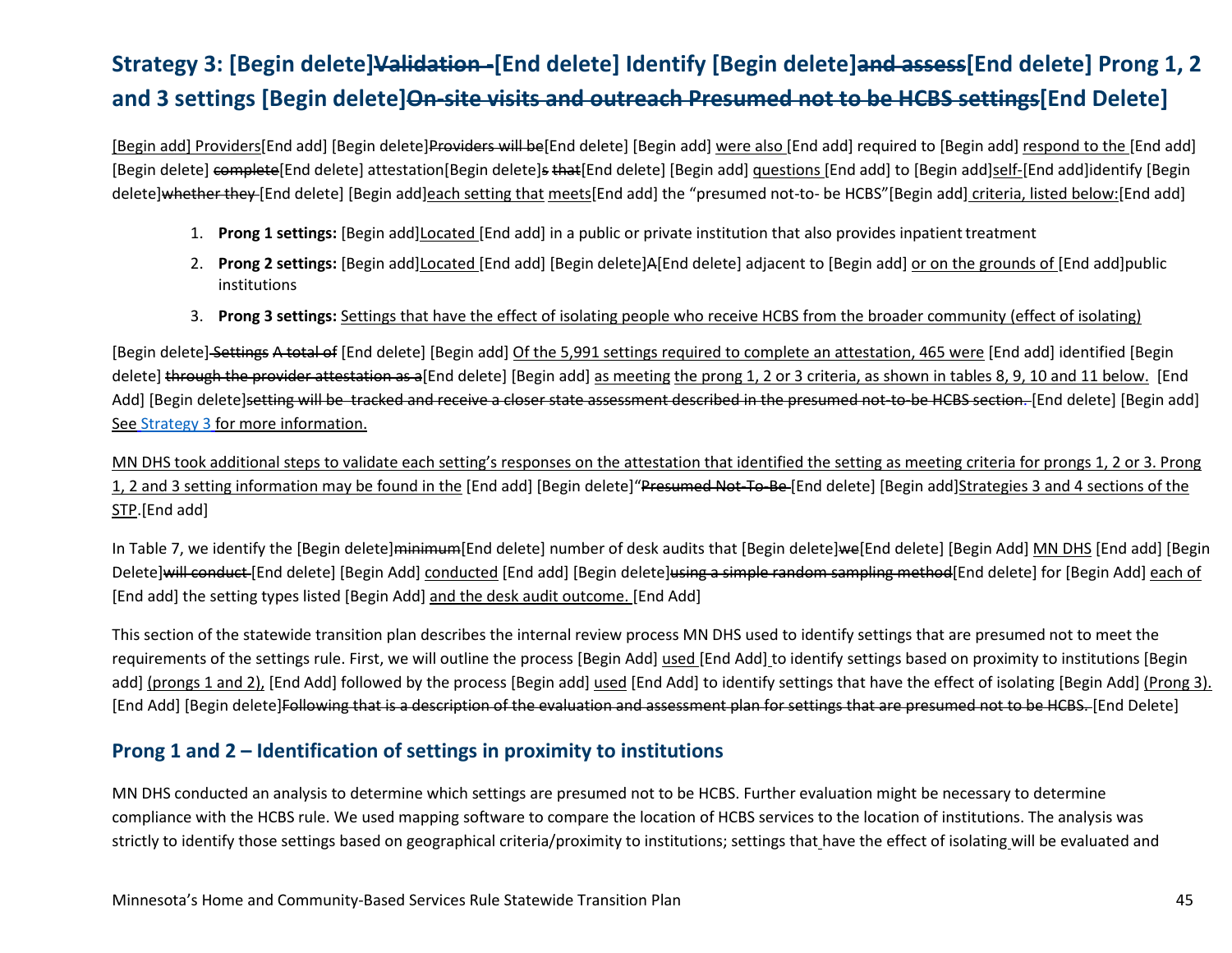- HCBS Rights Modification Support Plan Attachment, DHS-7176H-ENG (PDF)  $\Omega$
- Day Training and Habilitation, Prevocational Services and Structured Day  $\mathsf{x}$ 
	- o HCBS Provider Attestation Guidebook for Day Settings Day Training and Habilitation, Prevocational Services and Structured Day, DHS-7176F-ENG (PDF)
	- Modified recipient rights form (DOCX)  $\mathbf{o}$
	- Staff orientation or annual training record form (DOCX)  $\Omega$
	- Modified 45-day meeting form (for new people)(DOCX)  $\mathbf{o}$
	- Modified progress review form (for existing people)(DOCX)  $\Omega$
	- Emergency use of manual restraint (EUMR) not allowed policy (DOCX)  $\mathbf{o}$
	- **DHS-6810-ENG Positive Support Transition Plan (PDF)**  $\mathbf{o}$
	- Funds and property authorization form (DOCX)  $\Omega$
	- **Grievance policy (DOCX)**  $\mathbf{o}$
- Adult and Child Foster Care (CAC, CADI, BI) and Supported Living Services (DD)  $\mathsf{x}$ 
	- HCBS Provider Attestation Guidebook for Residential Settings Foster Care and Supported Living Services (SLS), DHS-7176G-ENG (PDF)  $\mathbf{o}$
	- HCBS Residency Agreement Template for Foster Care and Supported Living Services (SLS) under the BI, CAC, CADI and DD waivers, DHS- $\Omega$ 7176B-ENG (PDF)
	- Modified recipient rights form (DOCX)  $\Omega$
	- Staff orientation or annual training record form (DOCX)  $\Omega$
	- Modified 45-day meeting form (for new people)(DOCX)  $\Omega$
	- Modified progress review form (for existing people)(DOCX)  $\Omega$
	- Emergency use of manual restraint (EUMR) not allowed policy (DOCX)  $\mathbf{o}$
	- **Positive Support Transition Plan, DHS-6810-ENG (PDF)**  $\mathbf{o}$
	- Funds and property authorization form (DOCX)  $\Omega$
	- Grievance policy (DOCX) [End add]  $\Omega$

A. All providers of day programs and residential [Begin add] services identified in Table 4 as needing modifications [End add] [Begin delete] settings owned or controlled by the provider [End delete] [Begin add], 5,991 individual settings, [End add] [Begin delete] (approximately 5,732 settings) will be [End delete] were required to submit a provider attestation [Begin add] by Dec. 31, 2017. Based on the provider responses reported on the attestations, we initially placed settings into one of the three categories. [End add] [Begin delete]Providers will be required to complete attestations that identify whether they comply with HCBS characteristics. Providers will be required to attest that each setting is in "compliance" with each HCBS requirement and submit supporting evidence to validate this determination or report that the setting is "not fully compliant" with each HCBS requirement and plans to come into compliance and may need technical assistance. Providers also had the overall option to "opt-out" of providing the HCBS waiver service or is opting out of providing services to waiver participants. Additional d [End delete] [Begin add]Definition[End add] of these [Begin delete]options[End delete] [Begin add]categories [End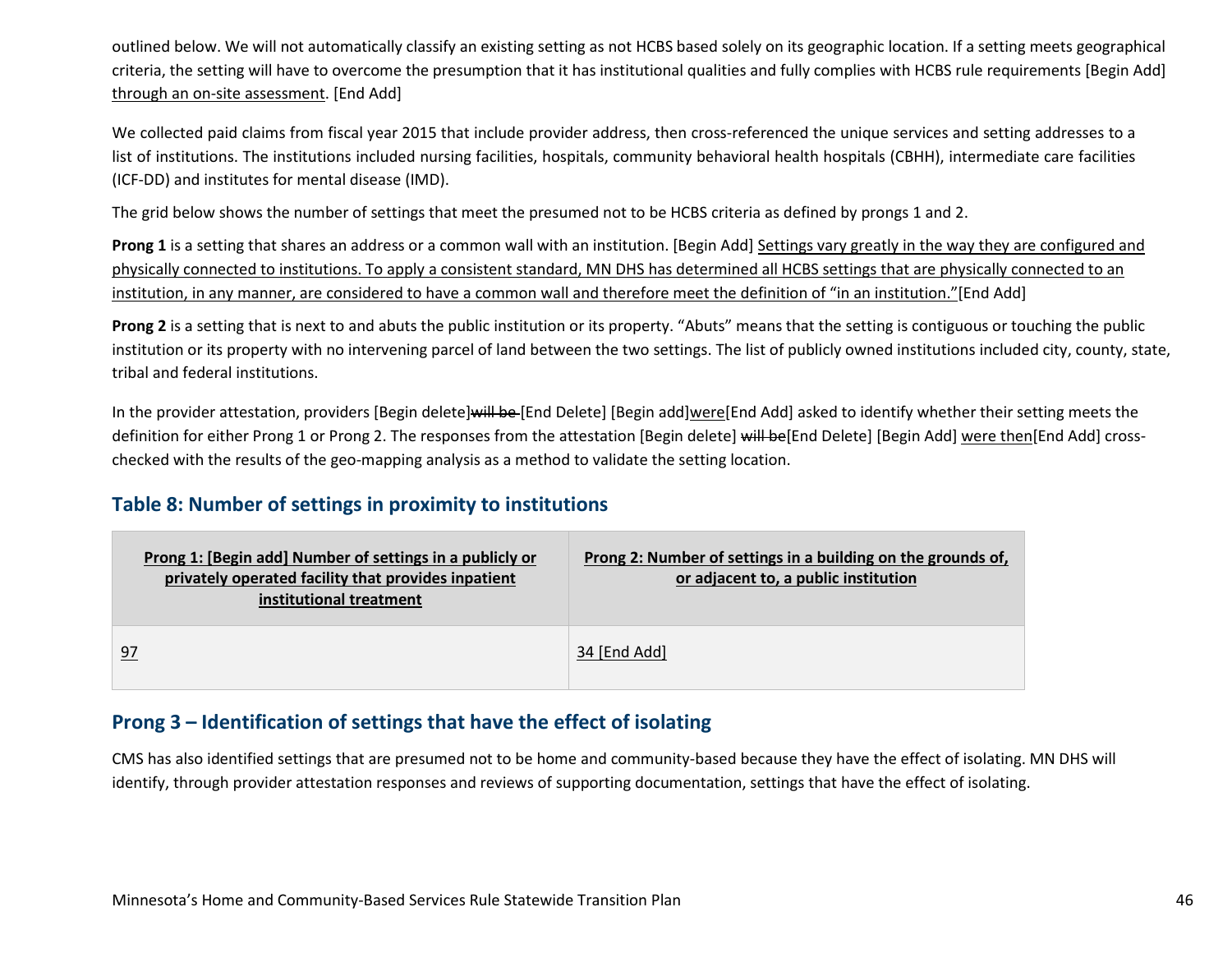Criteria identified in groups 1 and 2 will be used to identify settings that isolate people with disabilities and older adults. For settings that provide services funded through the BI, CAC, CADI or DD waivers, the additional characteristics in group 3 will also be used to identify settings have effect of isolating.

**Prong 3 - Group 1:** The state will identify day and residential settings providing services funded by the BI, CAC, CADI, DD and EW waivers/Alternative Care program that meet requirements under the rule, but still may have the effects of isolating people receiving HCBS from the broader community. [Begin add] We will review supporting documentation to determine which settings have the effect of isolating. [End add]

The following settings will be submitted to CMS for a heightened-scrutiny review if the state finds sufficient evidence to support consideration:

- Farmsteads or disability-specific farm communities
- Residential schools
- Gated or secured communities for people with disabilities

### **[Begin add] Table 9: Prong 3 – Group 1**

| <b>Isolating characteristic</b>                           | Number of settings identified that will receive a site visit in<br>2018-2019 |
|-----------------------------------------------------------|------------------------------------------------------------------------------|
| Farmsteads or disability-specific farm communities        | 12                                                                           |
| Residential schools                                       | $\overline{3}$                                                               |
| Gated or secured communities for people with disabilities | 団End add]                                                                    |

**Prong 3 - Group 2:** The state will identify and develop criteria to determine if heightened CMS scrutiny is needed for the following settings:

- A setting designed to provide multiple types of services and activities to people with disabilities or older adults on-site, including any two of the following: 1) residential, 2) day services and 3) medical without the option to receive these services off-site.
- A residential setting where the provider also owns/operates multiple homes on the same street or adjacent property (does not include duplex or multiplex houses, unless there is more than one on the same street).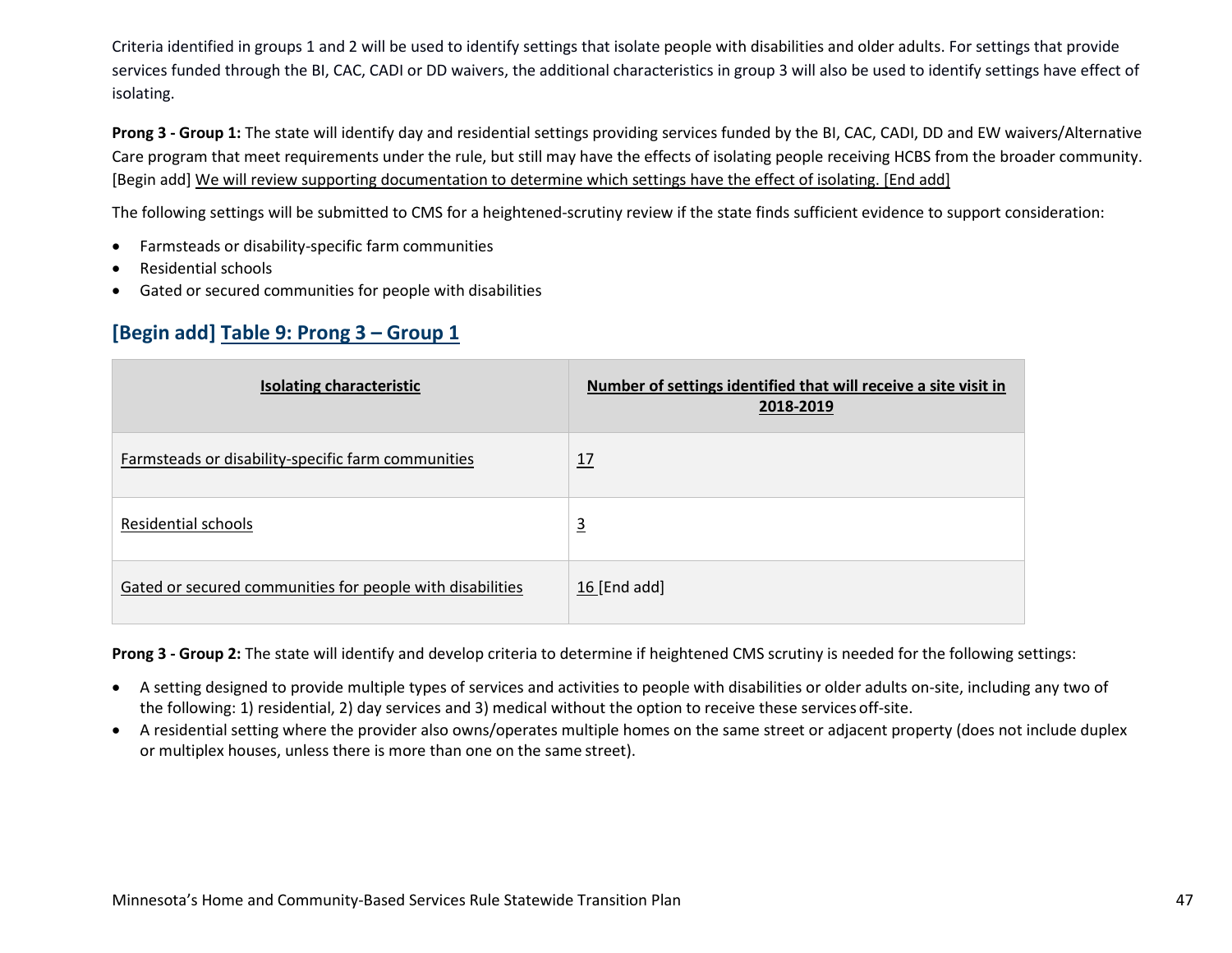### **[Begin add]Table 10: Prong 3 – Group 2**

| Isolating characteristic                                                                                                                                                                                                                                                        | Number of settings identified that will received a site visit in 2018-2019 |
|---------------------------------------------------------------------------------------------------------------------------------------------------------------------------------------------------------------------------------------------------------------------------------|----------------------------------------------------------------------------|
| A setting designed to provide multiple types of services and activities to<br>people with disabilities or older adults on-site, including any two of the<br>following: 1) residential, 2) day services and 3) medical without the<br>option to receive these services off-site. | $\overline{0}$                                                             |
| A residential setting where the provider also owns/operates multiple<br>homes on the same street or adjacent property (does not include duplex<br>or multiplex houses, unless there is more than one on the same street).                                                       | $161$ [End add]                                                            |

We will further evaluate settings identified in group 2 to determine whether they meet criteria for having the effect of isolating. We will review settings further to determine the extent to which people have choice of community services when multiple services are on-site [Begin add] and the extent to which there is shared staffing and programming when there are multiple properties on the same street or adjacent property.

#### **Prong 3 - Group 3:** The state will identify other settings that have the effect of isolating

#### MN DHS will conduct an assessment of settings that meet the following characteristics, to determine if they have the effect of isolating:

- Settings (with a capacity of six or more people) that are primarily or exclusively for people with disabilities
- Settings in which 25 percent or more of the total setting capacity is intended to serve people with disabilities under the age of 55.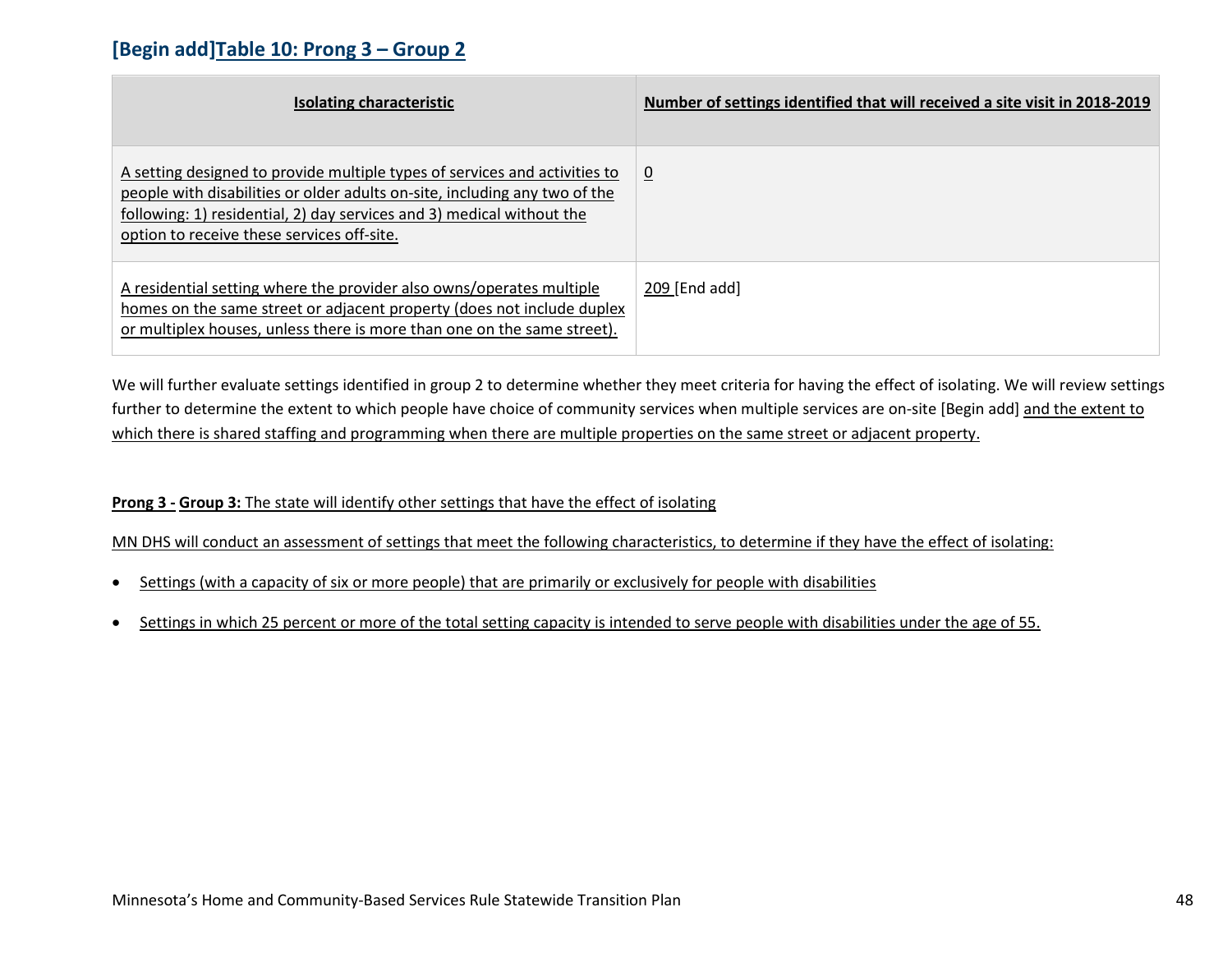

#### [Readers who are using a screen reader may click here for an accessible text version of this chart \(opens in new window\)](https://www.dhs.state.mn.us/main/idcplg?IdcService=GET_DYNAMIC_CONVERSION&RevisionSelectionMethod=LatestReleased&dDocName=DHS-306341)

#### **In order for DHS to determine that a setting does not have the effects of isolating, the setting must demonstrate that it:**

- Engages people in regular discussions about what they would like to do or participate in
- Surveys people about their interests on a regular basis
- Used person-centered practices for support planning and service delivery
- Plans and provides routine opportunities for community activities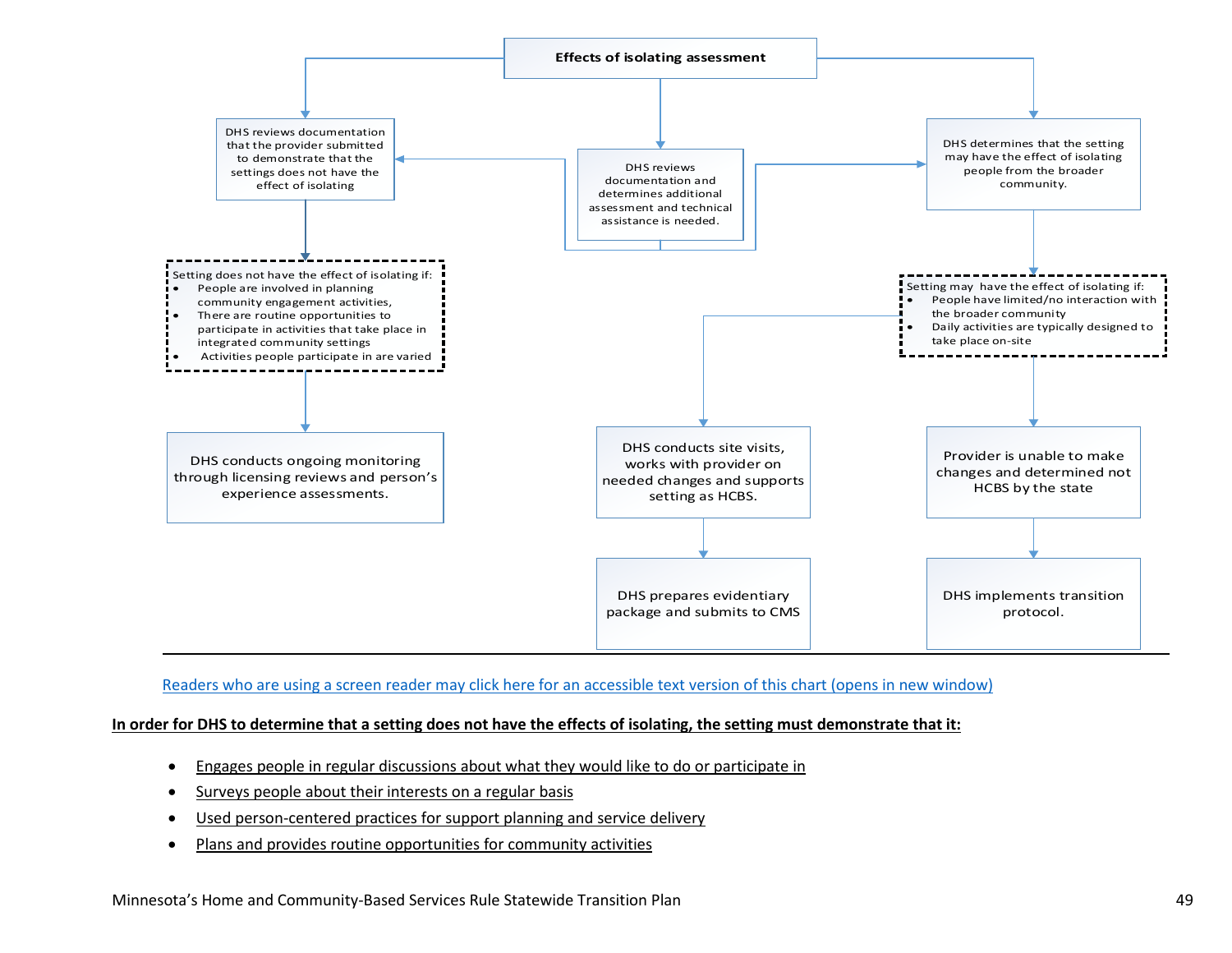• Ensures that people have varied schedules based on assessed interests and preferences

#### **We will identify settings that may have the effect of isolating based on the following criteria:**

- No process for planning daily/community activities
- Schedules are not varied daily activities are the same for everyone; no individualized options.
- Reverse integration is the primary method of "community engagement"
- Limited or sporadic opportunities are provided for people to access the community or there are barriers to accessing the community
- Large group "bus field trips" are the only option
- Community opportunities are provided at a "group" level and not individualized

## **Table 11: Prong 3 – Group 3**

| Isolating characteristic                                                                                                                                                                                                                                | Estimated number of settings that will receive a site visit in 2018-2019 |
|---------------------------------------------------------------------------------------------------------------------------------------------------------------------------------------------------------------------------------------------------------|--------------------------------------------------------------------------|
| The setting (with a capacity of six or more people) is primarily or<br>exclusively for people with disabilities or 25 percent or more of the total<br>setting capacity is intended to serve people with disabilities under the<br>age of 55 and either: | 58 [End add]                                                             |
| People have limited, if any, interaction with the broader<br>community<br>Daily activities are typically designed to take place on-site.                                                                                                                |                                                                          |

All providers will have the opportunity to demonstrate that the setting meets the requirements of a home and community-based setting, as defined by the CMS rule. Settings identified in group 3 will not be determined to have the effect of isolating solely because of concentration levels. Information obtained during the assessment will determine what the ongoing evaluation criteria will be and will be submitted through the waiveramendment process.

In summer 2016, we conducted on-site visits to select residential settings to explore best practices in current settings designed for people with disabilities. The insights gained from these visits informed the development of service standards and expectations for similar types of settings. These standards and expectations would increase community inclusion, opportunities and choice for people in these settings and offset any isolating factors within the existing congregate setting. [Begin add] Onsite visits also informed the creation of tiers for future settings. [End add]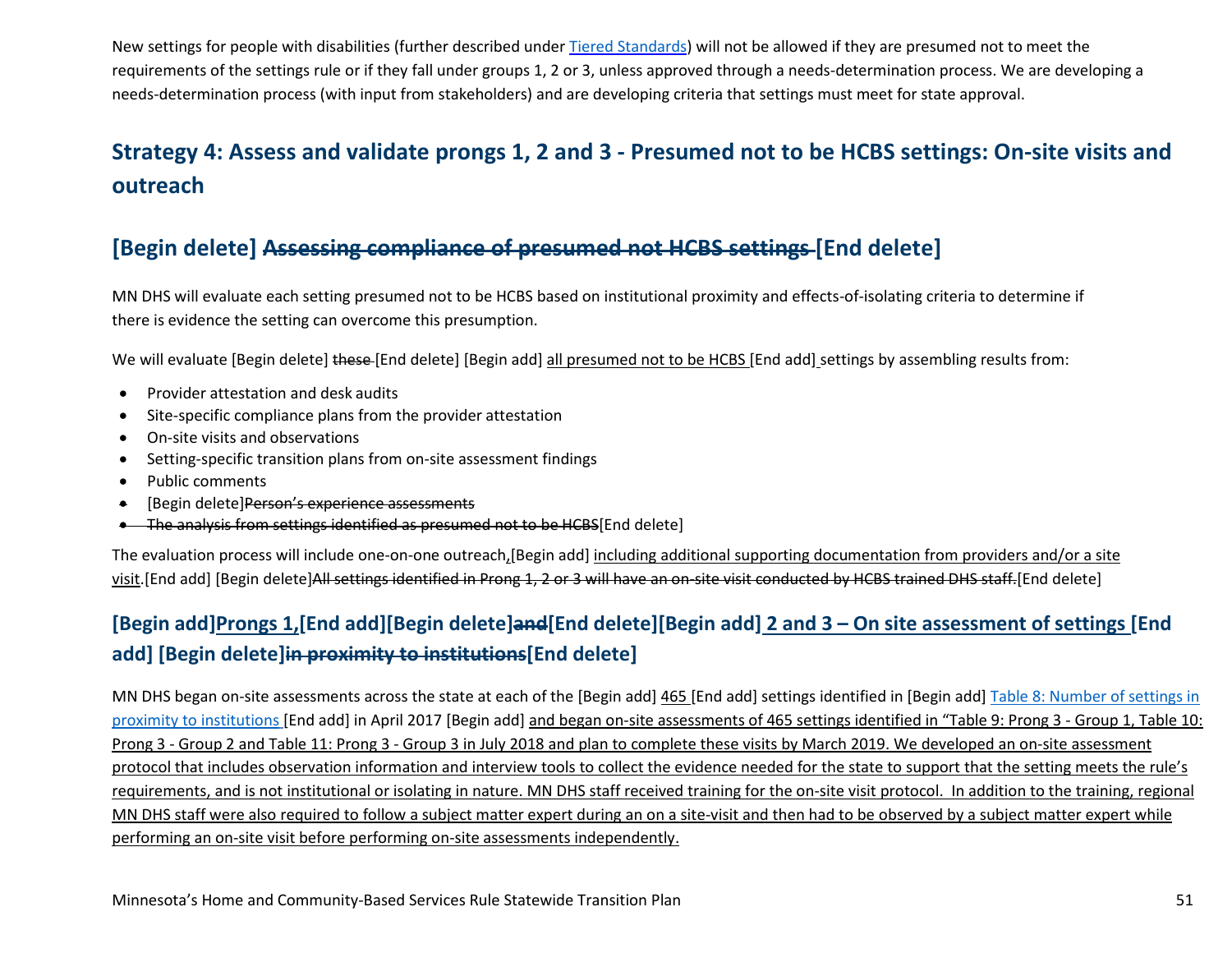#### The tools developed by MN DHS to help the on-site assessor to collect evidence of a setting's HCBS compliance, include:

- **Site visit staff process for HCBS provider site visits** This is a step-by-step guide for on-site assessment staff to complete the visit process. Steps include initial contact with the setting, confirmation of site visit dates, site visit assessment steps, documentation of findings, reporting the evidence back to the subject matter expert and followup communication with the setting.
- **Site visit lead process for HCBS provider site visits** This is a step-by-step guide for leads (subject matter experts) to follow before assigning an on-site visit to an assessor. It also includes the steps required after the completion of the site visit to ensure accurate tracking and documentation. This may include sending an HCBS Provider Transition Plan to a setting to notify the provider of non-compliance, if required.
- **HCBS provider site visits observation protocol**  This document lists factors that an assessor is required to observe. The assessor must take photos as evidence of the presence or absence of each factor. The document provides descriptions of CMS criteria that are used to identify whether a setting has HCBS characteristics, institutional characteristics or effects of isolating. The sections included in this tool include:
	- o **Transportation**
		- **Information posted**
		- **Transportation vehicles observed**
	- o **Setting and facility entrances and signage (designated space)**
		- Separate signage and/or entrances
		- **HCBS** designated space
		- **Storage of personal belongings**
	- o **Residential settings integration into the community**
		- **Local community surroundings**
		- **ULLE 19** Visitors
		- **Geographic location**
	- o **Community life activities**
		- Calendars, bulletin boards
		- Visible signs of restriction: gates, Velcro strips, locked doors, fences or other barriers
	- o **Engagement with the broader community**
		- **People moving about inside and outside the setting**
		- People or activities from the community occurring on-site
	- o **General observations:**
		- **Dignity and respect**
		- **•** Dining experience
		- **Locks on living unit doors**
		- **Individual living unit decorations and furnishings**
- **HCBS provider site visits administration and staff interview protocol** This document guides the assessor through a series of questions to ask of both the setting administrator (or his/her designee) and a direct care staff person (nurse, personal care aide, other staff person providing hands-on care) about how the setting is meeting HCBS-compliance requirements. These interviews are done individually and separately. The sections included in this tool include:
	- o **Interconnectedness between the facility/institution and the setting**
		- Shared staffing between institutional setting and HCBS setting
	- o **Community life activities**

Minnesota's Home and Community-Based Services Rule Statewide Transition Plan 52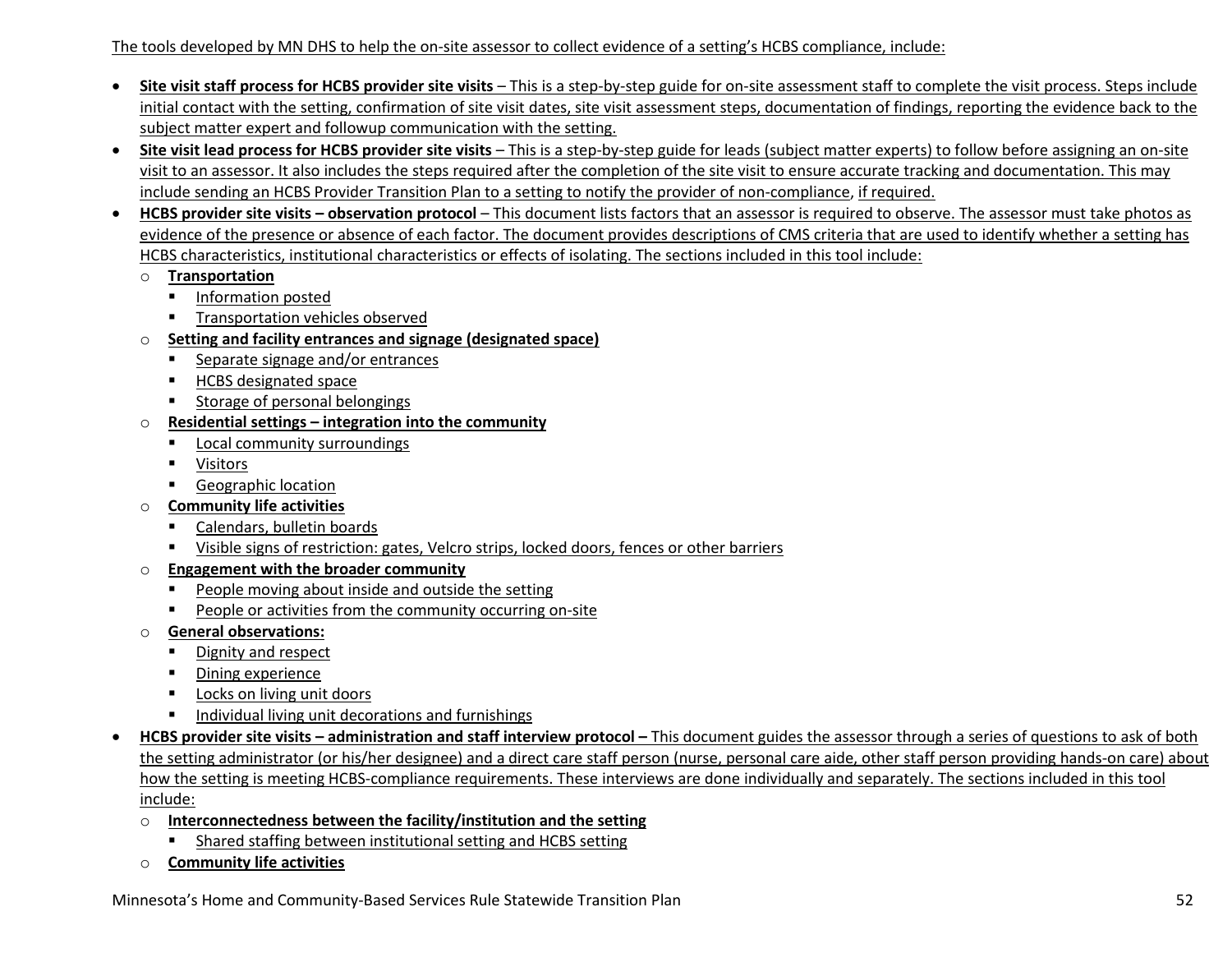- Multiple questions about on-site and community-based activities facilitated by the setting, individually and in groups
- **Person's right to choose to participate in activities, as desired**
- **EXECT** Setting's restrictions of or policies about person's coming and going from the setting
- o **Transportation**
	- **•** Options available
	- Methods used and information provided to notify people of transportation services and options
	- **Setting's transportation support services provided**
- o **Food/snacks**
	- Availability of food at any time
- o **Choice of providers**
	- Day or medical services provided on-site
	- Methods used or information provided to notify people of their right to choose where and from whom to receive services
	- **Supports provided to people to obtain services from community providers**
	- Setting's restrictions or policies on use of community providers
- o **Employment**
	- Status of people who currently work or volunteer in any capacity
	- **EXECOMMODATIONS** Setting's accommodations for people who work or volunteer
	- Additional questions about employment, specifically for day training and habilitation, prevocational and structured day settings
- **HCBS provider site visits person interview protocol** This document guides the assessor through a series of questions to ask of a minimum of two people who receive services at the setting about how their HCBS rights requirements are being met. These interviews are done individually and separately with people who receive services, are able to give consent and willing to be interviewed. Before the interview, we gave each person a verbal Tennessen Warning, which enables people to make informed decisions about whether to give information about themselves to the government. The sections included in this tool include:
	- o **Quality of services**
		- **Person's rating of overall quality of services received at the setting**
	- o **Community life activities**
		- Discussion of the person's awareness of the setting's activity calendar
		- Types of on-site and community activities the person enjoys the most
		- Person's preferences for attending on-site and community activities
		- **Figure 2** Frequency of attending community-based activities
		- Person's satisfaction with frequency of community-based activities
	- o **Food/snack**
		- Availability and options to access food at any time
	- o **Transportation**
		- Setting's options and/or process to provide support to obtain transportation, when desired.
	- o **Employment** 
		- Work and/or volunteer status and frequency
		- **The work or volunteer preference of the person who receives services**
	- o **Choice of providers**
		- Awareness of the person's right to choose community-based providers

Minnesota's Home and Community-Based Services Rule Statewide Transition Plan 53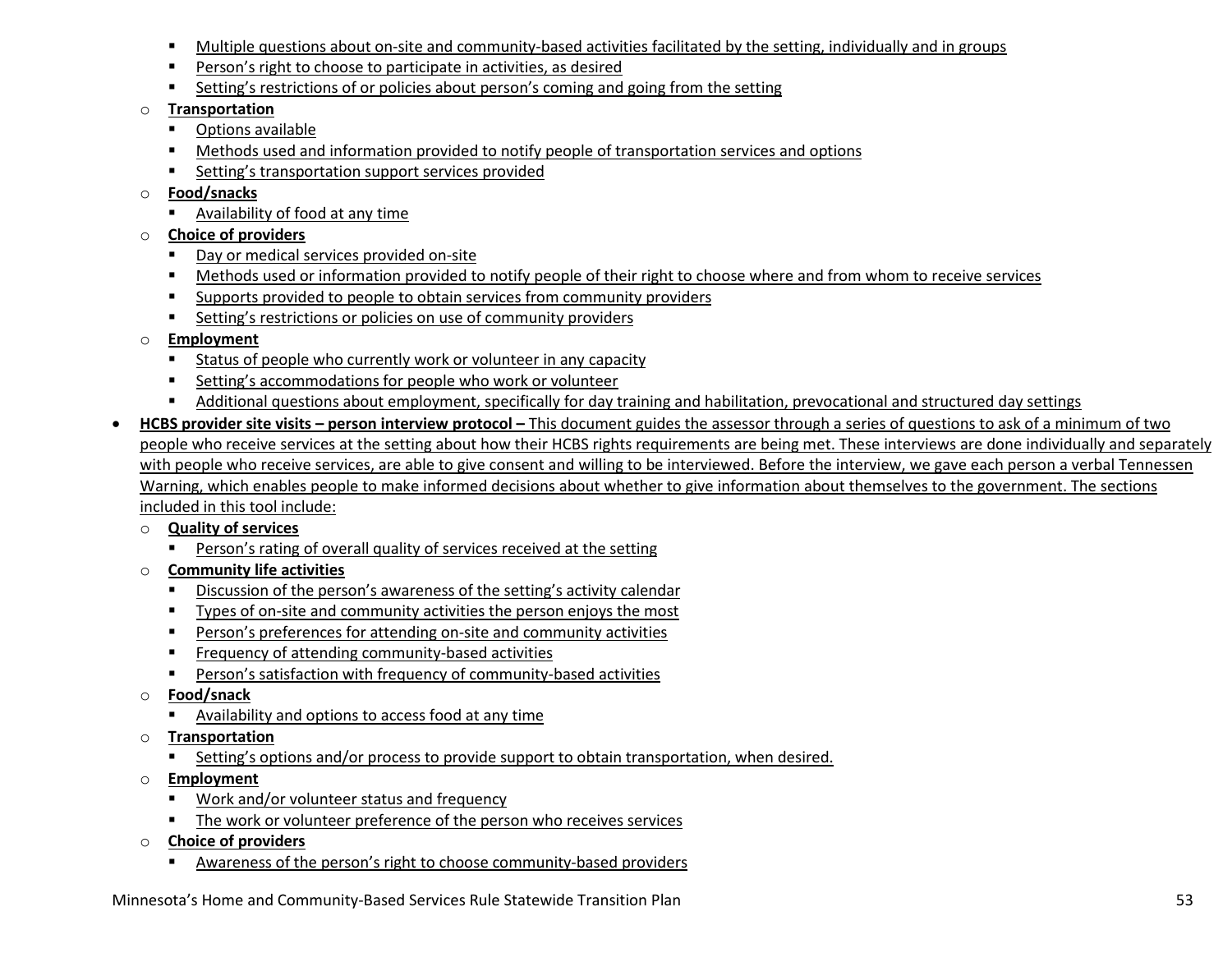- Person's current choice of community-based or setting-based providers
- Setting's supports provided to the person when he or she chooses to use a community-based provider
- o **Additional questions for people who live in HCBS residential settings**
	- Questions to ensure that people who receive services are aware of and provided the HCBS rights required under the federal rule. Rights topics include:
		- Choice of daily schedule
		- Access to personal resources
		- Lease/residency agreement
		- Privacy in living unit, including locks on doors
		- Choice of roommate, if shared living space
		- Decorating and furnishing personal living space
		- Physical accessibility of personal living space and common areas of the setting
		- Visitors at any time [End add]

[Begin delete] DHS will determine which settings have overcome the presumption of not being HCBS. DHS will submit an evidentiary package for these settings to CMS for heightened scrutiny. Proposed submissions to CMS for heightened scrutiny will be announced publicly. The public will have an opportunity to comment about the settings in question. A summary of public comments will be submitted as part of the updated transition plan. [End delete]

## **Prong 1, 2 and 3 - Setting-specific transition plans and outreach**

If MN DHS determines, as a result of on-site assessment, that a setting in [Begin add] prongs 1, 2 or 3 has characteristics that make it institutional or isolating in nature, [End add] we will identify and communicate to the provider what changes it will need to make to receive state support that the setting is HCBS. The state will [Begin delete] provide tools and information to [End delete] support the provider by sending an instructional email, including the HCBS Provider Transition Plan document. [Begin delete]with needed changes. [End delete]

[Begin add]The [HCBS Provider Transition Plan document \(PDF\)](https://mn.gov/dhs/assets/DHS-7176-ENG-accessible_tcm1053-351353.pdf) includes detailed information, unique to the setting, to inform the provider of each institutional, isolating or other non-HCBS finding that is determined not to be in compliance with the HCBS rule requirements.

The document includes a section for each finding. Each section lists the following:

- Compliance status
- HCBS requirement
- Institutional or isolating quality found
- MN DHS resources, recommendations and/or guidance
- Transition plan
- Date action completed (by the provider) [End add]

DHS instructs the provider to complete an action plan with steps the setting will take or has taken to remedy each of the institutional or isolating qualities identified on the form. The provider must return the completed form to MN DHS within 60 days of receipt of the notice. The provider may also submit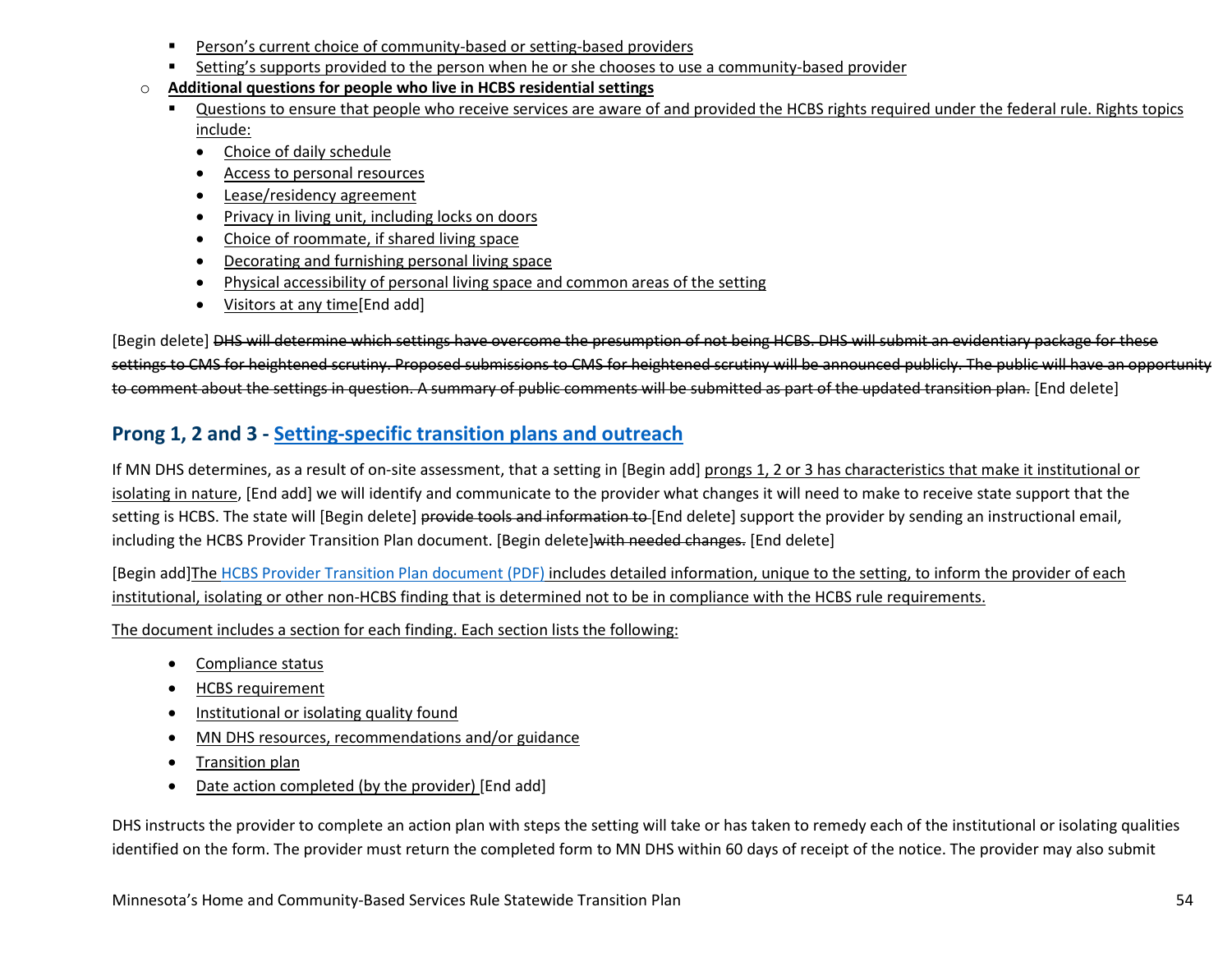additional supporting information for MN DHS review. Examples of supporting documentation might include revised provider policies, training curriculum and pictures of setting changes, such as new signage or locks on living unit doors.

If the setting is unable to take the necessary steps to comply with the HCBS requirements, we will start the Person-centered, informed choice and transition protocol [Begin delete]relocation [End delete] [Begin add] for people who receive services.

### **Submitting information to CMS for heightened scrutiny**

MN DHS will determine which settings in prongs 1, 2 and 3 have overcome the presumption of not being HCBS.

We will use the following sources of information to develop this setting's [evidentiary package \(PDF\):](https://mn.gov/dhs/assets/HCBS-Evidentiary-Package-template_tcm1053-346349.pdf)

- The setting's attestation and additional information submitted to MN DHS
- Geo-mapping and location demographics
- Licensing review findings, if available and applicable
- On-site assessment findings
- Public comments in response to the evidentiary package

### **Public comment period**

Proposed submissions to CMS for heightened scrutiny will be announced publicly. The public will have an opportunity to comment about the settings in question. DHS will submit a summary of public comments as part of each evidentiary package submitted. We will seek public comment for 30 days about the state's determination that the settings have overcome the institutional presumption. We will seek comment by methods including, but not limited to the following:

- Evidentiary package will be posted online at Home and Community Based Services Rule transition plan website
- Notice of public comment period via eList announcements
- Lead agency notification via regional resource specialists
- Provider notification via email/direct mail
- Evidentiary packages specific to each setting will be posted in a common area of the setting to solicit public comment
- [Disability Hub virtual insight panel](https://disabilityhubmn.org/my-voice)

### **Submission of evidentiary package to CMS for heightened scrutiny**

MN DHS will evaluate all of the evidence collected and summarize the public comments received during the public comment period. If we find that the evidence collected supports the setting as having the characteristics of an HCBS setting and not of an institution or having the effects of isolating, MN DHS will submit the setting's evidentiary package to CMS for heightened scrutiny. Batches of evidentiary packages will be submitted to CMS quarterly.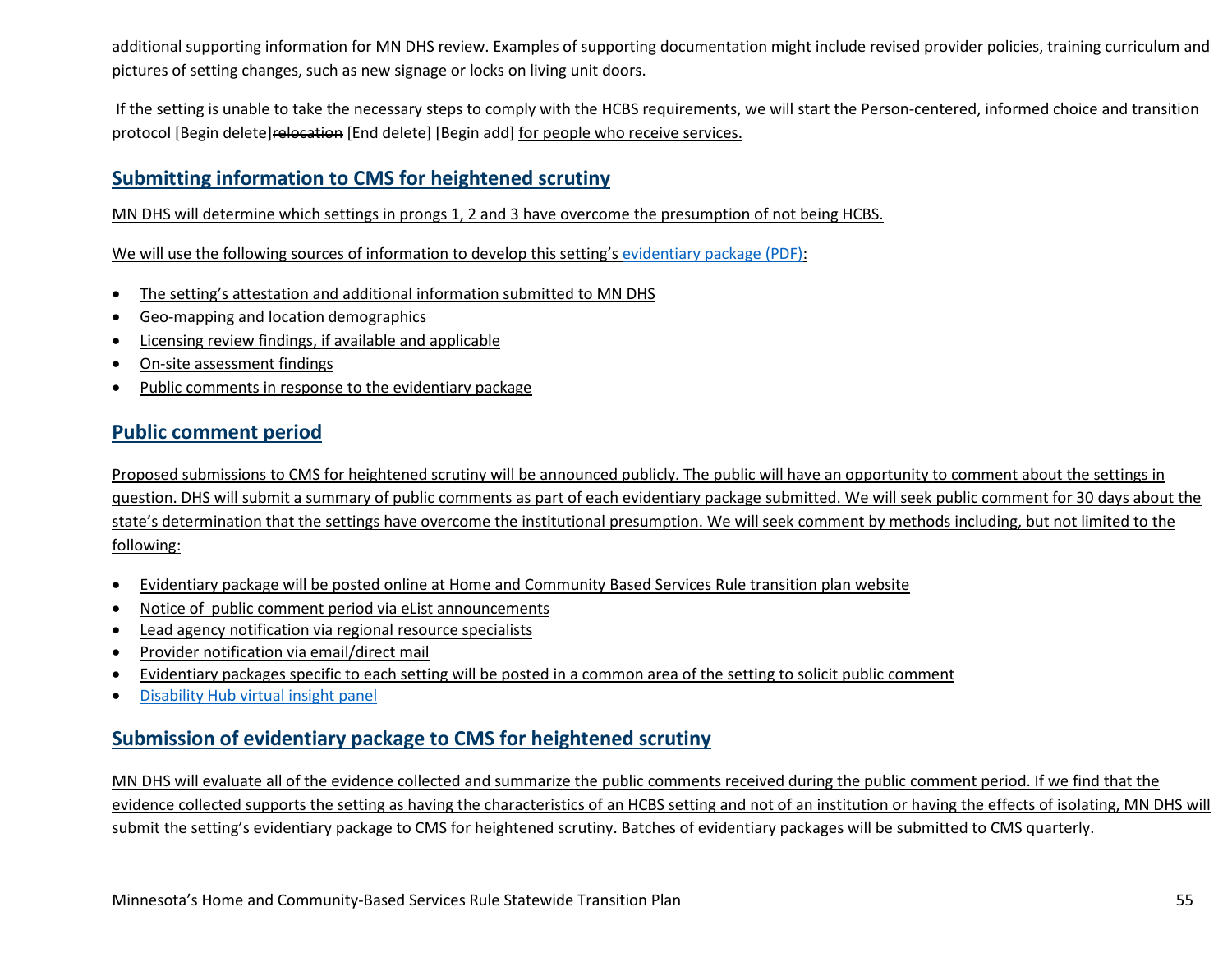### **CMS final determination**

CMS will notify MN DHS of the final heightened-scrutiny determination for each setting. One of the following two outcomes is possible:

- 1. CMS will determine the evidence submitted supports the state's recommendation. The setting does in fact have the characteristics of an HCBS setting and does not have the characteristics of an institution or effects of isolating.
- 2. CMS will determine the evidence submitted does not support the state's recommendation. The setting does not have the characteristics of an HCBS setting and does have the characteristics of an institution or the effects of isolating.

#### **Notification of heightened scrutiny final determination**

MN DHS will notify the provider of CMS's final determination after heightened scrutiny.

We will also publish the determinations for each submitted setting on the Home and Community Based Services Rule transition plan website.

# <span id="page-55-0"></span>Strategy 5: Residential [End add] [Begin delete]<del>T</del> [End delete] tiered standards for BI, CAC, CADI and DD **waivers**

We are working with existing HCBS settings to meet, at minimum, the basic requirements of the HCBS rule. We will, however, require higher standards for designated new service settings. New setting standards will address the intent of HCBS standards more fully and support community-inclusive service models.

The following new developments/settings serving people with disabilities on the BI, CAC, CADI and DD (DSD) waivers will be subject to a higher state standard:

### **Customized living for people with disabilities on the BI and CADI waivers**

The customized living (CL) service provides a package of individualized health-related and support services to a person in a congregate setting. The service design focuses on supporting older adults as part of the [Begin add] array of [End add] community service options. CL services include a variety of living arrangements, including single site, congregate site, scattered site and clustered site. Each of these settings has a different level of provider control. As the state, community of providers, families and people with disabilities have sought ways to support independent living in the community, CL's original service design has been stretched to fill the gaps in waiver services. The CL service was not designed to provide the level of treatment, support and behavioral services that adults who receive CADI and BI waiver services might need to live in the community.

MN DHS recognizes why CL is used to fill in the service gaps, but we must address the confusion caused by the lack of a clear distinction between the services delivered in different types of living arrangements.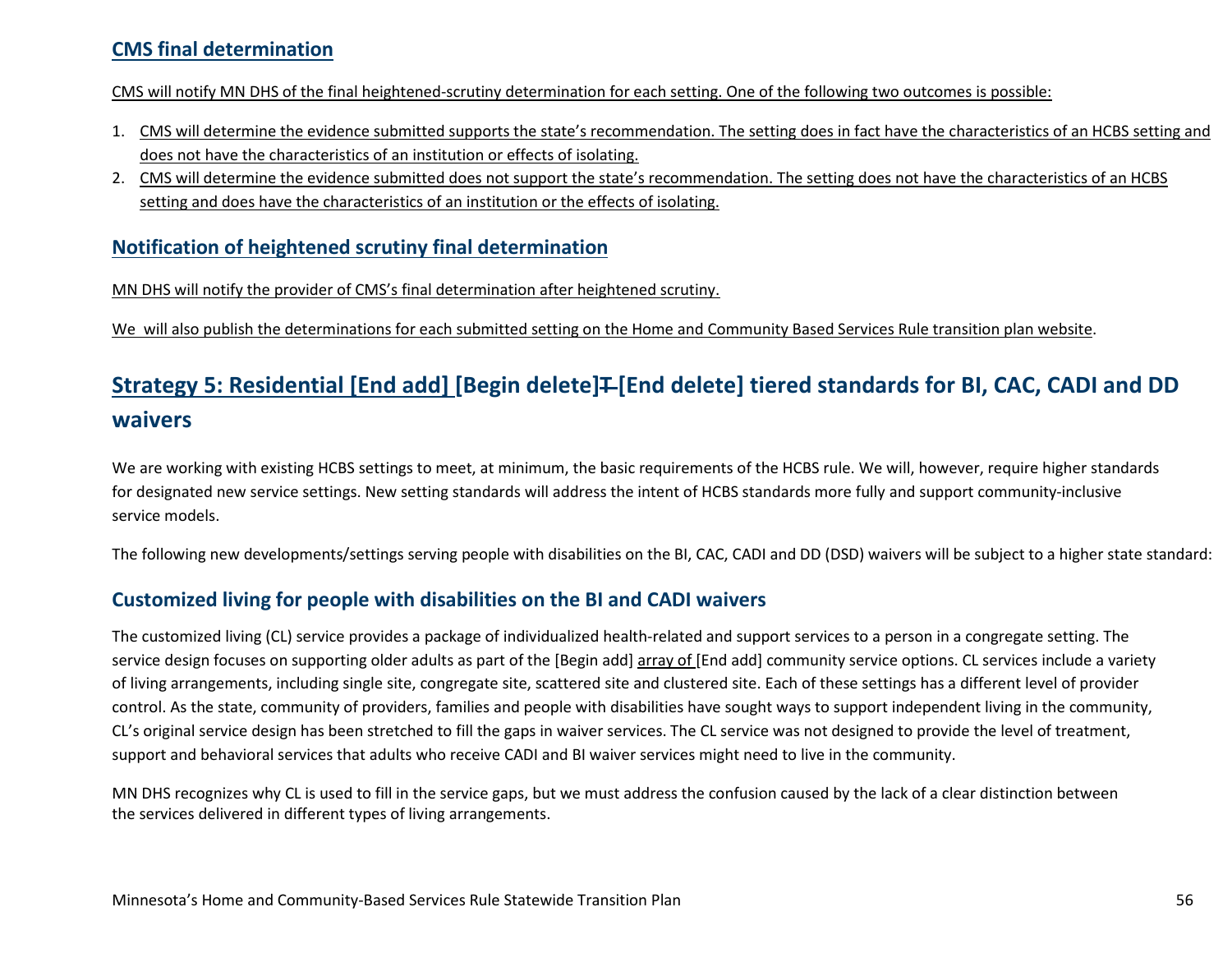We plan to address these gaps and the [Begin add] array [End add] of service needs by:

- Creating a tiered set of standards for customized living services
- Creating a new service ([Begin delete] vet to be named [End delete] [Begin add] integrated community supports [End add]) to address the gaps in the [Begin add] current service menu [End add] [Begin delete] service continuum [End delete]. We will do that by aligning waiver services based on a person's living arrangement
- Clarifying the definition of a person's own home.

[Begin delete] Throughout the development of the new service, there will be [End delete] [Begin add] There was [End add] broad stakeholder engagement [Begin add] in designing integrated community supports throughout a two-year process that included [End add] [Begin delete] that includes [End delete] people with disabilities, families, advocates, [Begin add] trade associations, [End add] community providers, lead agencies and state agencies. [Begin add] We will continue to partner with stakeholders throughout the implementation of integrated community supports. [End add]

**Current CL settings (Tier 1):** For current CL settings that comply with the HCBS settings rule, the setting may continue to deliver CL services to adults on the BI and CADI waivers. [Begin add] To ensure all Tier 1 CL settings comply with the HCBS rule requirements, each Tier 1 CL setting must complete a site-specific assessment and validation strategy. Se[e Strategy 1](#page-37-0) an[d Strategy 2](#page-41-0) for details about the site-specific assessment process and validation strategy. [End add] We do not intend to monitor site capacity when we implement Tier 1 standards for CL service settings. This will allow Tier 1 CL settings to continue supporting current and new adults in the setting.

**New CL settings (Tier 2):** New CL service settings will be limited to people aged 55 and older on BI and CADI waivers. The new CL service setting must comply with service standards for the Elderly Waiver. People aged 55 and older may choose CL or other service options to meet their needs.

The implementation of the CL Tier 1 and 2 standards will correspond to the implementation of the new HCBS service for BI, CAC, CADI and DD waivers. We do not intend to monitor [Begin add] Customized Living [End add] site capacity at the time of implementing the Tier 1 standards for CL service settings. This will enable Tier 1 CL settings to continue supporting current and new adults in the setting.

### **New Medicaid home and community-based services (HCBS) service for BI, CAC, CADI and DD waivers:**

[Begin add] The new HCBS service name is called integrated community supports. Integrated community supports will [End add] provide a new option for people 18 [Begin delete] to 54 years old, as well as people 55 [End delete] and older [Begin add]. [End add] [Begin delete], [End delete] MN DHS will develop [Begin delete] a new HCBS waiver service to substitute for CL [End delete] [Begin add] integrated community supports to add to the array of services, creating the option of [End add] [Begin delete] in [End delete] new [Begin add] service [End add] settings [Begin add] that serve [End add] [Begin delete] serving [End delete] people [Begin delete] in [End delete] [Begin add] who use [End add] the BI, CAC, CADI and DD waivers.

[Begin delete] To The new HCBS waiver service would [End delete] To [Begin delete] support the spectrum of [End delete] [Begin add] reflect all available [End add] residential setting options, [Begin delete] the new [End delete] [Begin add] integrated community supports [End add] service will support people [Begin delete] living in a living unit (e.g., apartment) that [End delete] [Begin add] who live in a setting that [End add] does not meet the definition of a person's "own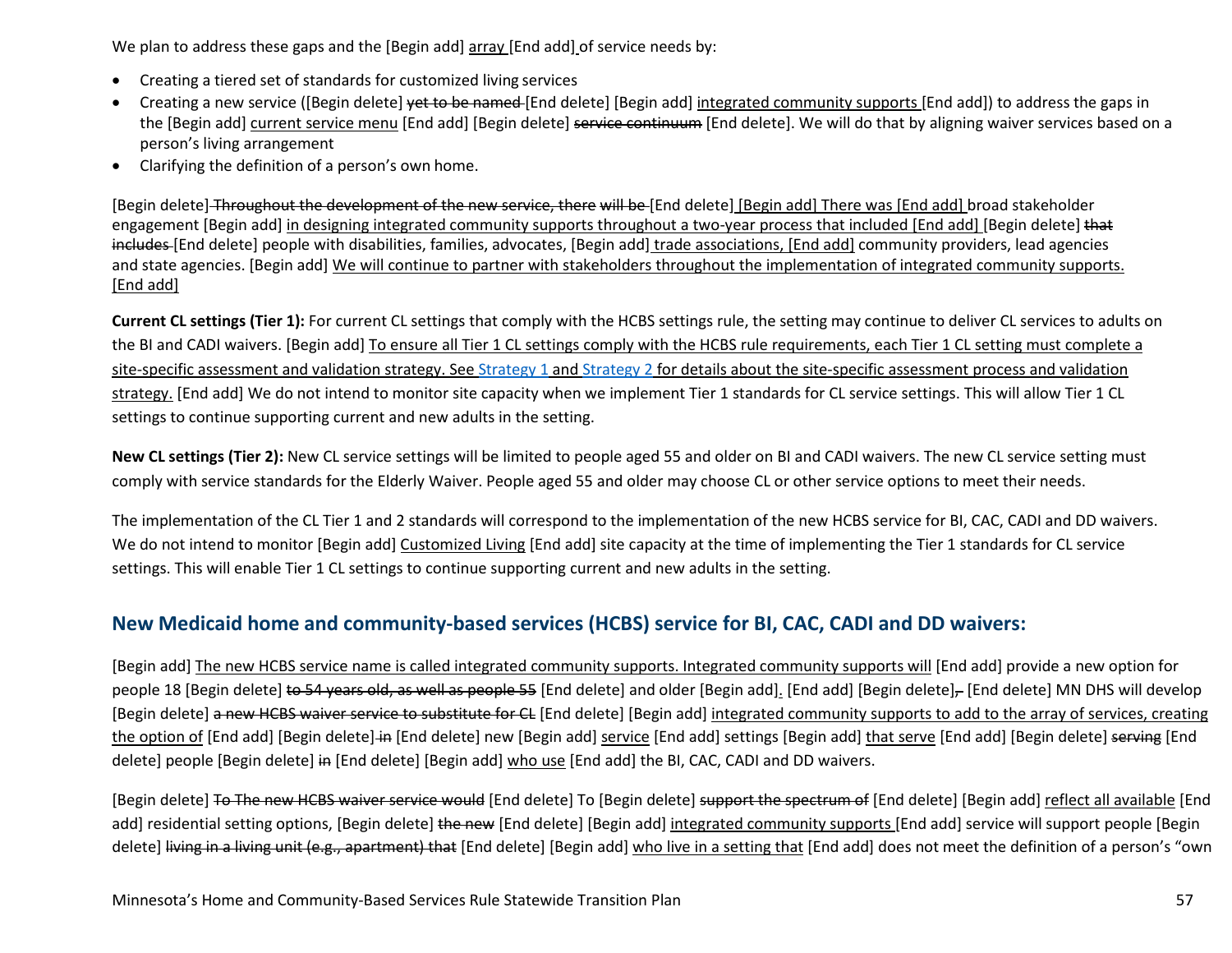home." [Begin delete] This means a [End delete] [Begin add] In settings delivering integrated community supports, the [End add] service provider [Begin delete] has [End delete] [Begin add] will have [End add] a level of control over the living unit. [Begin add] Implementing integrated community supports will require legislative approval before adding the service to our waivers via the waiver-amendment process. [End add] [Begin delete] that does not meet the requirements of a residential program. Settings where this new service is developed will limited to 25 percent of residents that receive HCBS services funded by BI, CAC, CADI or DD waivers in order to ensure that settings, by their nature, do not isolate or create a stigma for people living there. [End delete]

[Begin add] Integrated community supports: [End add]

- Will be licensed under Minnesota Statutes, chapter 245D
- May deliver up to 24 hours of service in a day
- Will provide supervision, assistance and, as needed, skill development [Begin add] for adults 18 and older in four community-living service areas :
	- o Community participation
	- o Health, safety and wellness
	- o Household management
	- o Adaptive skills

HCBS service providers will deliver integrated community supports in multifamily housing (e.g., apartment units, etc.) the HCBS provider owns, leases or has direct or indirect financial relationship with the property owner. These are considered HCBS provider-controlled settings. Only one HCBS provider may deliver integrated community supports service in the HCBS provider-controlled setting. A person may live in these settings and receive HCBS services from a different HCBS provider who is not the HCBS provider who controls the residential setting.

A HCBS provider who controls a setting may provide the integrated community supports in:

- All of the units in a multifamily building of four or fewer units
- A setting with fewer than 25 percent of people funded under BI, CAC, CADI and DD waivers who receive integrated community supports in the HCBS provider-controlled units
- A setting that serves 25 percent or more of people funded under the BI, CAC, CADI and DD waivers who receive the integrated community support service in HCBS provider-controlled units must have a site-specific review approved.

When 25 percent of a setting's BI, CAC, CADI and DD waiver recipients use the integrated community supports, or when the HCBS provider expects the setting to exceed that threshold, the HCBS provider that controls the setting must complete a site-specific review process to receive MN DHS approval. The HCBS provider who controls the setting will submit supporting documentation to MN DHS, via a site-specific review process, to validate the setting is HCBS and does not isolate or create a stigma for people living there.

When fewer than 25 percent of a setting's BI, CAC, CADI and DD waiver recipients use the integrated community supports service, a site review by MN DHS is not required. [End add]

[Begin delete] To ensure settings do not isolate or create a stigma, DHS will review settings through a needs-determination process if the setting is designed to serve more than 25 percent of people with disabilities using home and community-based services.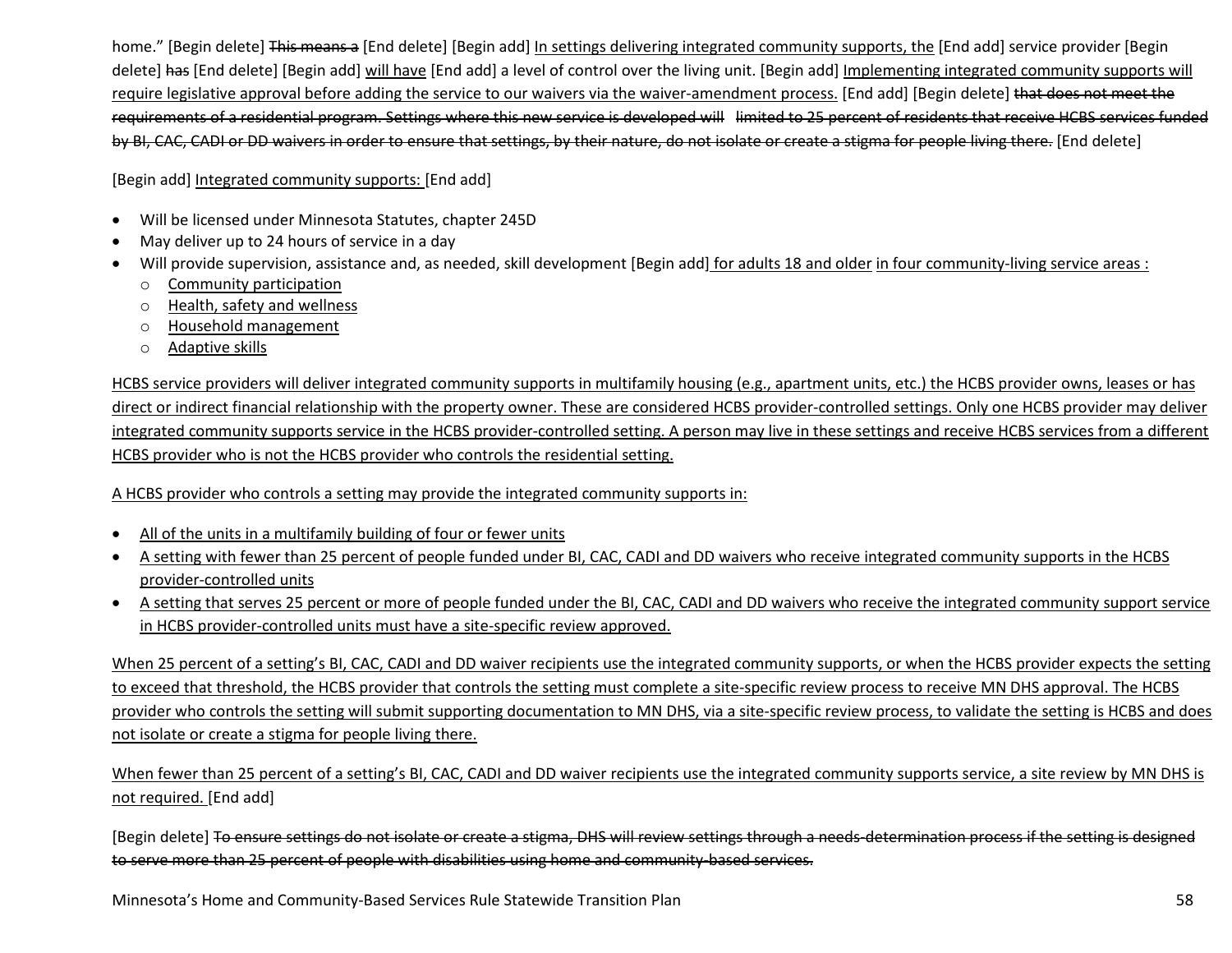We [End delete] [Begin add] MN DHS [End add] will approve the [Begin delete] needs determination when [End delete] [Begin add] site-specific review if [End add] it:

- Meets basic HCBS setting characteristics and [Begin add] to-be-determined [End add] additional requirements (as developed through stakeholder input)
- Explains other options available in the community through an informed-choice process. [Begin add] This includes how the HCBS service provider ensures people are given informed choice of service options and integrated community support service delivery in the setting. [End add]

Housing that is developed, funded or designed specifically for people with disabilities [Begin add] to receive Medicaid HCBS BI, CAC, CADI or DD waiver services [End add] must be approved through the [Begin delete] needs-determination [End delete] [Begin add] site-specific review [End add] process before the new service may be authorized and paid for in the setting.

[Begin add] In addition to existing guidance on compliance with the settings rule (i.e., the HCBS Provider Attestation quidebooks under "Attestation resources [by service"](https://mn.gov/dhs/partners-and-providers/news-initiatives-reports-workgroups/long-term-services-and-supports/hcbs-transition/attestation-phase-1.jsp) and [A Provider's Guide to Putting the HCBS Rule Into Practice\)](https://mn.gov/dhs/assets/102517-hcbs-best-practices-guide_tcm1053-318393.pdf), providers must meet additional requirements as part of the site-specific review process to ensure settings do not have the effects of isolating. That may include, but is not limited to:

- Describing how opportunities are present and available for people to interact with the broader community individually and in groups, as they desired. (e.g., how often people are asked about their interest in activities in the community, how people participate as desired, etc.)
- Describing how people may choose activities to participate in individually (e.g., not everyone has the same activities or schedule, how people are informed of available activities, etc.)
- Describing how people are informed that they may choose offsite community service providers (e.g., people may choose to go offsite to a salon for a haircut or to a clinic for counseling services, etc.) [End add]

### **Clarifications to the definition of the person's own home**

To provide a clearer expectation of what a person's own home means, MN DHS developed a standard definition of th[e Requirements for a person's](http://www.dhs.state.mn.us/main/idcplg?IdcService=GET_DYNAMIC_CONVERSION&RevisionSelectionMethod=LatestReleased&dDocName=dhs-286286)  [own home,](http://www.dhs.state.mn.us/main/idcplg?IdcService=GET_DYNAMIC_CONVERSION&RevisionSelectionMethod=LatestReleased&dDocName=dhs-286286) which has been published in our on-lin[e Community-Based Services Manual \(CBSM\). O](http://www.dhs.state.mn.us/main/idcplg?IdcService=GET_DYNAMIC_CONVERSION&RevisionSelectionMethod=LatestReleased&dDocName=id_000402)ver the past several years, to support new living options for people, the community of providers arranged or developed service options that were not recognized by the policy definition of a person's own home or a residential service because the provider maintained some level of influence over the housing. During this same time, we analyzed the different definitions of a person's own home in our waiver plans, statutes and policy. To develop the new HCBS waiver service (to replace CL for people age 18-54) for BI, CAC, CADI and DD and to support the full service continuum, we will further clarify the definition of a person's own home.

The current requirements for a person's own home require the person to:

- Sign a lease agreement that outlines the responsibilities of the person and the responsibilities of the landlord
- Select a service provider(s), based on individual assessed needs and preferences
- Maintain the home (as outlined in the lease agreement) independently, through natural supports or through a provider(s) chosen and paid to assist with home maintenance; and
- Pay for all room and board costs (i.e., rent/mortgage, food, home maintenance, etc.) with personal resources and/or public funding.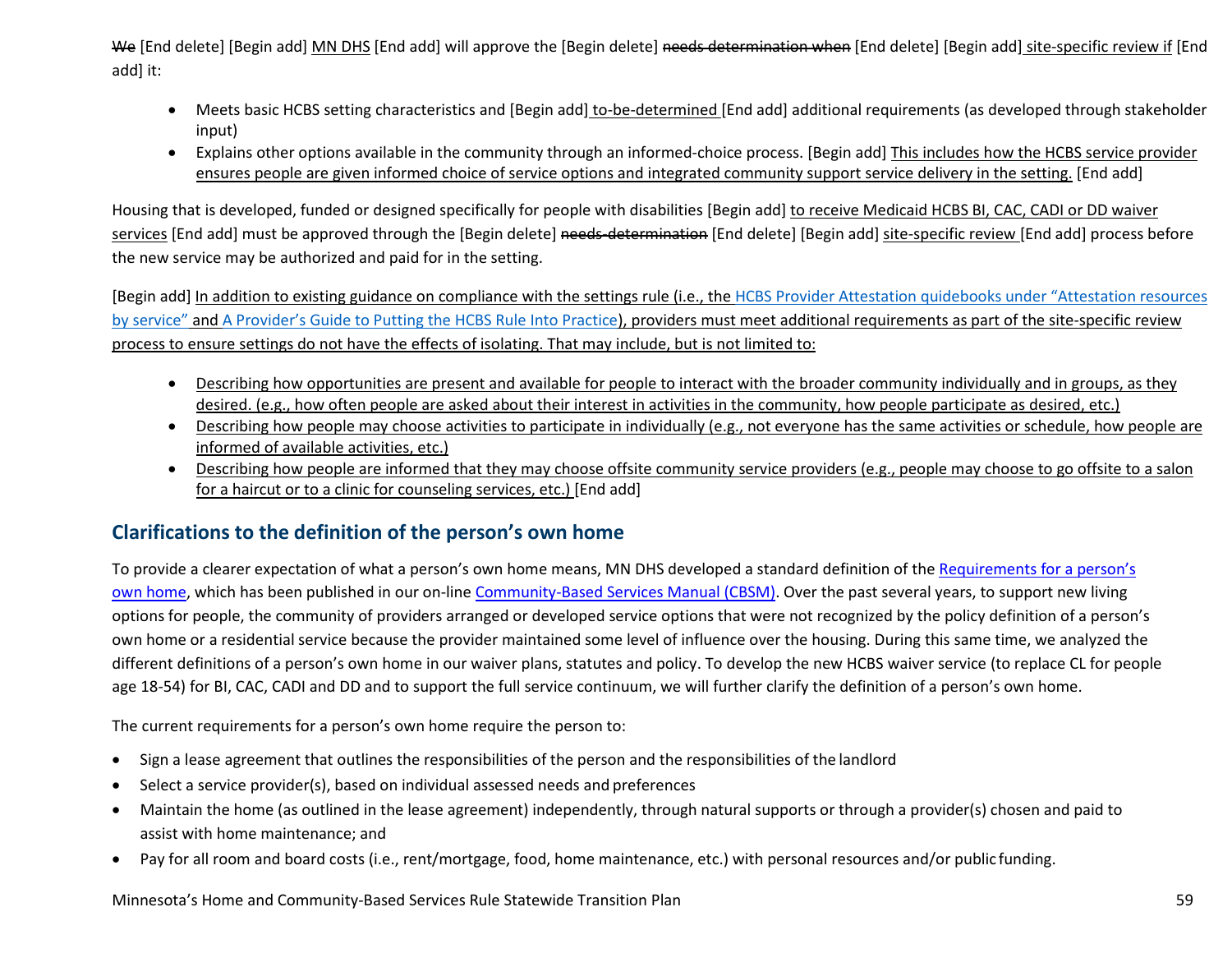MN DHS will [Begin add] consider clarifying [End add] [Begin delete] that the definition of a [End delete] person's "own home" [Begin add] to include factors that support: [End add]

- [Begin delete] Must be rented on the open market [End delete]
- [Begin add] Housing that does not require a person to have a specific disability with the expectation that the person receives HCBS waiver-funded services to live in the residence
- Housing that does not market or advertise that the apartment building is specifically designed for people with disabilities to receive HCBS waiver-funded services or promote specific programming for people with disabilities to receive HCBS waiver-funded services. [End add]

The setting where the person lives is a private residence not owned by an unrelated caregiver (who is paid for providing HCBS services to the person). A setting owned by an unrelated caregiver is considered a provider-owned or controlled setting and cannot be considered a person's own home.

[Begin delete] For purposes of HCBS-funded services. DHS will clarify that a person's own home:

- Must be rented on the open market
- Does not require a person to have a specific disability and expectation to have services funded with HCBS
- Does not market or advertise that the apartment building is designed for people with disabilities or promote specific programming for people with disabilities. [End delete]

Changes to the definition of "own home" will factor in affordable housing policies and funding. The goal is to align the appropriate services with each type of living arrangement.

We will post [Begin add] clarifications to the [End add] the person's own home policy in our CBSM.

[Begin add] To support tiered standards and people who live in their own home, [End add] MN DHS [Begin delete] will add or expand [End delete] [Begin add] added or expanded the [Begin delete] following [End delete] [Begin add] service options identified in the 2017-2018 remediation activities (Developed new [services\)](#page-30-0). Through the waiver amendment process, MN DHS will ensure supports are aligned across the full array of living arrangements on the BI, CAC, CADI and DD waivers. [End add] [Begin delete] through the waiver-amendment process, the following service options supporting people who live in their own homes: [End delete]

Supports across the full [Begin delete] continuum [End delete] [Begin add] array [End add] of living arrangements means (BI, CAC, CADI, and DD waivers):

To create more opportunities and options for people, we will clarify and enhance the [Begin delete] continuum [End delete] [Begin add] array [End add] of living arrangements. By identifying the full [Begin add] array of [End add] services [Begin delete] continuum [End delete], we will identify and develop supports for living arrangements that fall between a person's own home and [Begin delete] fully [End delete] [Begin add] current [End add] providercontrolled [Begin add] settings [End add]. For such living arrangements, we will develop a structured option [Begin add], still considered provider-controlled, [End add] for a person to assign specific responsibilities for support to a provider without the home being licensed. [Begin add] This structured option is the new HCBS service as described in [tiered standards for customized living.](#page-55-0) [End add] By supporting a continuum of housing choices, including self-contained living units [Begin add] in a multifamily building [End add] (e.g. an apartment) that are not congregate settings, we [Begin delete] allow [End delete] [Begin add] support [End add] people to live in more integrated settings with appropriate [Begin add] services and [End add] supports within their communities.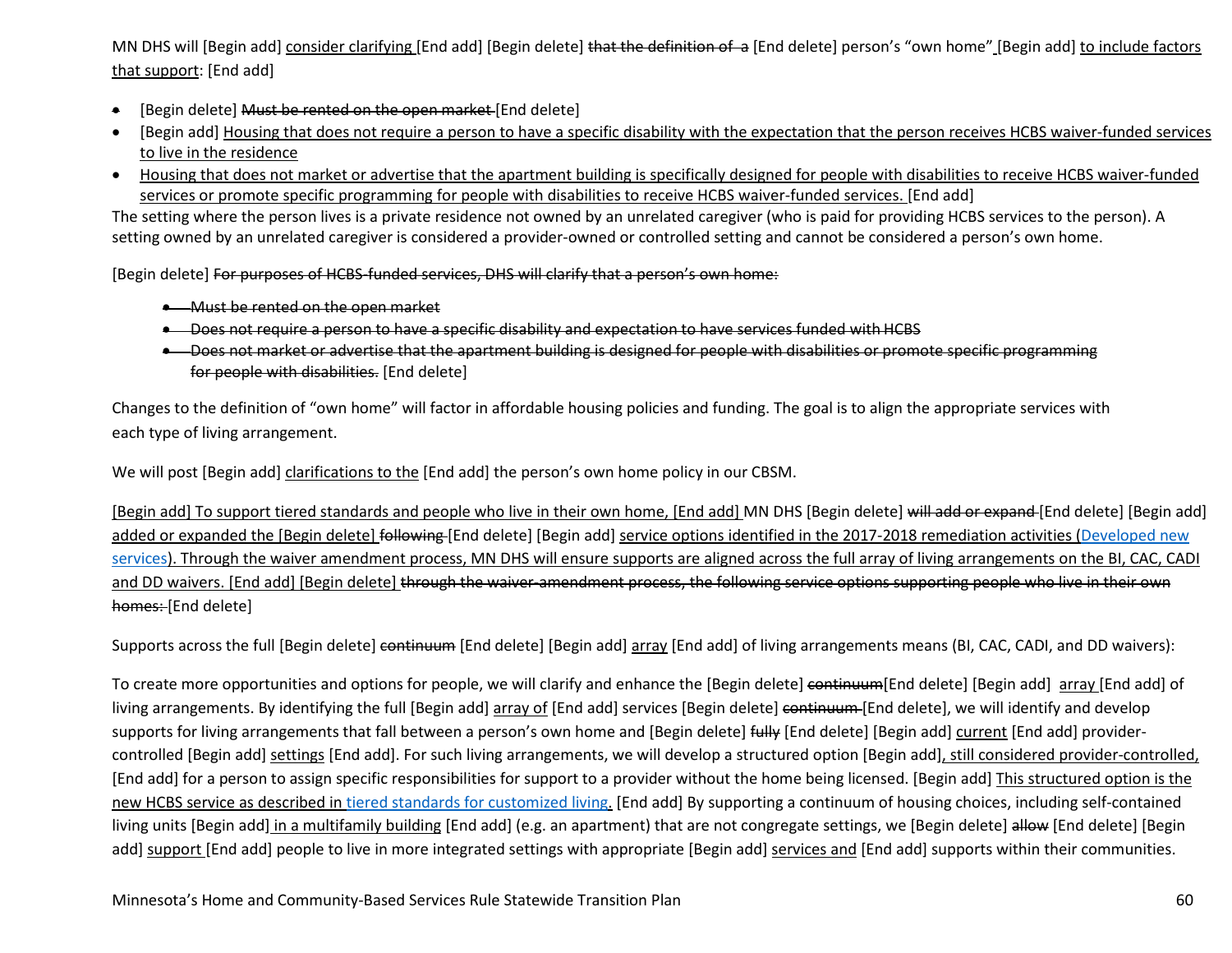[Begin add] The full [End add] [Begin delete] continuum [End delete] [Begin add] array [End add] of living arrangements includes services in a person's own home, services in settings where the integrated community supports [Begin delete] new HBCS service [End delete] [Begin add] are delivered and in licensed residential settings.

MN DHS will consider a possible moratorium on new foster care or supported living settings that would be collocated and operationally related; any moratorium would include an exception process that would take into account the unique characteristics of each county and identified needs of people who seek services.

## **Strategy 6: Non-residential tiered standards for BI, CAC, CADI and DD waivers**

## **Tier 1: MN DHS will add or expand, through the waiver-amendment process, the following non-residential service options. [End add]**

#### **Day training and habilitation services:**

DT&H was one of the earliest community services in Minnesota. Families and churches often started these services to help people living at home with their families. The services have evolved over time. DT&H services [Begin add] became [End add] [Begin delete] are currently considered [End delete] bundled services because of the multitude of services covered under DT&H, such as skills-development, therapies, behavioral supports, transportation, community integration, paid on-the-job training and supported employment.

We [Begin add] knew we needed to make [End add] [Begin delete] know we must make [End delete] substantial changes to our DT&H service definition. [Begin add] These [End add] [Begin delete] This [End delete] [Begin add] changes[End add] [Begin delete] change is [End delete] [Begin add] were [End add] needed to ensure the service meets the definition of a home and community-based service and aligns with the Employment First policy. We [Begin add] began [End add] [Begin delete] have been [End delete] working with stakeholders on a plan that will unbundle DT&H services to make it easier for people to make clear choices about services. [Begin add] These [End add] [Begin delete] This change [End delete] [Begin add] changes [End add] [Begin add] would [End add] [Begin delete] will [End delete] increase community integration and inclusion and increase competitive employment outcomes across all the BI, CAC, CADI and DD waivers.

As part of our plan, [Begin delete] we have proposed [End delete] legislation [Begin delete] for consideration in the 2017 governor's budget which [End delete] [Begin add] was approved and went into effect on July 1, 2018, for new employment services. This legislation [End add] [Begin delete] will pull [Begin add] removed [End add] the [Begin add] community [End add] employment components out of the current DT&H service [Begin add] and separated supported [End add] employment services to create three distinct services [Begin add] that are [End add] available across the BI, CAC, CADI and DD waivers:

• **Employment exploration** (BI, CAC, CADI, DD waivers): Employment exploration services (EES) is an orientation and experience-based service that introduces a person to the world of work. We intend it to occur predominantly in the community. EES is designed to help people to learn more about competitive employment and make an informed choice about competitive employment. This service is for those who are undecided about working competitively; it is not a prerequisite for employment development services (EDS). People who already know they want to work should go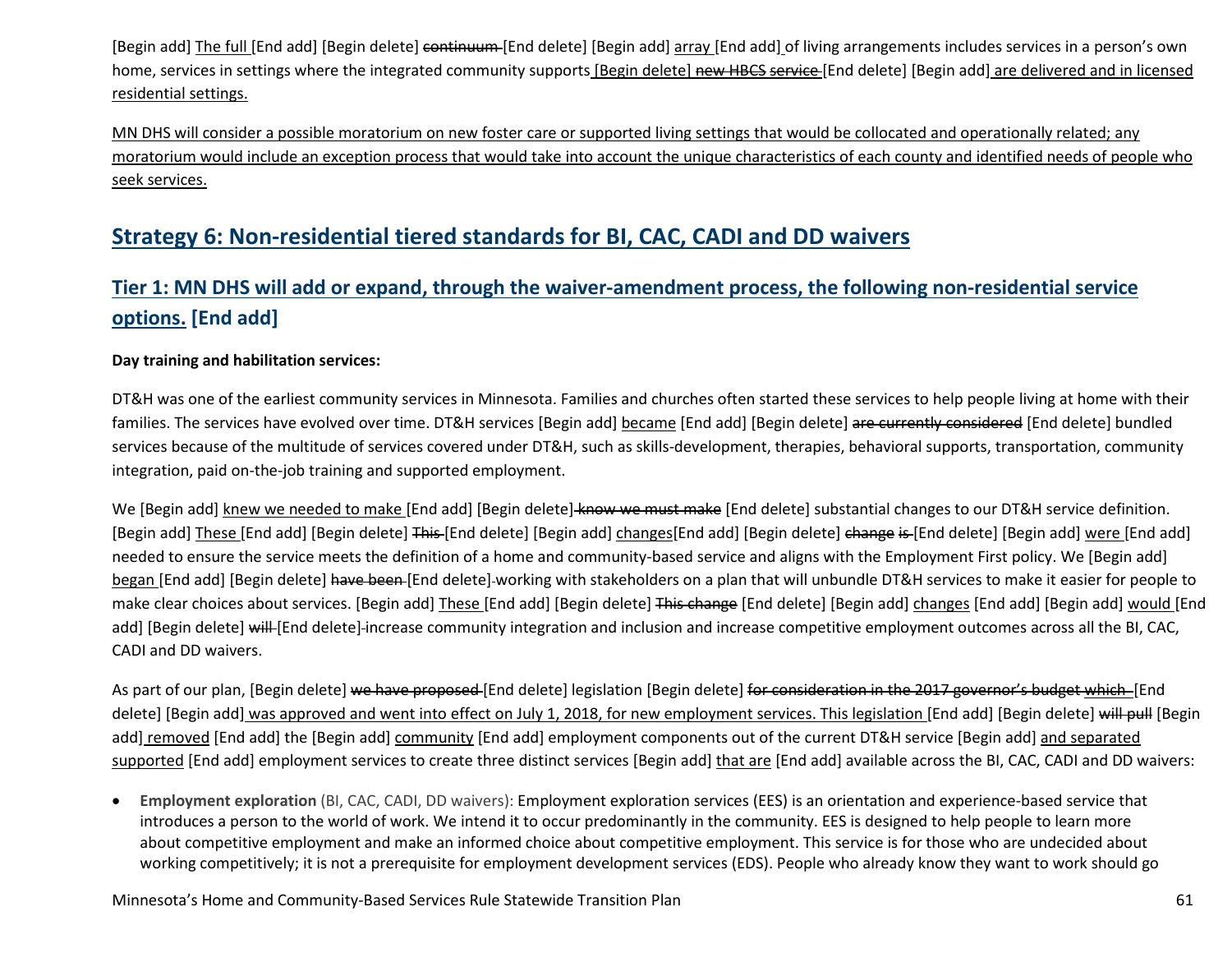directly into EDS.

- **Employment development** (BI, CAC, CADI, DD waivers): Employment development services (EDS) is an individualized service that actively helps a person to achieve competitive employment in the community consistent with his or her strengths and interests. Services are 1:1 and culminate with the person either successfully obtaining competitive employment within a community business, becoming self-employed or establishing a microenterprise business in his or her community.
- **Employment support** (BI, CAC, CADI, DD waivers): Employment support services (ESS) is a community-immersed, individualized assistance and support service that helps people maintain their competitive employment in a community business, their self-employment or their microenterprise business. ESS will also include training and support for time-limited, community-based group employment.

This change will further Minnesota's Employment First policy to provide people the opportunity to seek employment and work in competitive, integrated settings. It will promote inclusion in the community and ensure people receive enough information about employment, through exposure and actual experiences, to make an informed choice. Individual service plans will reflect more accurately the services people receive and lead to better outcomes.

The [Begin add] other [End add] [Begin delete] second [End delete] part of our plan to bring DT&H into compliance with the HCBS rule [Begin add] was [End add] [Begin delete] is [End delete] to redefine, in collaboration with various stakeholders, our DT&H service. We [Begin add] have been working to [End add] [Begin delete] are clarifying the [End delete] [Begin add] create a new day [End add] service [Begin add] and service [End add] definition so people may identify what they want from the provider in order to meet their goals and achieve their desired outcomes. The focus [Begin add] will [End add] [Begin delete] needs to [End delete] be on developing and maintaining essential and personally enriching life skills, along with the necessary therapies, support and training needed for people to participate fully in their preferred activities and communities. Through a person-centered planning process, people will work with teams to help them to identify things that are important to and for them. Providers will then develop opportunities for people to build skills to access their communities independently and/or provide the support necessary for people to engage in desired community activities. Current structure around staffing ratios and related impact on rates will be evaluated and adapted as necessary to fit the more individualized needs of the service [Begin add] once we finalize the service definition. [End add]

People across the BI, CAC, CADI and DD waivers will be able to access the [Begin add] new day service [End add] [Begin delete] redesigned DT&H services [End delete] while receiving any of the new employment services. This will further support people as they explore, seek or maintain competitive employment by providing them the option to increase their engagement in community life at the same time. It will also serve as a valuable resource for people who are not interested in employment, or for whom it's not the right time for work (e.g., instability in a person's health or aging into retirement phase of life). People will benefit from the service in a wide variety of ways based on their individual interests, needs and abilities. We will work with stakeholders to develop a process that ensures people continue to receive employment-related counseling, information and experiences. This will ensure they have the best service options to meet [Begin add] their [End add] [Begin delete] the person's [End delete] needs and ensure continued informed choice.

#### **[Begin add] Prevocational services:**

We have been working with stakeholders to develop a plan to move the paid on-the-job skills-training component of DT&H into prevocational services. The parts of this service that fall under the definitions for EES, EDS and ESS will move to those respective services. We will be expanding prevocational services to include people on the DD waiver.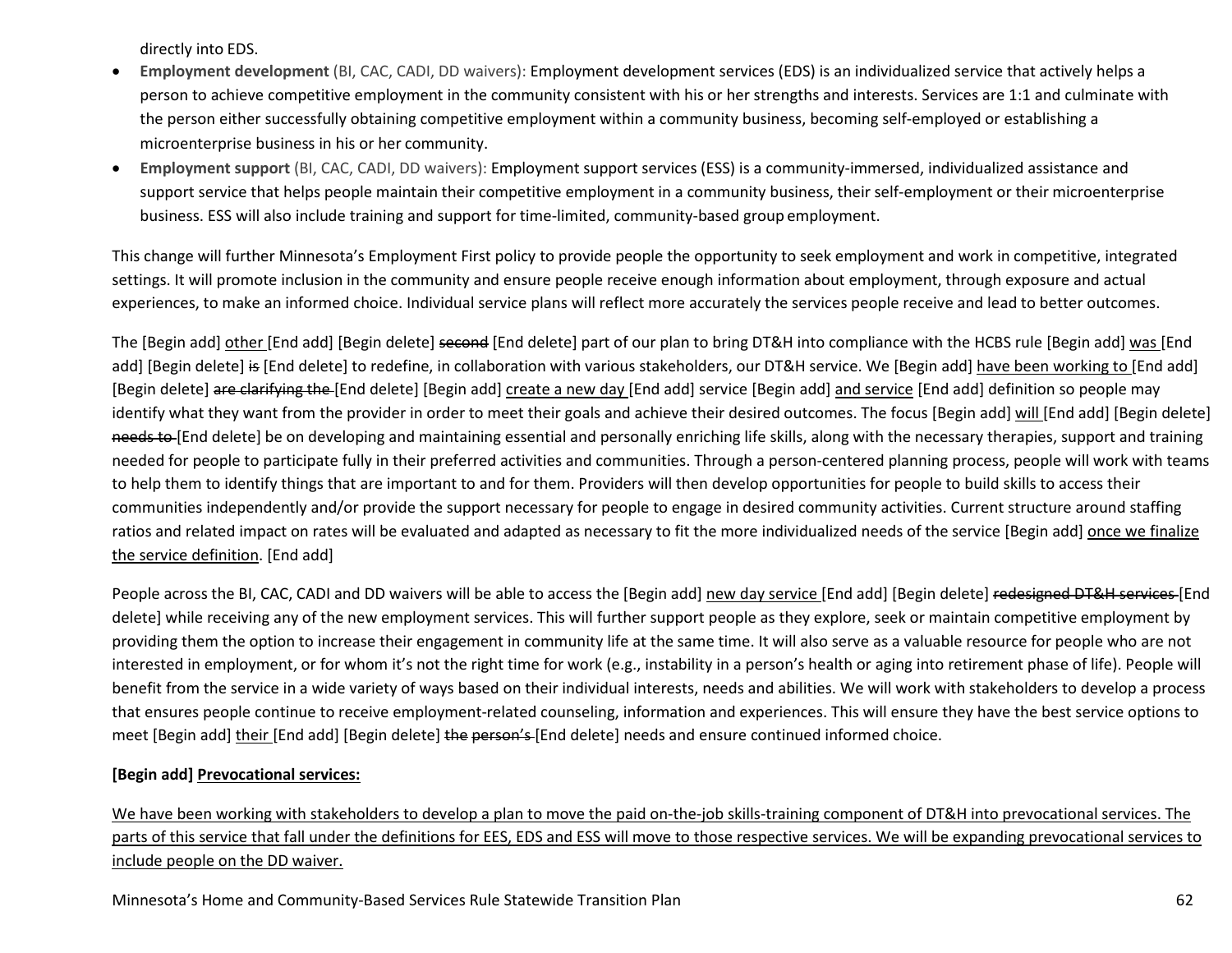#### **Structured day service:**

Through our continued work with the people using the service, Minnesota's Brain Injury Advisory Group and other interested stakeholders, we will work to strengthen the focus of this service on development of the essential skills needed for the person to experience community inclusion. [End add]

#### **Adult day service for people with disabilities on the BI, CADI or DD waivers:**

Adult day services (ADS) provide supervision, care, assistance, training and activities based on the participant's needs and directed toward the achievement of specific outcomes as identified in the community support plan. Services must be designed to meet both the health and social needs of the participant. Services must be appropriate in providing care and supervision.

To ensure compliance with the HCBS rule requirements, MN DHS will set criteria for participating in adult day services that incorporate:

- Informed choice
- Individualized, age-appropriate need for the service
- A person's desired outcomes and assessed goal(s).

Regardless of age, people on the BI, CADI or DD waivers will be able to make informed choices about their schedules, community integration, activities and other services that may meet their needs in addition to or instead of this service.

People receiving BI, CADI or DD waivers [Begin add] who are [End add] currently using adult day services, regardless of age, may continue to use adult day services if they have an assessed need for the service and if they choose it. The case manager must ensure all people have information about the continuum of services available to them.

### **Tier 2: Continue progress from Tier 1, and taking things to the next level**

#### **Redefine DT&H services:**

The second part of our plan to bring DT&H into compliance with the HCBS rule is to, in collaboration with various stakeholders, redefine our DT&H service. We are clarifying the service definition so people can identify what they want from the provider in order to meet their goals and achieve their desired outcomes. The focus needs to be on developing and maintaining essential and personally enriching life skills, along with the necessary therapies, support and training needed for people to participate fully in their preferred activities and communities. Through a person-centered planning process, people will work with teams to help them to identify things that are important to and for them. Providers will then develop opportunities for people to build skills to access their communities independently and/or provide the support necessary for people to engage in desired community activities. Current structure around staffing ratios and related impact on rates will be evaluated and adapted as necessary to fit the more individualized needs of the service.

#### **Revise the needs determination for DT&H,** [Begin add] **prevocational, structured day and adult day service (for people under age 55):** [End add]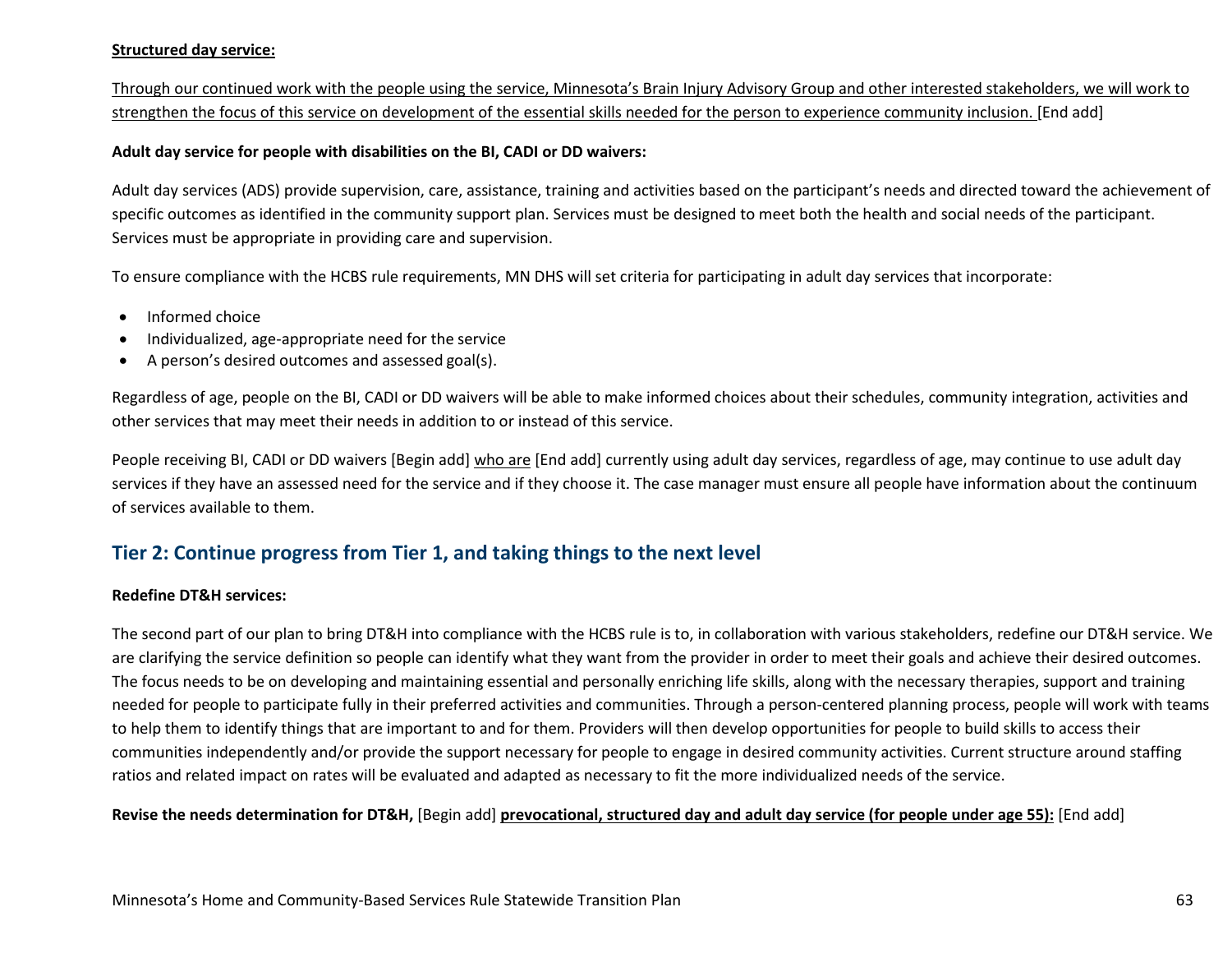Minnesota has long used a needs-determination process to plan the development of DT&H services. That process requires lead agencies to complete an application any time they want to create, expand or increase DT&H services. As part of our DT&H redesign effort, we will continue to revise our needsdetermination process to include a greater emphasis on community inclusion. We will consider size limits and a possible moratorium on new DT&H, [Begin add] prevocational service and structured day program settings; [End add] any moratorium would include an exception process that would take into account the unique characteristics of each county and identified needs of people seeking services. [Begin add] In addition, we will work with stakeholders to establish criteria for new sites to be considered integrated into their communities, taking geographic location into account.

As mentioned above, [End add] we will consider size limits and identify characteristics that would be needed for new sites to be fully integrated into their communities, [Begin delete] We will [End delete] tak[Begin add]ing[End add] [Begin delete]e-[End delete] each county's geographic location into account.

#### **[Begin add] Put limits on prevocational services:**

In addition to a needs-determination process to plan development of prevocational services, we have been working with stakeholders to set criteria for prevocational services including a time limit of three years for the service for any new enrollments. We will require that prevocational services be taken in conjunction with either the new day service or EES. This approach will allow people to explore what employment might mean for them, which might look very different from one person to the next. [End add]

• [Begin delete] *Supported employment:* We developed a plan with our stakeholders and proposed legislation to separate this service into three separate services: employment exploration services, employment development services and employment support services. Employment support services (ESS) will provide ongoing support to people working in both group and individual employment positions. The rate will be different based on which type of employment it is, with preference given to individual employment.

DHS staff visited job sites where these services were being provided to gain a better understanding of the types of work arrangements that are occurring. We also held focus groups with stakeholders to share our findings and get input from them. These focus groups helped to define group and individual employment as it looks now, as well as how it might look in the future. For example, at a later date, we will pay the higher individual employment ESS rate only for employment that meets the Employment First policy's definition of competitive employment.

• *Prevocational services:* We will work with stakeholders to develop a plan to move the paid on-the-job skills-training component out of DT&H and into prevocational services. The parts of this service that fall under the definitions for EES, EDS and ESS will move to those respective services. We will expand prevocational services to include people on the DD waiver. At the same time, we will work with stakeholders to set criteria for prevocational services including time limits for the service. We will also develop a process that will require people receive employment-related counseling, information and experiences both before enrollment and while receiving this service to ensure continued informed choice. This approach will allow people to explore what employment might mean for them, which might look very different from one person to the next. [End delete]

-[Begin add] These [End add] [Begin delete] <del>DT&H</del> [End delete] services currently vary widely; some providers will need to make more changes than others. Throughout the transition, MN DHS will provide information and technical assistance to the people being served and help providers adjust their business models as needed. Several factors will affect the transition, such as licensing standards, service definitions and corresponding payment rates. It may take several legislative sessions to make all of the policy and fiscal changes needed for a sustainable shift in service delivery and meet the intended outcomes. Only providers who opt out because they are unwilling or unable to comply with requirements would no longer be able to provide waivered services.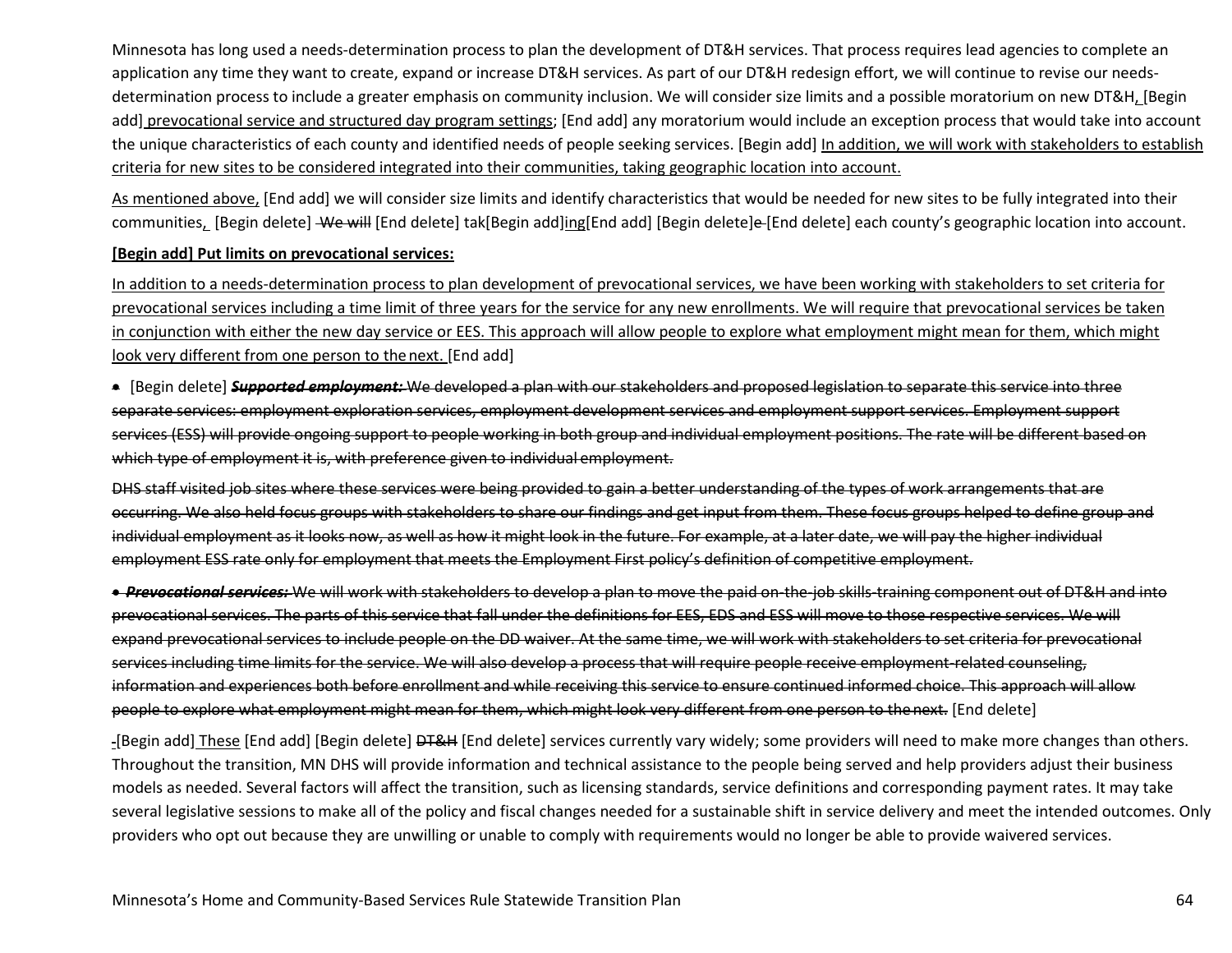## **[Begin delete] Table 7: Tiered standards for employment and day services for people with disabilities**

| <b>Current</b><br>employment<br>and day<br><b>services</b> | <b>Waivers</b><br>affected | Tier 1<br><b>Changes to current</b><br><b>services</b>                                                                                                                                                                                                                                     | Tier 2                                                                                                                                                                                                                                                                                                                                                                                                                                                                                                                                                                                                                                                                    | <b>Stakeholder</b><br>involvement and<br>other work                                                                                                                                                                                                                                                                                                                                                                     |
|------------------------------------------------------------|----------------------------|--------------------------------------------------------------------------------------------------------------------------------------------------------------------------------------------------------------------------------------------------------------------------------------------|---------------------------------------------------------------------------------------------------------------------------------------------------------------------------------------------------------------------------------------------------------------------------------------------------------------------------------------------------------------------------------------------------------------------------------------------------------------------------------------------------------------------------------------------------------------------------------------------------------------------------------------------------------------------------|-------------------------------------------------------------------------------------------------------------------------------------------------------------------------------------------------------------------------------------------------------------------------------------------------------------------------------------------------------------------------------------------------------------------------|
| Day training and<br>habilitation<br>(HTT&H)                | BI, CADI,<br><b>DD</b>     | Redefine DT&H services:<br>• Strengthen focus on essential skill<br>development for individual to<br>experience community inclusion<br>• As appropriate, move related functions<br>to prevocational service, EES, EDS and<br><b>ESS</b><br>• Expand day training service to CADI and<br>B1 | Continue changes made to<br>Tier 1 through a stakeholder<br>process and:<br>• Limit size of new DT&H<br>sites<br>$\bullet$ <b>Establish criteria for new</b><br>site locations to be<br>considered integrated into<br>their community taking<br>geographic location into<br>account<br>• Develop a process that<br>requires people to receive<br>employment-related<br>counseling, information<br>and experiences prior to<br>enrollment and while<br>receiving services to<br>ensure informed choice<br>• Revise needs-<br>determination process to<br>include greater emphasis<br>on community inclusion<br>and consider possibility of<br>a moratorium on new<br>DT&Hs | For the past two years,<br>stakeholders have been<br>involved in discussions<br>about moving the<br>employment functions<br>from DT&H to the new<br>employment services.<br>Recently began meetings<br>with DT&H stakeholders to<br>discuss redefining DT&H to<br>strengthen community<br>inclusion.<br>Continue work with<br>stakeholders on:<br>• Strengthening community<br>inclusion focus, and Tier 2<br>standards |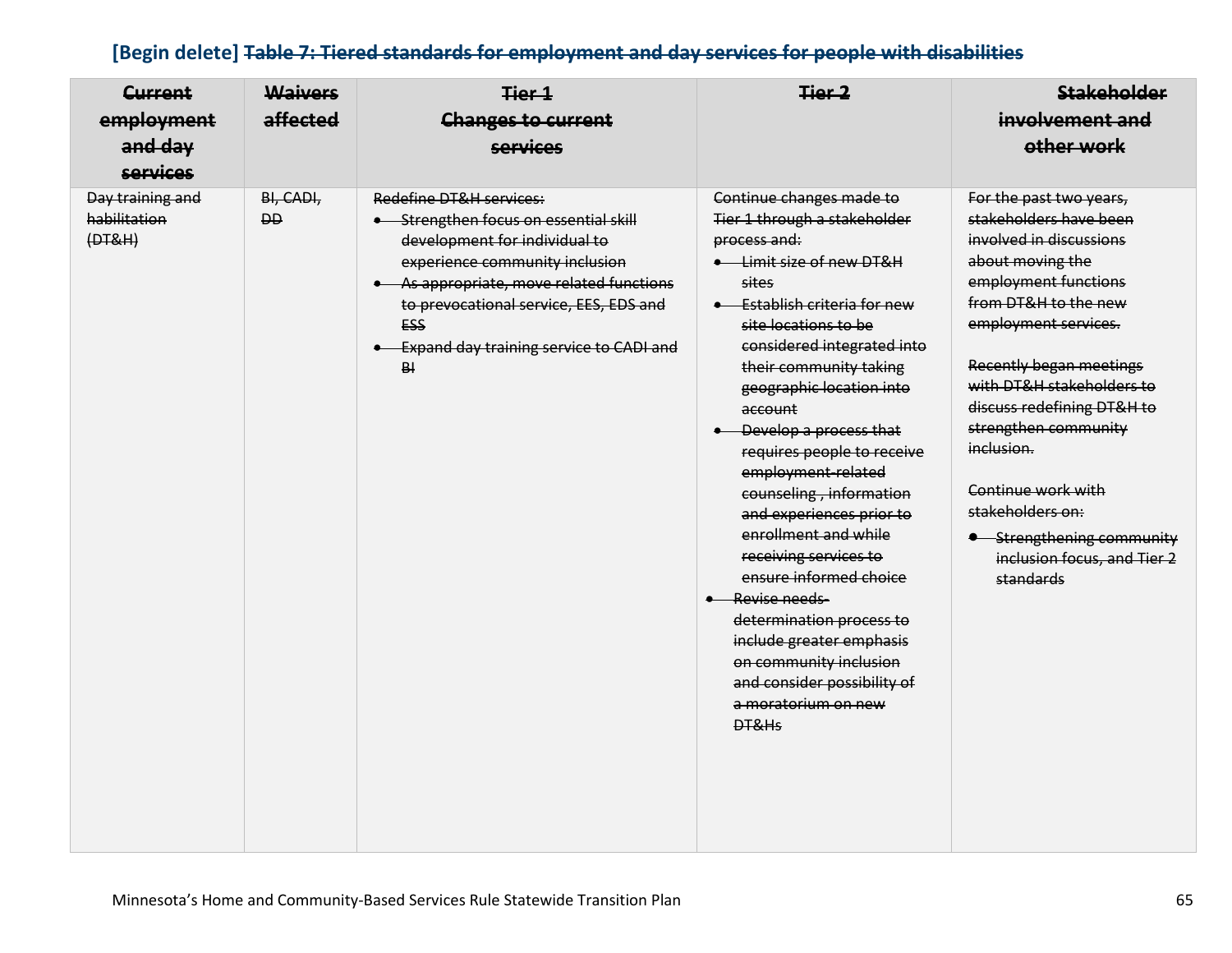| Supported     | BI, CAC,  | Separate supported employment into        | Continue changes from Tier 1  | We have shared new            |
|---------------|-----------|-------------------------------------------|-------------------------------|-------------------------------|
| employment    | CADI and  | three new services:                       | and work with stakeholders to | employment service            |
|               | <b>DD</b> | A. Employment exploration service         | define further what would be  | descriptions with             |
|               |           | (EES)                                     | considered group employment   | stakeholders (including       |
|               |           | <b>B.</b> Employment development          | under Tier 2.                 | people with disabilities and  |
|               |           | service (EDS)                             | Only employment that meets    | families) over the past year. |
|               |           | C. Employment supports services (ESS)     | the definition of competitive |                               |
|               |           |                                           | employment will be paid at    | Continue meetings with        |
|               |           | Define group and individual               | the individual employment     | stakeholders to work          |
|               |           | employment under ESS as follows:          | <b>ESS rate under Tier 2.</b> | through possible Tier 2       |
|               |           |                                           | Definition as follows:        | standards and                 |
|               |           | Group                                     | • Full-time, part-time or     | implementation strategies.    |
|               |           | • Cluster of people working together      | self-employment with or       |                               |
|               |           | in group, job sharing                     | without supports              | Secure additional funding     |
|               |           | • Earning special minimum wages           | In the competitive labor      | to increase rates for new     |
|               |           | • Job is contracted through provider      | force                         | services.                     |
|               |           | • Group size limited to                   | - On payroll of a             |                               |
|               |           | six Individual                            | competitive business          |                               |
|               |           | • Position is distinct/not shared         | Pays at least minimum         |                               |
|               |           | • Not isolated; working alongside         | wage, but not less than       |                               |
|               |           | other employees without                   | customary wage and            |                               |
|               |           | disabilities                              | benefits paid to workers      |                               |
|               |           | • Paid minimum wage or higher             | without a disability          |                               |
|               |           | • Can be contracted; direct               | performing same or            |                               |
|               |           | hire preferred                            | similar work                  |                               |
| Prevocational | BI and    | Changes to current prevocational service: | Continue changes from Tier 1  | We have shared new            |
| service       | CADI      | • Move related functions to three         | and work with stakeholders to | employment service            |
|               |           | new services: EES, EDS and ESS            | develop possible Tier 2       | descriptions with             |
|               |           | - Define criteria for center-             | standards including, but not  | stakeholders (including       |
|               |           | based training and time                   | limited to, the following:    | people with disabilities and  |
|               |           | limits                                    | -Work with stakeholders to    | families) over the past year. |
|               |           | <b>.</b> Expand to DD waiver.             | develop a process that        |                               |
|               |           |                                           | requires people to receive    | Work with stakeholders to     |
|               |           |                                           | employment-related            | define and establish criteria |
|               |           |                                           | counseling, information       | for prevocational services    |
|               |           |                                           | and experiences prior to      | and possible Tier 2           |
|               |           |                                           | enrollment and while          | standards.                    |
|               |           |                                           | receiving service to ensure   |                               |
|               |           |                                           | informed choice               |                               |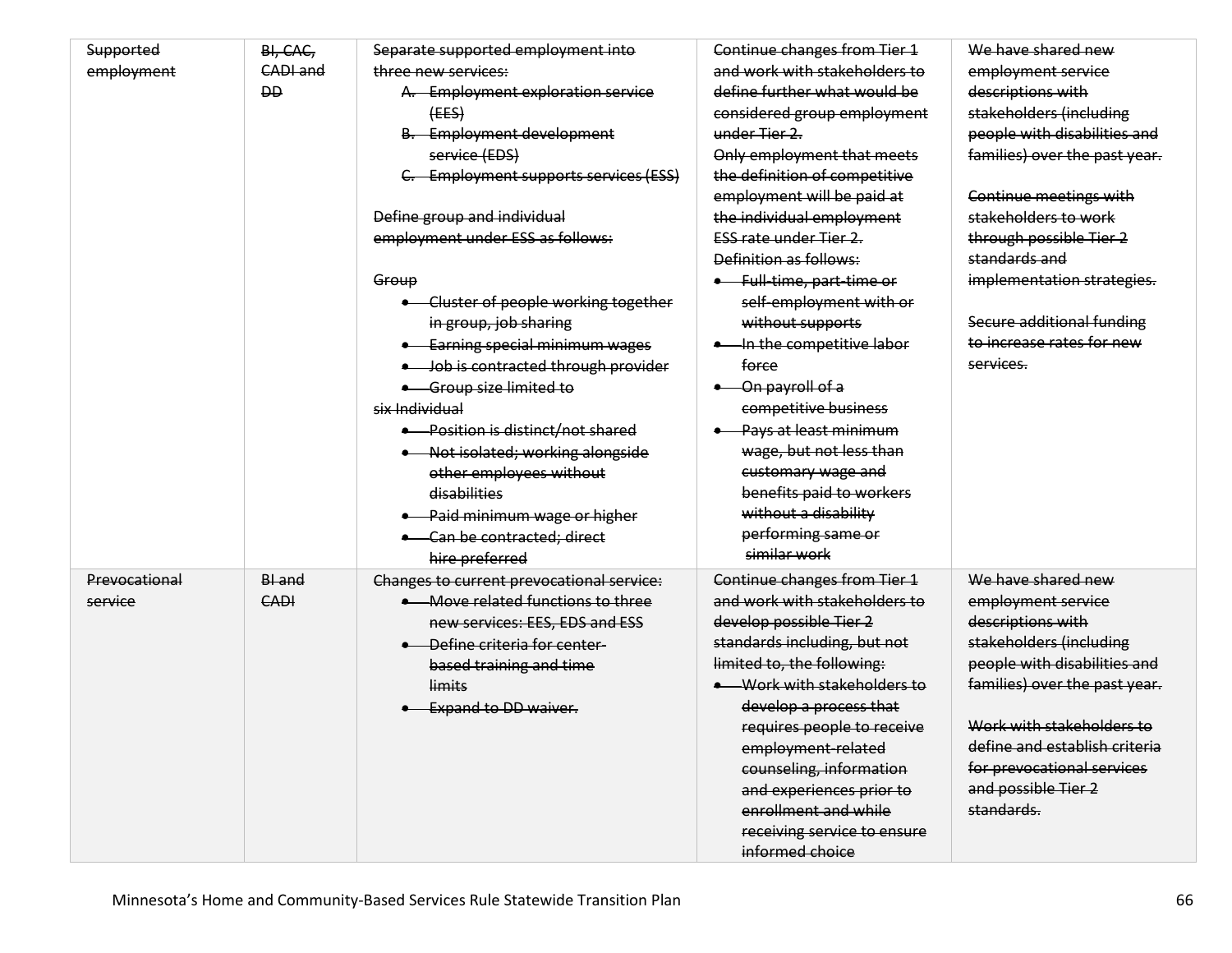| Structured day | BI        | Changes to structured day service:           | Continue changes made to             | Begin work with stakeholders |
|----------------|-----------|----------------------------------------------|--------------------------------------|------------------------------|
|                |           | Strengthen focus on essential skill          | Tier 1 and:                          | for the BI waiver to:        |
|                |           | development for individual to                | • Limit size of new                  | • Strengthen                 |
|                |           | experience community inclusion               | structured day service               | community-                   |
|                |           |                                              | sites                                | inclusion                    |
|                |           |                                              | New site locations must              | experiences                  |
|                |           |                                              | be considered fully                  | • Limit size and             |
|                |           |                                              | integrated into their                | locations of new             |
|                |           |                                              | community, taking                    | sites.                       |
|                |           |                                              | geographic location into             |                              |
|                |           |                                              | account                              |                              |
|                |           |                                              | Work with stakeholders to            |                              |
|                |           |                                              | determine what is unique             |                              |
|                |           |                                              | about this service or if it          |                              |
|                |           |                                              | can be blended with the              |                              |
|                |           |                                              | modified DT&H service                |                              |
| Adult day      | BI, CAC,  | People currently using adult day services,   | <b>Future new authorizations for</b> |                              |
|                | CADI and  | regardless of age, may continue to use       | the service may only occur           |                              |
|                | <b>DD</b> | adult                                        | when:                                |                              |
|                |           | day if they are assessed to need the service | a. Following the informed            |                              |
|                |           | and if they choose it from other options.    | choice process, which                |                              |
|                |           | The case manager must ensure all people      | includes exploration of              |                              |
|                |           | have information about the continuum of      | employment and day                   |                              |
|                |           | services available to them.                  | training and habilitation,           |                              |
|                |           |                                              | the person did not choose            |                              |
|                |           |                                              | employment or DT&H                   |                              |
|                |           |                                              | b. The service is age-               |                              |
|                |           |                                              | appropriate                          |                              |
|                |           |                                              | e. The service meets                 |                              |
|                |           |                                              | outcomes desired by the              |                              |
|                |           |                                              | person. Outcomes may                 |                              |
|                |           |                                              | include opportunities to:            |                              |
|                |           |                                              | socialize with people                |                              |
|                |           |                                              | chosen by the person; be             |                              |
|                |           |                                              | integrated in his or her             |                              |
|                |           |                                              | community or participate             |                              |
|                |           |                                              | in activities in his or her          |                              |
|                |           |                                              | community of choice. A               |                              |
|                |           |                                              | person's desired and                 |                              |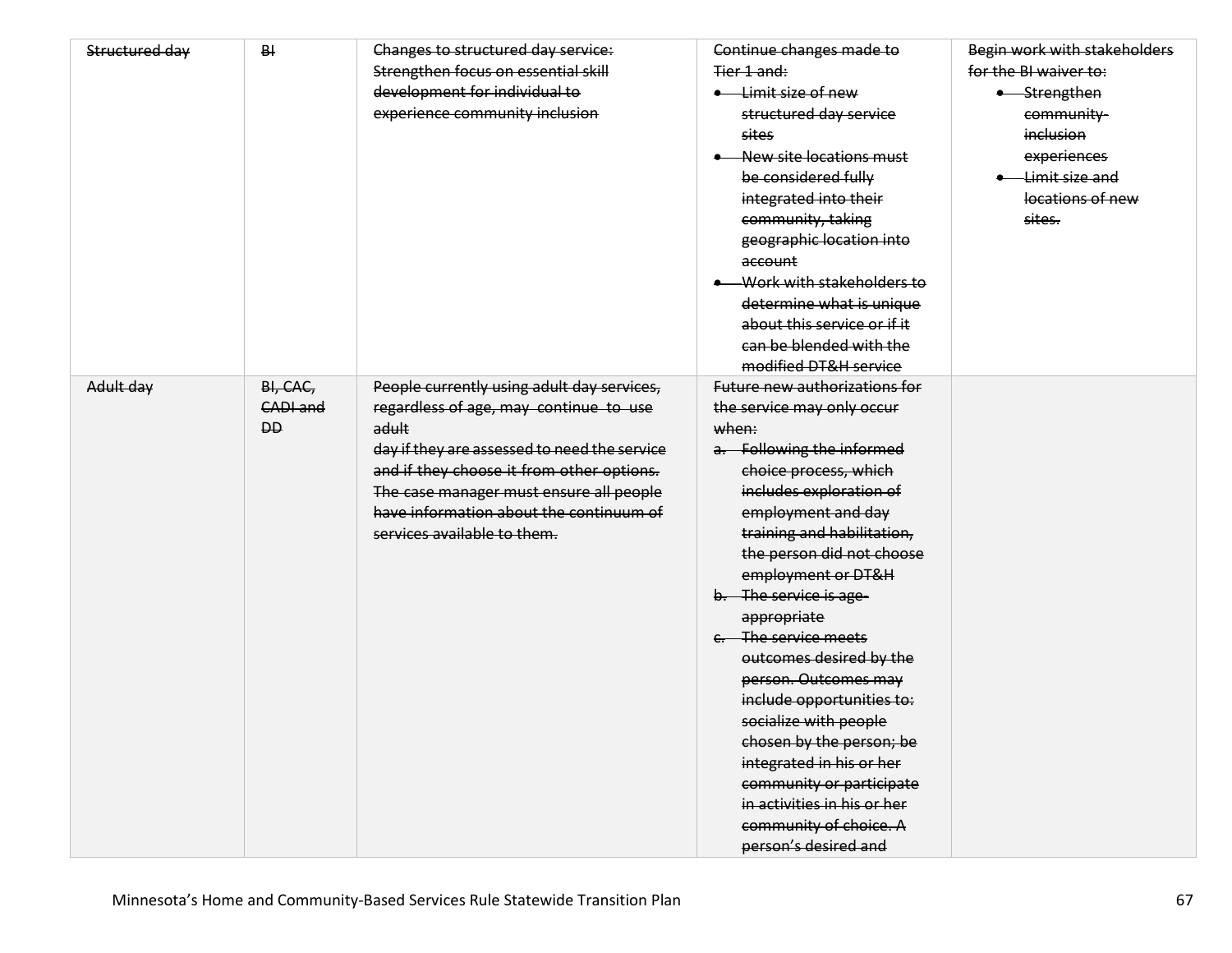| anticipated outcomes and         |
|----------------------------------|
| goal(s) must be                  |
| documented in their              |
| community support plan.          |
| Services must be designed        |
| to meet both health and          |
| social needs, including          |
| their appropriateness in         |
| providing care and               |
| supervision. The decision is     |
| made through informed            |
| choice, with                     |
| documentation of his or          |
| her informed choice.             |
| When appropriate, a goal to      |
| reduce isolation may be used in  |
| addition to the goals of the     |
|                                  |
| current definition for adult day |
| service. [End delete]            |

## **[Begin add] Ongoing setting compliance [End add]**

MN DHS will use several strategies at the provider, lead agency and individual recipient levels to assure ongoing compliance with the home and community-based settings requirements.

To assure [Begin delete] initial and [End delete] ongoing provider compliance with the requirements, MN DHS will use mechanisms that are already in place, to the extent possible, with some necessary revisions to accomplish the requirements of the CMS rule. The primary mechanisms are the providerenrollment process [Begin add] , case management [End add] and licensing.

[Begin add] MN DHS will use case management to monitor compliance with the HCBS settings requirements for all settings, including individual private homes. Case management is a required service for every person who receives waiver services. See Strategy 9: Assessing a person's ongoing experience for [more information](#page-72-0) regarding assessing compliance and remediating HCBS settings rule non-compliance at an individual level (including people who receive services in individual private homes). [End add]

### **New providers**

MN DHS will design a process to evaluate new providers for compliance upon their request to enroll as a waiver provider. This process must balance the need for providers to have up-front information with CMS's requirement that providers be operational before they can be evaluated, with heightened scrutiny conducted as necessary. New providers will be asked to [Begin add] [attest to their compliance](https://edocs.dhs.state.mn.us/lfserver/Public/DHS-7618-ENG) [End add] with the HCBS settings requirements when they enroll with MN DHS. We will monitor compliance through licensing standards. If a new provider indicates that it meets one of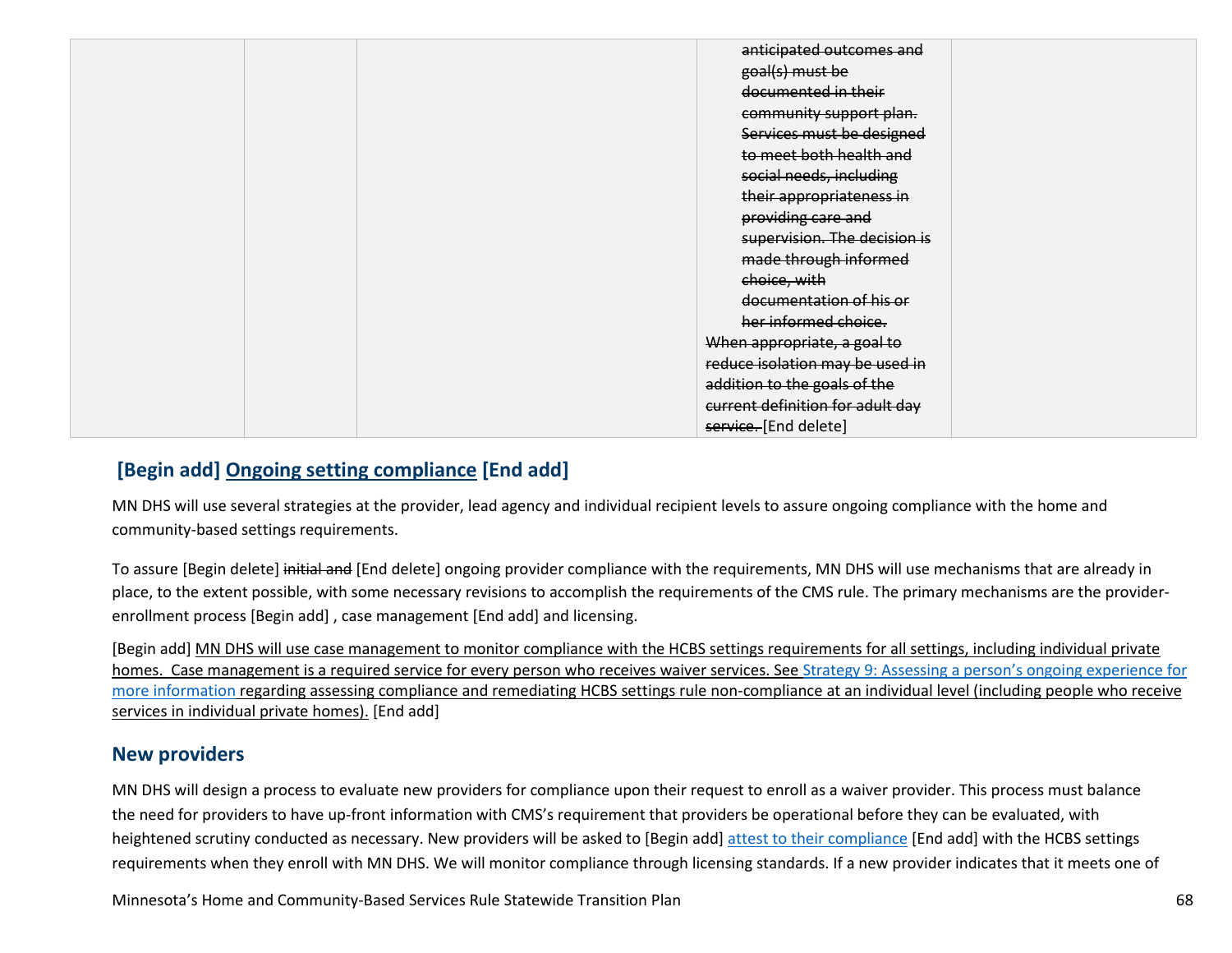the criteria for a setting that is presumed not to be home and community-based, we will require further evaluation. MN DHS will design a process for this evaluation that can be conducted as quickly as possible. This process must balance the need for providers to have up-front information with CMS' requirement thatproviders be operational before they can be evaluated. [Begin add] More information may be found below in strategies 7-10. [End add]

In summary, the state will monitor HCBS rule compliance through multiple approaches and evaluate:

- Compliance at the setting and of the service provider through state staff and licensing entities
- A person's experience through an annual assessment administered by his or her casemanager
- Roles and responsibilities of case managers and lead agencies for person-centered planning through lead agency reviews.

## **Strategy 7: State [Begin delete]Licensure[End delete] [begin add] licensure [end add] requirements**

Setting requirements for the CMS rule are or will be included in state licensing standards (i.e., home and community-based service license, residential and day service setting licenses, foster care license, home care license) to allow licensors to assure [Begin delete] initial and [End delete] ongoing compliance for individual settings. [Begin delete] Once all standards are established through statute, rule and waiver amendments, DHS or MDH will use the existing licensing process to conduct site- specific assessments. [End delete]

We will use the results from each year of licensing reviews to inform the state if additional changes to the system are needed. [Begin delete] We will use the [End delete] [Begin add] We use the [End add] licensing-review process to [Begin add] conduct ongoing monitoring of providers, including desk audits (e.g. policy review) and site visits (e.g. observations, interviews). The following monitoring activities are conducted to assure initial and ongoing compliance and as an opportunity to provide technical assistance to providers:

- DHS licensors conduct license inspections for new and existing adult day, foster care/ supported living, day training and habilitation, prevocational and structured day service programs once every two (adult day) to four years to monitor compliance with license requirements and provide technical assistance. When we find problems, licensors may:
	- o Issue correction orders and fines
	- o Place a program's license on conditional status
	- o Suspend or revoke a license.

Requirements related to compliance monitoring and remedial activities can be found in [Minnesota Statutes, chapter 245A.](https://www.revisor.mn.gov/statutes/cite/245A) The Minnesota Department of Health is required to survey licensed home care providers at least once every three years. Requirements related to compliance monitoring and remedial activities can be found on the [MDH Home Care Survey webpage.](http://www.health.state.mn.us/divs/fpc/homecare/consumers/surveyresults.html) [End add]

• [Begin delete] settings that have been determined to need additional assistance. The following approaches may be used to assure initial and ongoing compliance: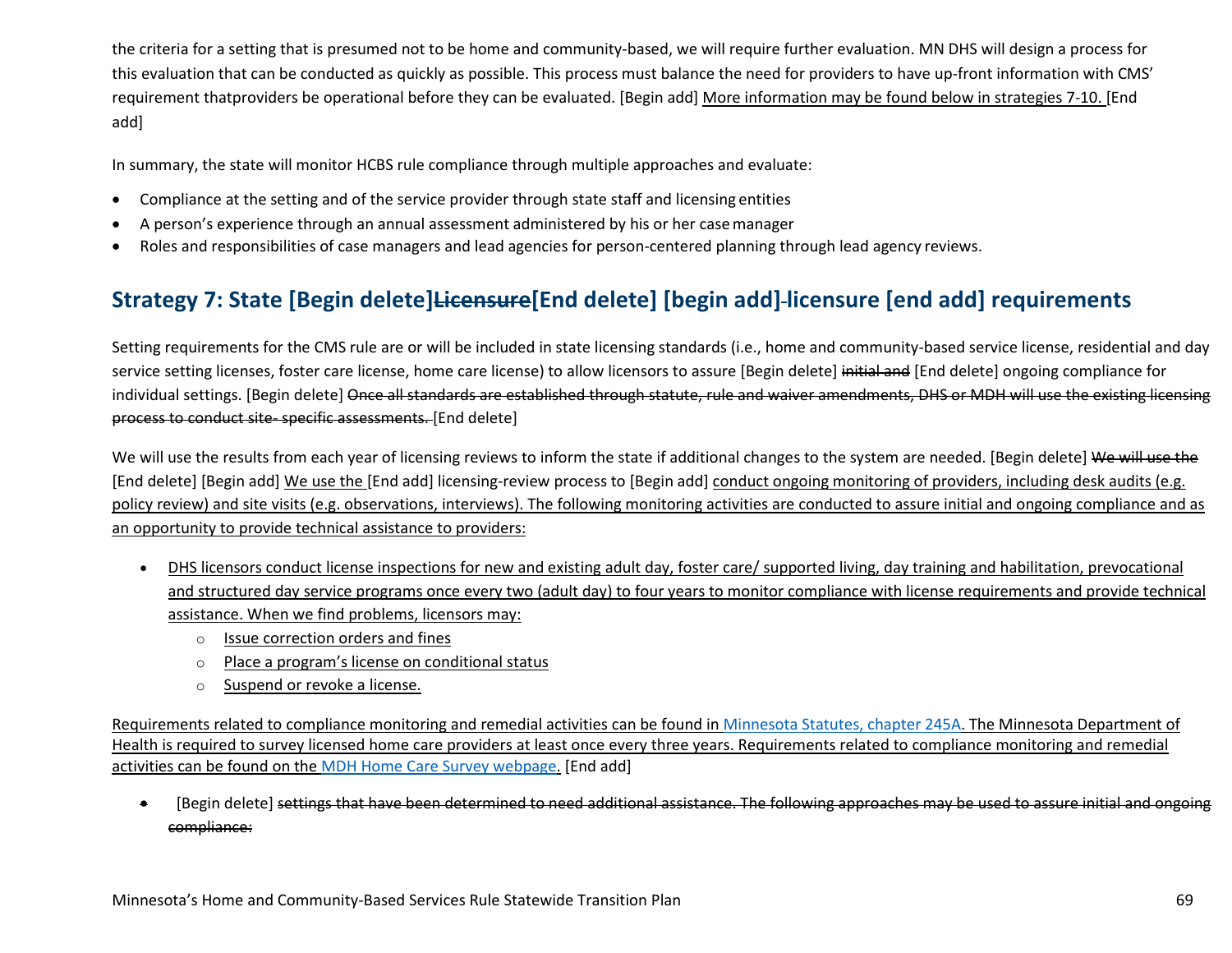- o Desk audits: policy review (DHS/MDH licensing)
- o Site visits: observation, interviews (DHS/County licensing)

### **Site visits and outreach:**

All identified day and residential service settings are licensed by the state. The table below provides information on the licensing process and anticipated number of licensing visits in 2017-2019. The visits will provide outreach, communication and validation of setting compliance with the HCBS rule. As we add new provider standards, licensors will incorporate them into their ongoing compliance visits.

#### **Table 9: Licensing process and number of anticipated visits in 2017-2019**

| <b>Type of setting</b>                                | <b>Brief description of licensing process</b>                                                                                                                                                                                                                                                                                                                                                                                                                                                                                                                                                                                                   | <b>Links to more licensing</b><br>information                                                                | Number of<br>licensing visits<br>in 2017 | Number of<br>licensing visits<br>in 2018 | Number of<br>licensing visits<br>in 2019 |
|-------------------------------------------------------|-------------------------------------------------------------------------------------------------------------------------------------------------------------------------------------------------------------------------------------------------------------------------------------------------------------------------------------------------------------------------------------------------------------------------------------------------------------------------------------------------------------------------------------------------------------------------------------------------------------------------------------------------|--------------------------------------------------------------------------------------------------------------|------------------------------------------|------------------------------------------|------------------------------------------|
| Foster care /<br><b>Supportive living</b><br>services | The HCBS licensing-review process includes a<br>review of the license-holder's compliance with<br>applicable laws and rules. We review<br>documentation for compliance, including a<br>review of the service recipient and staff<br>records, including orientation, training and<br>background studies. The licensing review also<br>includes a review of a variety of required<br>administrative records, including policies and<br>procedures. As indicated, the licensing review<br>includes observation of services being<br>provided to the service recipient in his or her<br>home or community and inspection of licensed<br>facilities. | <b>Foster care licensing</b><br>information<br><b>Supportive living</b><br>services licensing<br>information | 1,068                                    | 4,068                                    | 1,068                                    |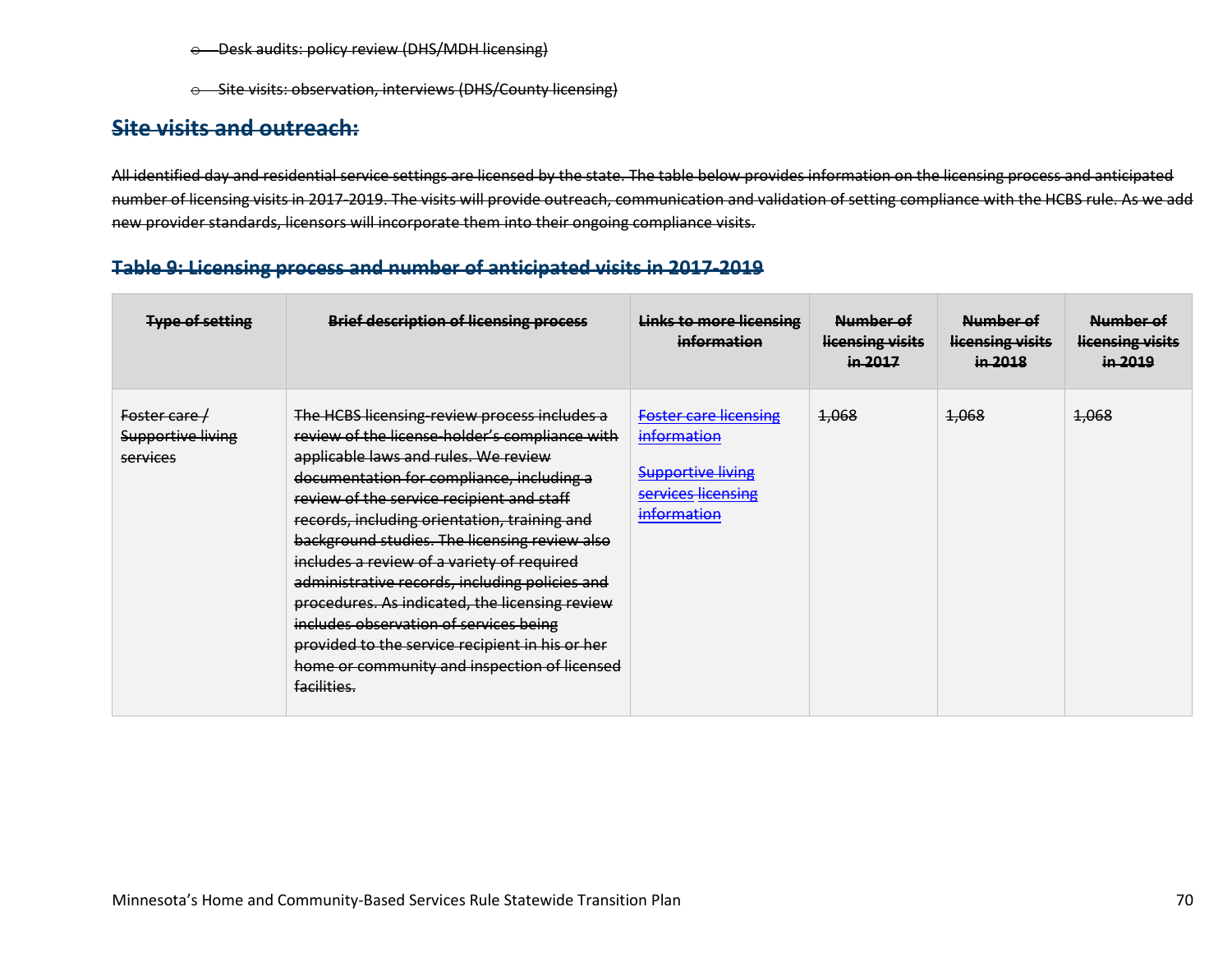| <b>Type of setting</b>   | <b>Brief description of licensing process</b>                                                                                                                                                                                                                                                                                                                                                                                                                                                                                                                                                                                                                                                                                                                                                                       | <b>Links to more licensing</b><br>information              | Number of<br>licensing visits<br>in 2017 | Number of<br>licensing visits<br>in 2018 | Number of<br>licensing visits<br>in 2019 |
|--------------------------|---------------------------------------------------------------------------------------------------------------------------------------------------------------------------------------------------------------------------------------------------------------------------------------------------------------------------------------------------------------------------------------------------------------------------------------------------------------------------------------------------------------------------------------------------------------------------------------------------------------------------------------------------------------------------------------------------------------------------------------------------------------------------------------------------------------------|------------------------------------------------------------|------------------------------------------|------------------------------------------|------------------------------------------|
| <b>Customized living</b> | The Minnesota Department of Health Home<br>Care and Assisted Living Program (HCALP)<br>conducts unannounced on-site licensing<br>surveys at least once every three years to<br>determine substantial compliance of<br>comprehensive licensed home-care providers.<br>The surveys include: review of reporting of<br>maltreatment; orientation to home care bill of<br>rights; statement of home-care services; initial<br>evaluation of clients and initiation of services;<br>client review and monitoring; service plan<br>implementation and changes; client complaint<br>and investigation process; competency of<br>unlicensed personnel; infection control;<br>delegation to unlicensed personnel;<br>assessment, monitoring and reassessment of<br>clients; medication, treatment and therapy<br>management. | <b>Customized living</b><br>service license<br>information | 355                                      | 355                                      | 355                                      |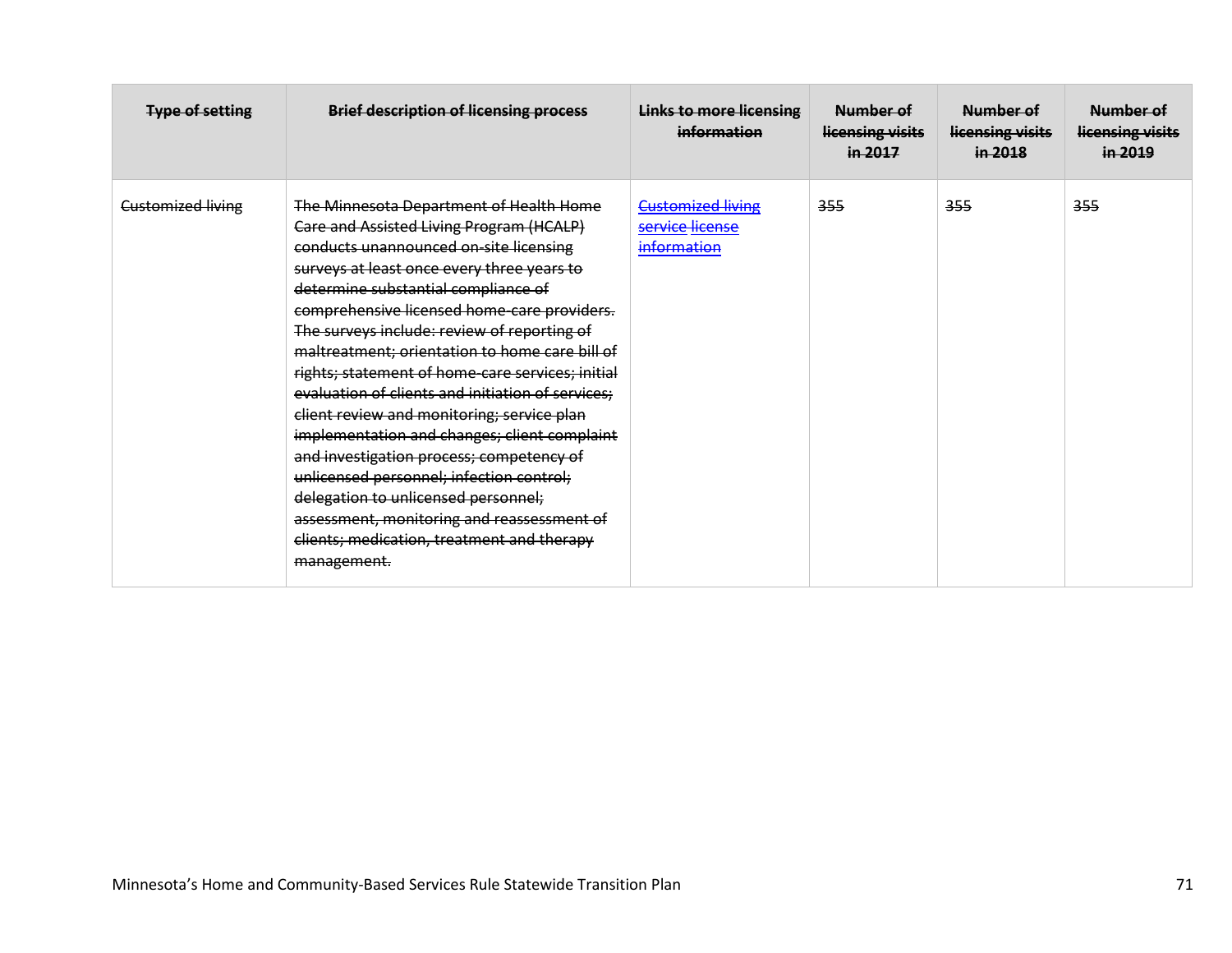| <b>Type of setting</b>                 | <b>Brief description of licensing process</b>                                                                                                                                                                                                                                                                                                                                                                                                                                                                                                                                                                                                     | <b>Links to more licensing</b><br>information | Number of<br>licensing visits<br>in 2017 | Number of<br>licensing visits<br>in 2018 | Number of<br>licensing visits<br>in 2019 |
|----------------------------------------|---------------------------------------------------------------------------------------------------------------------------------------------------------------------------------------------------------------------------------------------------------------------------------------------------------------------------------------------------------------------------------------------------------------------------------------------------------------------------------------------------------------------------------------------------------------------------------------------------------------------------------------------------|-----------------------------------------------|------------------------------------------|------------------------------------------|------------------------------------------|
| Adult day                              | Unannounced on-site licensing reviews every<br>other year.<br>The process includes a review of the license-<br>holder's compliance with applicable standards,<br>including an inspection of the facility,<br>observation of services being delivered and a<br>document review. The document review<br>includes participant records, personnel<br>records including background studies and a<br>variety of required administrative records                                                                                                                                                                                                         | <b>Adult day licensing</b><br>information     | 84                                       | 85                                       | 86                                       |
| DT&H, prevocational,<br>structured day | The HCBS licensing-review process includes a<br>review of the license-holder's compliance with<br>applicable laws and rules. Documentation is<br>reviewed for compliance, including a review of<br>the service recipient and staff records,<br>including orientation, training and background<br>studies. The licensing review also includes a<br>review of a variety of required administrative<br>records, including policies and procedures. As<br>indicated, the licensing review includes<br>observation of services being provided to the<br>service recipient in his or her home or<br>community and inspection of licensed<br>facilities. | DT&H_licensing<br>information                 | 75                                       | 75                                       | 75-[End delete]                          |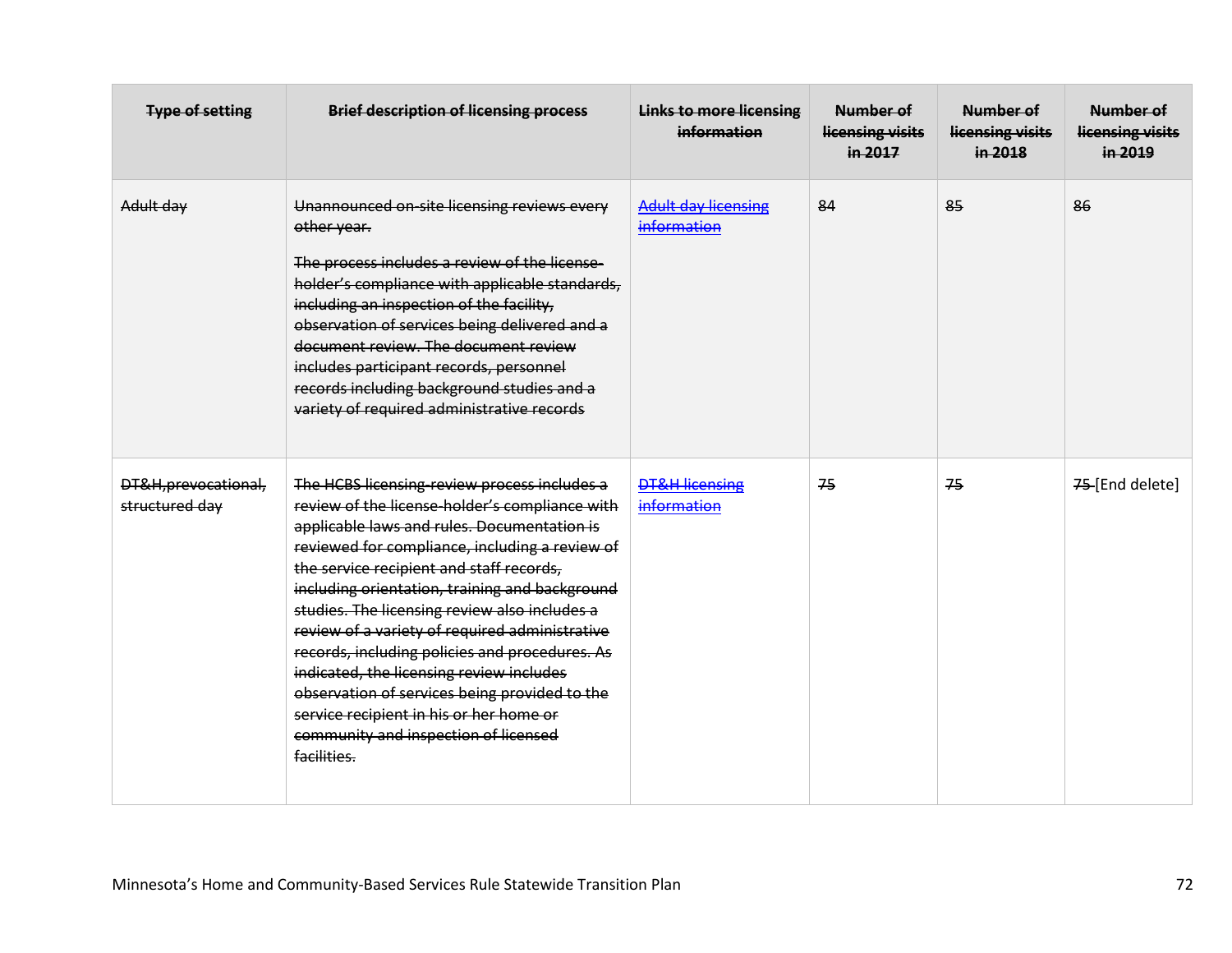### **[Begin add] Strategy 8: [End add] Provider enrollment/revalidation [Begin add] requirements [End add]**

All home and community-based services providers will be required to submit [Begin delete] evidence-[End delete] [Begin add] a [End add] Home and [Community-Based Settings Applicant Assurance Statement](https://edocs.dhs.state.mn.us/lfserver/Public/DHS-7618-ENG) [Begin delete] assurance of compliance with waiver requirements of meeting provider standards [End delete] as part of new enrollment (new provider record), re-enrollment (inactive to active) or revalidation every five years (review of enrollment documents of currently active record) as a Medicaid provider.

#### **[Begin add] Strategy 9: [End add] Assessing people's ongoing experience**

The state [Begin add] worked [End add] [Begin delete] is working [End delete] with the University of Minnesota, Institute of Community Integration (ICI) to develop questions [Begin add] to measure a person's experience with HCBS. [End add] ICI [Begin delete] is researching [End delete] [Begin add] researched [End add] valid and reliable survey tools, ensuring questions were person-centered and asked in a manner that allowed us to capture measurable information. [Begin add] We based the tool on recommendations from the National Quality Forum report, Quality in Home and Community-Based Services to [Support Community Living: Addressing Gaps in Performance Measurement.](http://www.qualityforum.org/Publications/2016/09/Quality_in_Home_and_Community-Based_Services_to_Support_Community_Living__Addressing_Gaps_in_Performance_Measurement.aspx) [End add]

For people in the MnCHOICES Support Plan application, the tool used to assess a person's experience is called the LTSS improvement tool. More information about the tool may be found in the [Frequently asked questions about the new LTSS Improvement Tool.](https://mn.gov/dhs/partners-and-providers/news-initiatives-reports-workgroups/long-term-services-and-supports/mnchoices/ltss-tool-faq.jsp)

Lead agencies assign a case manager to each person receiving HCBS services and will assess their experience annually. This assessment will evaluate whether a person's experience is consistent with the standards and expectations under the settings rule and validate the provider's attestation of compliance.

The case manager administers the [Begin add] person's experience assessment [End add] at the person's mid-year review of the support plan or annual reassessment. We are developing the [Begin add] person's experience assessment [End add] as part of the LTCC reassessment and as a component of the new electronic support plan [Begin delete] expected to launch [End delete] which [Begin add] launched [End add] in June 2017. Following training for lead agencies, we [Begin delete] will begin to use [End delete] [Begin add] began using [End add] the experience assessment in September 2017.

This is a new initiative designed to ensure sustainability in the collection of experiential data for all people who receive HCBS services. We expect the proportion of assessments received will increase over time (in [Begin add] 2018 and 2019 [End add] [Begin delete] 2017 and 2018 [End delete]) as case managers receive training and as more case managers begin to use the electronic support plan as part of their ongoing practice. We expect initial assessment data to be available in [Begin add] 2018 [End add] [Begin delete] late 2017 [End delete].

[Begin delete] We will compare the data with provider attestation submissions to validate provider compliance. The person's experience assessment will mirror the provider setting attestation and broader expectations under the rule. We will compare the answers by a unique setting number to identify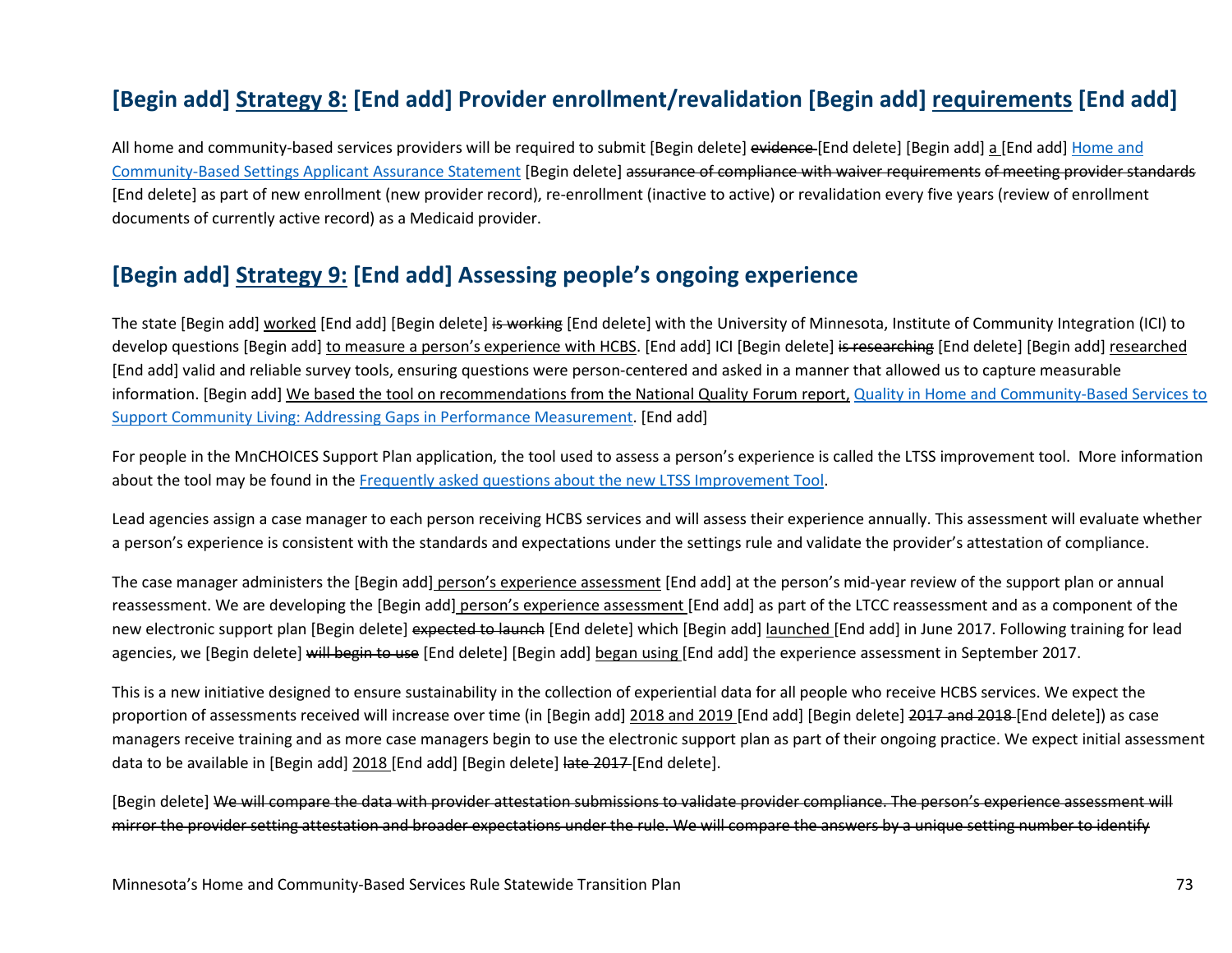discrepancies. If the person's experience [End delete] We will use the person's experience assessment [Begin add] to trigger remediation at an individual level when a person's experience [End add] differs from the requirements of the settings rule [Begin delete] or the provider attestation. the [End delete] [Begin add] The [End add] case manager will discuss individual remediation options with the person and document the person's desired remediation action. We will provide education and information to address any broader concerns identified by the [Begin add] aggregate [End add] data [Begin add] from the person's experience assessment [End add]. We will analyze the data more frequently during the transition period to [Begin add] monitor system wide trends and identify areas where further [End add] remediation [Begin add] is needed [End add]. We plan to analyze data to determine how a person's experience changes over time. [Begin delete] For example, we may examine whether a person becomes more satisfied with community integration over a period of time. [End delete] By using the [Begin add] person's experience assessment, [End add] we can gather a person's feedback annually and compare data across HCBS programs and lead agencies (counties and tribal nations) in Minnesota. MN DHS will integrate this evaluation data with other data produced through the assessment process, service authorization/utilization and surveys. The goal is to demonstrate changes made at the individual, organizational and programmatic level and promote person-centered services and supports [Begin add]. [End add]

### **[Begin add] Strategy 10: [End add] Assessing lead agencies**

Minnesota conducts reviews of all five Medicaid waiver programs and the Alternative Care program in each lead agency responsible for administering these programs (counties, tribal nations and health plans).

#### [Begin add] HCBS lead agency reviews of counties and tribal nations: [End add]

- Site visits include a review of participant case files, interviews and focus groups with staff and a review of lead agency data. MN DHS developed this review to monitor compliance with state and federal requirements, identify promising practices that improve the quality of service to HCBS participants, track local improvements and obtain feedback about MN DHS.
- The lead agency review evaluates components of person-centered planning and practices in HCBS programs. Under the [Person-Centered, Informed](http://mn.gov/dhs-stat/images/pcp_protocol.pdf) [Choice and Transition Protocol](http://mn.gov/dhs-stat/images/pcp_protocol.pdf) (PDF), lead agencies must provide people with increased choices and opportunities for community inclusion.
- We share performance measures and operational indicators during the HCBS lead agency review site visit.

We [Begin add] have [End add] [Begin delete] will incorporate [End delete] [Begin add] incorporated [End add] the elements needed to monitor and enforce compliance with the settings rule into this process. [Begin add] Protocols and review elements may be found on the MN [DHS HCBS Lead Agency Review](http://www.minnesotahcbs.info/)  [website.](http://www.minnesotahcbs.info/)

Managed care audits: [End add]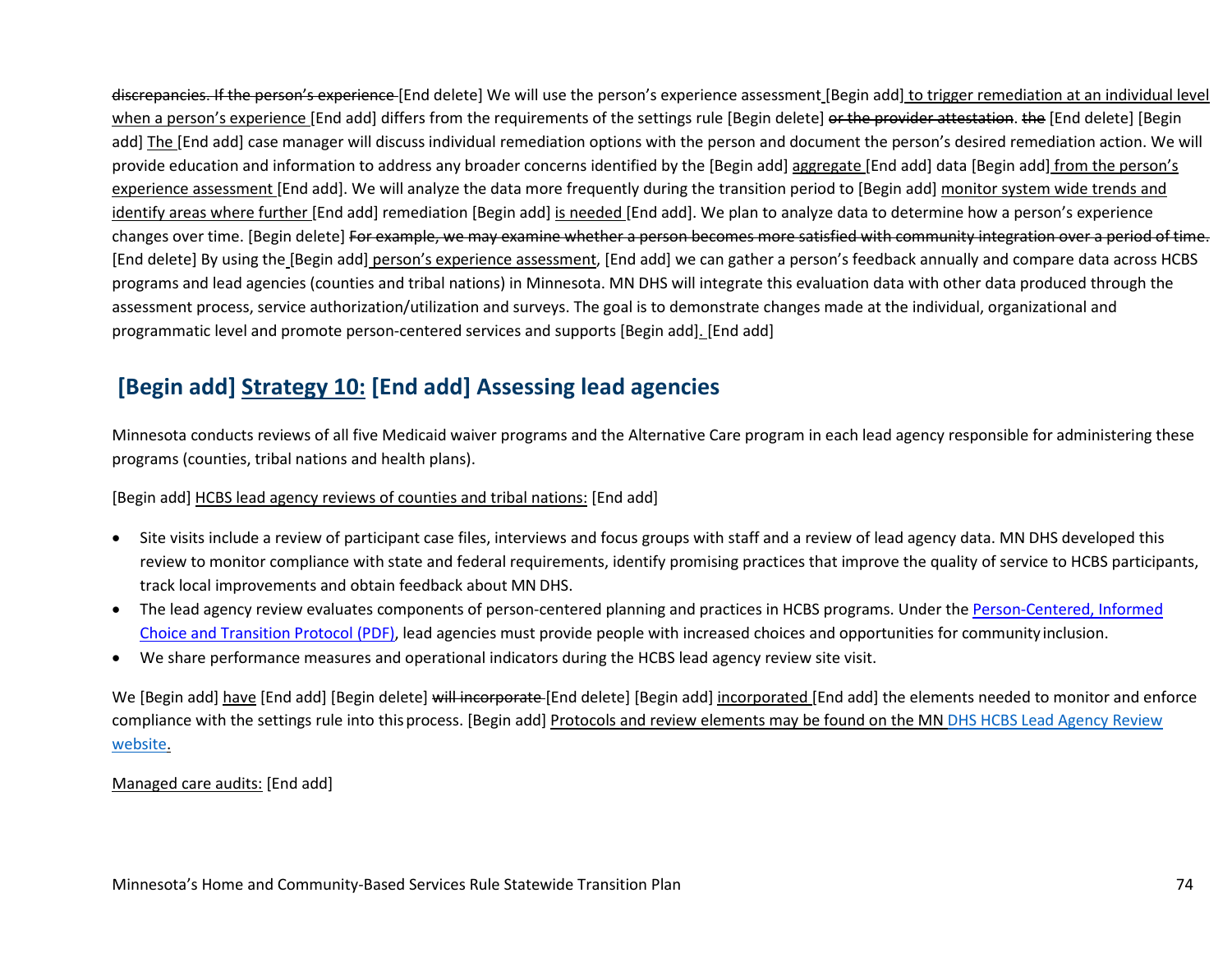Managed care organizations (MCOs) conduct annual audits of all of their enrollees' care plans, including people on the Elderly Waiver (EW), through the care plan audit protocol. MCOs have incorporated requirements of the Person-Centered, Informed Choice and Transition Protocol into the audit protocol. At the completion of each annual audit, MCOs report their findings to MN DHS.

### **[Begin add] Strategy 11: Assessing service gaps [End add]**

As required by statute, MN DHS conducts a gaps analysis study every two years to gather data from lead agencies about the capacity and gaps in long-term services and supports and housing to support older adults, people with disabilities, children and youth with mental health conditions and adults living with mental illnesses in Minnesota.

We will use the existing national core indicator process to capture quality-of-life and community-engagement data to inform quality-assurance activities and quality-improvement priorities across the system.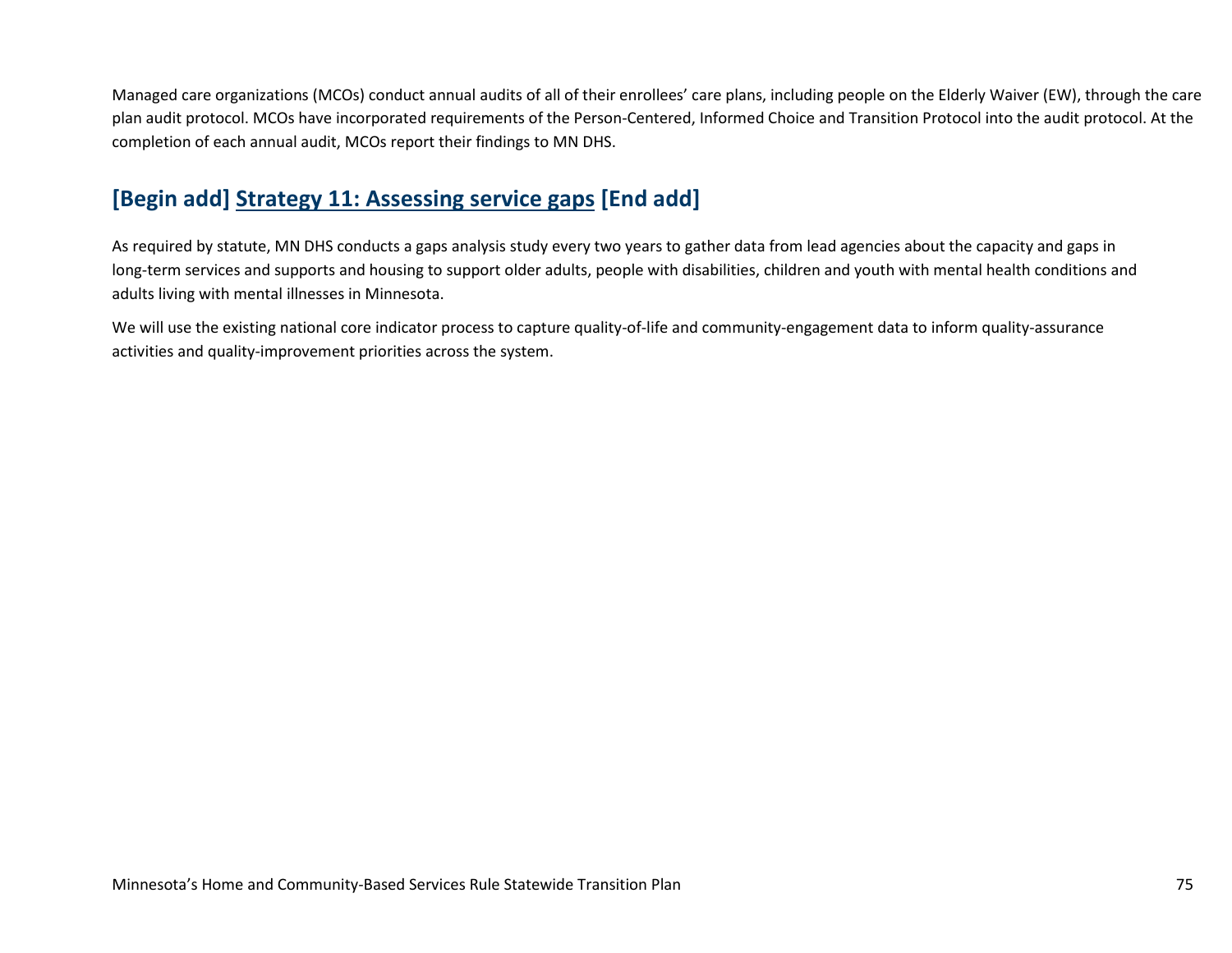# **[Begin add] VII. Milestones**

Milestones are the key steps states are taking or will take to implement their statewide transition plans to comply with the home and community-based setting requirements. To assist states in managing milestone timelines, CMS created an online tracking system. When we complete a milestone, we are required to submit evidence and update the status of the milestone in the system.

#### **Systemic-assessment and remediation milestones**

| <b>Milestone</b>                                                                                                                               | <b>Description</b>                                                                                                                                                                                                                                                                                                                                | <b>Proposed end date</b> |
|------------------------------------------------------------------------------------------------------------------------------------------------|---------------------------------------------------------------------------------------------------------------------------------------------------------------------------------------------------------------------------------------------------------------------------------------------------------------------------------------------------|--------------------------|
| Completion of systemic assessment                                                                                                              | Compare state standards to HCBS<br>$\bullet$<br>standards<br>Identify gaps: determine whether or not<br>$\bullet$<br>state standards comply, do not comply,<br>partially comply or are silent<br>Identify remedial actions to address<br>$\bullet$<br>gaps                                                                                        | Completed September 2016 |
| Complete modifying rules and regulations,<br>including provider manuals, inspection manuals,<br>procedures, laws, qualification criteria, etc. | Revise state licensing standards<br>$\bullet$<br>Amend policy manuals, provide training<br>and technical assistance<br><b>Implement new HCBS licensing</b><br>$\bullet$<br>standards/housing with services<br>contract requirements<br><b>Enforce new HCBS licensing</b><br>$\bullet$<br>standards/housing with services<br>contract requirements | Completed January 2018   |
| Complete systemic remediation                                                                                                                  | Tiered standards become effective<br>$\bullet$<br>through state regulatory changes and<br>approved waiver amendments<br>Tiered standards are implemented<br>$\bullet$                                                                                                                                                                             | October 2019             |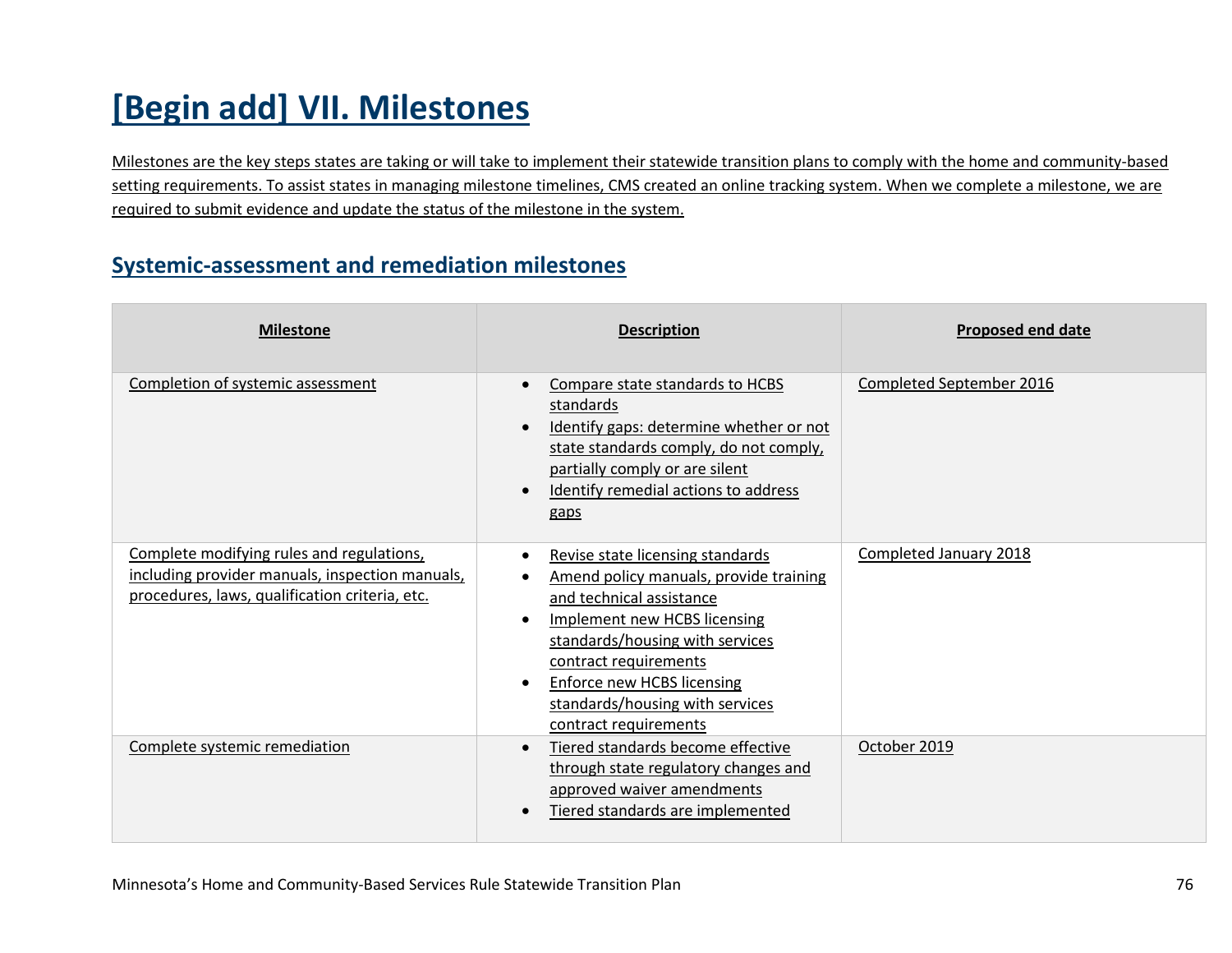## **Site-specific assessment and remediation milestones**

| <b>Milestone</b>                                                                                                        | <b>Description</b>                                                                                                                                                                                                                                                                                                                                                                   | <b>Proposed end date</b> |
|-------------------------------------------------------------------------------------------------------------------------|--------------------------------------------------------------------------------------------------------------------------------------------------------------------------------------------------------------------------------------------------------------------------------------------------------------------------------------------------------------------------------------|--------------------------|
| Completion of site-specific assessment                                                                                  | Design provider-assessment tool to<br>$\bullet$<br>assess site-specific compliance<br>Teach providers how to complete<br>$\bullet$<br>provider attestation<br>Launch provider attestation<br>$\bullet$<br>Analyze data to identify settings that<br>$\bullet$<br>reported compliance, require site-<br>specific transition plan, presumed not<br>HCBS, opting out or did not respond | Completed April 2018     |
| Completion of site-specific validation and<br>remediation of 100 percent of residential and<br>non-residential settings | Review "desk audit" supporting<br>$\bullet$<br>evidence submitted by provider to<br>validate provider self-report through<br>attestation<br>Implement "compliance plans" for<br>$\bullet$<br>settings that are noncompliant based on<br>desk audit to bring them into<br>compliance                                                                                                  | Completed: October 2018  |
| Incorporate results of settings analysis into final<br>version of the STP and release for public<br>comment             | N/A                                                                                                                                                                                                                                                                                                                                                                                  | June 2019                |
| Submit STP to CMS for final approval                                                                                    | N/A                                                                                                                                                                                                                                                                                                                                                                                  | December 2020            |
| Identification of settings that will not remain in<br>the HCBS system                                                   | Identify settings that are unable to take the<br>necessary steps to comply with HCBS<br>requirements                                                                                                                                                                                                                                                                                 | <b>March 2019</b>        |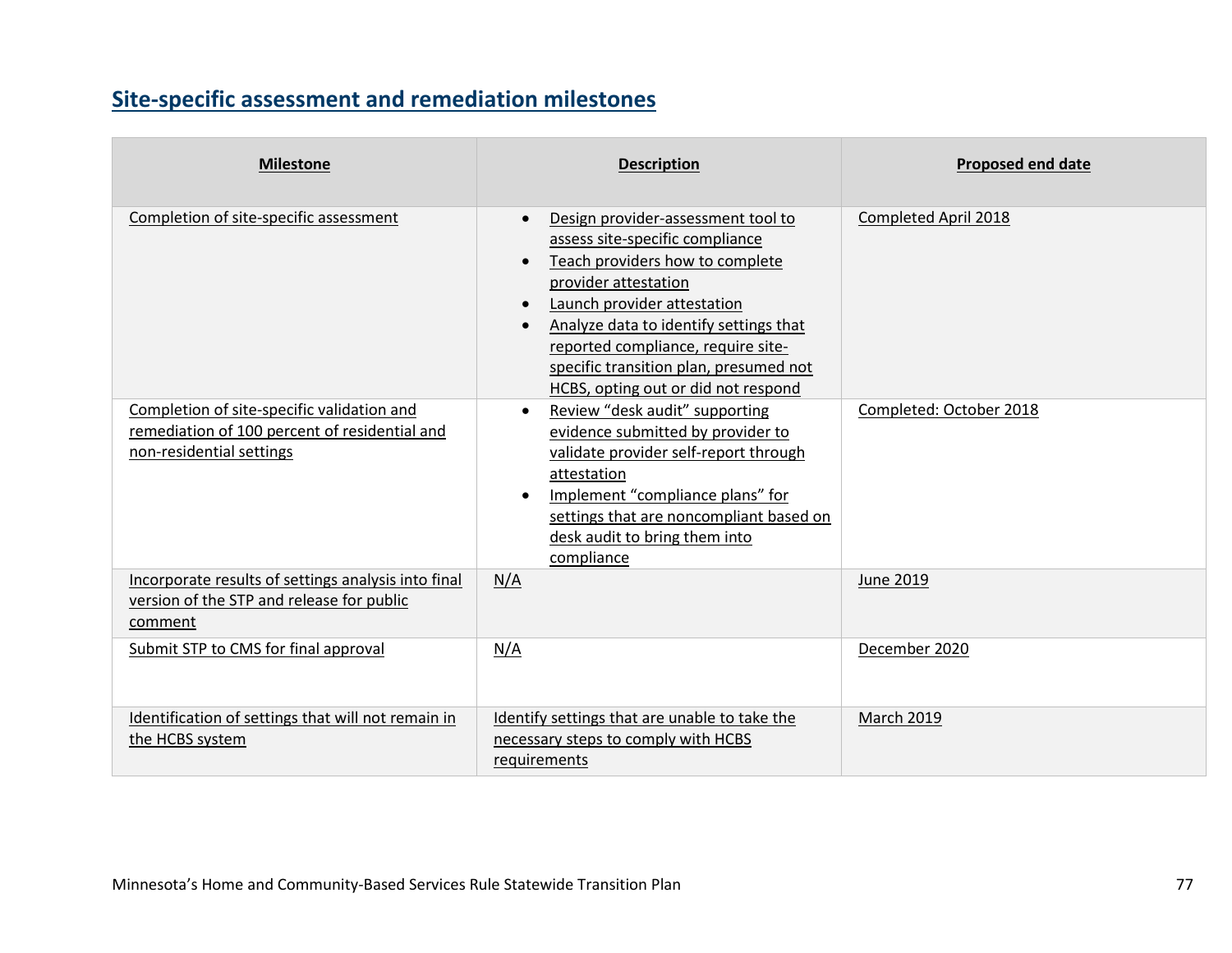## **Heightened-scrutiny milestones**

| <b>Milestone</b>                                                                                                                          | <b>Description</b>                                                                                                                                                                                                                                                                                                                      | Proposed end date |
|-------------------------------------------------------------------------------------------------------------------------------------------|-----------------------------------------------------------------------------------------------------------------------------------------------------------------------------------------------------------------------------------------------------------------------------------------------------------------------------------------|-------------------|
| Identification of settings that overcome the<br>presumption and will be submitted for<br>heightened scrutiny and notification to provider | Complete gathering information and evidence<br>on settings that require heightened scrutiny,<br>which the state will present to CMS. Information<br>and evidence will be gathered from the provider<br>attestation, public comment, onsite<br>assessments, provider-submitted<br>documentation and other types of evidence as<br>needed | <b>March 2020</b> |
| Prepare batches of evidentiary packages for<br>submission.                                                                                | Organize information and evidence referenced<br>above into the final version of STP and release<br>for public comment                                                                                                                                                                                                                   | June 2020         |
| Submit batches of evidentiary packages for<br>heightened scrutiny                                                                         | Determine which settings will be submitted for<br>heightened scrutiny, notify public of these<br>settings (public comment) and submit to CMS                                                                                                                                                                                            | October 2020      |

### **Relocation-of-people milestones**

| <b>Milestone</b>                                                                                                   | <b>Description</b>                                                                                                                                                                                                                                                                       | Proposed end date |
|--------------------------------------------------------------------------------------------------------------------|------------------------------------------------------------------------------------------------------------------------------------------------------------------------------------------------------------------------------------------------------------------------------------------|-------------------|
| Begin notification process related to settings<br>that are not in compliance with the HCBS setting<br>requirements | Notify people who receive services,<br>guardians/legal representatives, providers, lead<br>agencies and any other responsible parties of<br>settings that are not in compliance with HCBS<br>rule requirements and that relocation or<br>alternate funding sources need to be considered | October 2020      |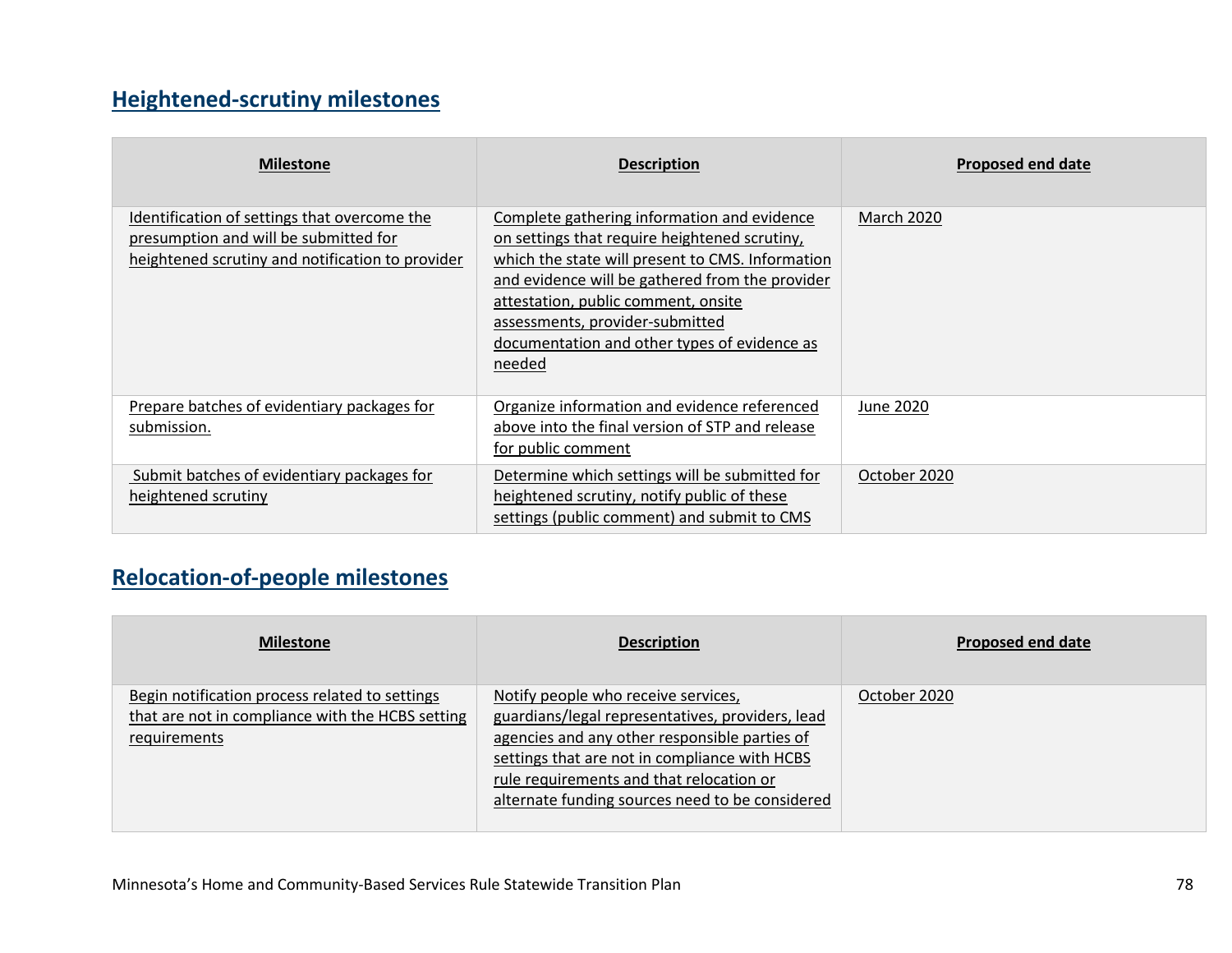| <b>Milestone</b>                                                                                                      | <b>Description</b>                                                                                                                                                                                                                                                                          | <b>Proposed end date</b> |
|-----------------------------------------------------------------------------------------------------------------------|---------------------------------------------------------------------------------------------------------------------------------------------------------------------------------------------------------------------------------------------------------------------------------------------|--------------------------|
| Complete notification process related to settings<br>that are not in compliance with the HCBS setting<br>requirements | Notify people who receive services,<br>guardians/legal representatives, providers, lead<br>agencies and any other responsible parties<br>about settings that are not in compliance with<br>HCBS rule requirements and that relocation or<br>alternate funding sources need to be considered | <b>March 2021</b>        |
| Begin relocation or service transition process for<br>people who receive services                                     | Implement transition protocol                                                                                                                                                                                                                                                               | October 2021             |
| Complete beneficiary relocation or alternate<br>funding across all providers                                          | Implement transition protocol                                                                                                                                                                                                                                                               | March 2022               |

## **Ongoing-compliance milestones**

| <b>Milestone</b>                                                                                                    | <b>Description</b>                                                                                                                                                                                                            | <b>Proposed end date</b> |
|---------------------------------------------------------------------------------------------------------------------|-------------------------------------------------------------------------------------------------------------------------------------------------------------------------------------------------------------------------------|--------------------------|
| Conduct licensing reviews to validate ongoing<br><b>HCBS</b> compliance                                             | DHS added HCBS-specific licensing requirements<br>to licensed residential and day services in 2017.<br>We also added HCBS-specific requirements to<br>housing with services statute. Implementation<br>began in January 2018. | Ongoing                  |
| Conduct enrollment/revalidation of newly<br>enrolling waiver providers using HCBS-specific<br>validation processes. | DHS developed and required HCBS-specific<br>assurance statements and web-based training<br>modules for any newly enrolling HCBS waiver<br>provider as of September 2018.                                                      | Ongoing                  |
| Launch person's experience assessment                                                                               | N/A                                                                                                                                                                                                                           | November 2017            |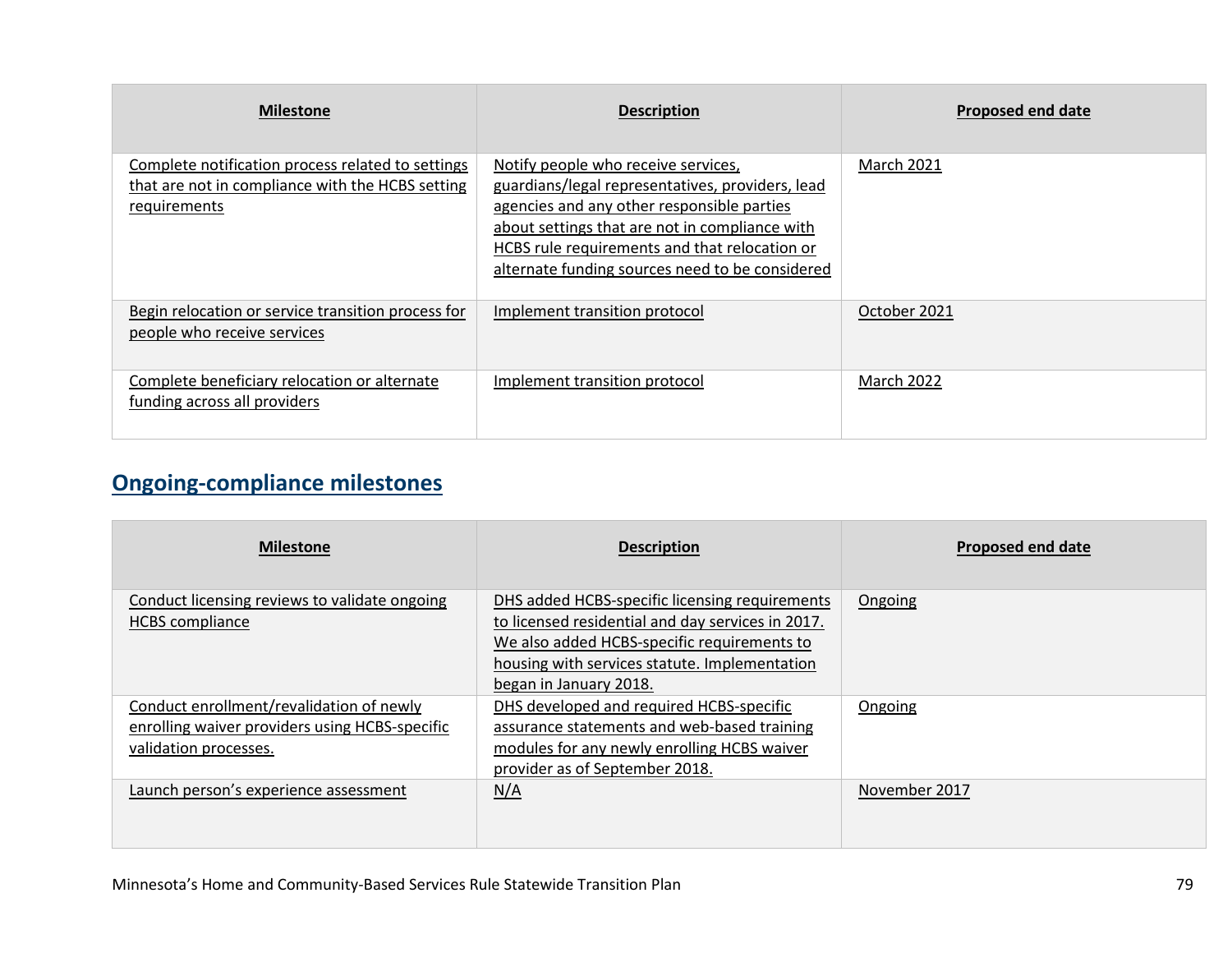| <b>Milestone</b>                                                                    | <b>Description</b>                                                                                                                                                                                                                                                                                                                                                      | <b>Proposed end date</b>     |
|-------------------------------------------------------------------------------------|-------------------------------------------------------------------------------------------------------------------------------------------------------------------------------------------------------------------------------------------------------------------------------------------------------------------------------------------------------------------------|------------------------------|
| Analyze data about how a person's experience<br>changes and follow trends over time | N/A                                                                                                                                                                                                                                                                                                                                                                     | Begin March 2019 and ongoing |
| Assess lead agency compliance with HCBS<br>setting requirements                     | Conduct reviews of all five Medicaid<br>$\bullet$<br>waiver programs and the Alternative<br>Care program in each lead agency<br>responsible for administering these<br>programs.<br>Monitor compliance with HCBS setting<br>$\bullet$<br>requirements (began in July, 2016) and<br>identify promising practices to improve<br>quality of services to HCBS participants. | Ongoing [End add]            |

| [Begin delete] Systemic assessment and remediation milestones                                                    | End date | Status/notes                                          |
|------------------------------------------------------------------------------------------------------------------|----------|-------------------------------------------------------|
| Compare state standards to HCBS standards                                                                        | 1/1/16   | 100% complete                                         |
| Identify gaps: Determine whether or not state standards comply, do not comply,<br>partially comply or are silent | 4/1/16   | 100% complete                                         |
| Identify remedial actions to address gaps                                                                        | 8/1/16   | 100% complete                                         |
| Complete systemic assessment                                                                                     | 9/1/16   | 100% complete                                         |
| Revise state licensing standards                                                                                 | 7/1/17   | 75% complete: legislative policy proposals<br>drafted |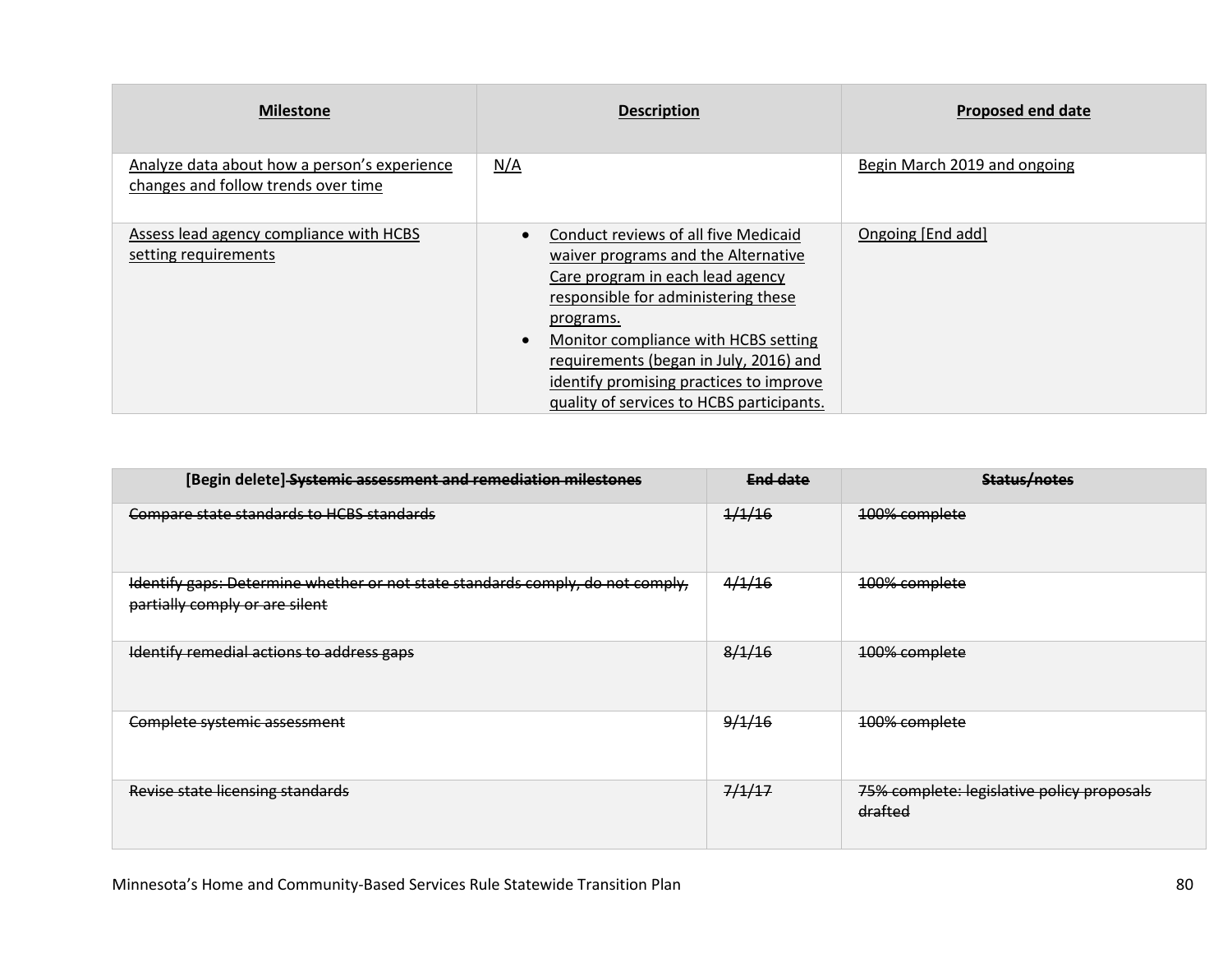| [Begin delete] Systemic assessment and remediation milestones   | End date | Status/notes |
|-----------------------------------------------------------------|----------|--------------|
| Amend policy manuals, provide training and technical assistance | 9/1/17   | Not started  |
| Implement new licensing standards                               | 11/1/17  | Not started  |

| Site specific assessment and remediation milestones                                                                                                  | End date | Status/notes                                |
|------------------------------------------------------------------------------------------------------------------------------------------------------|----------|---------------------------------------------|
| Design provider site-specific assessment tool (provider attestation) to assess<br>compliance                                                         | 2/1/17   | 75% complete: form created, working with IT |
| Develop provider expectation guide and other tools to support provider with<br>completion of provider attestation                                    | 2/1/17   | 50% complete: guide development in progress |
| Instruct providers on how to complete provider attestation                                                                                           | 3/1/17   | Not started                                 |
| Launch provider attestation                                                                                                                          | 4/1/17   | Not started                                 |
| Analyze data to identify settings that have reported 100% compliance, require a<br>site specific transition plan, are opting out or did not respond. | 10/1/17  | Not started                                 |
| Review supporting evidence submitted by provider to validate provider<br>attestation response.                                                       | 11/1/17  | Not started                                 |
| Develop questions for person's experience assessment that mirror provider<br>attestation                                                             | 8/1/16   | 100% complete                               |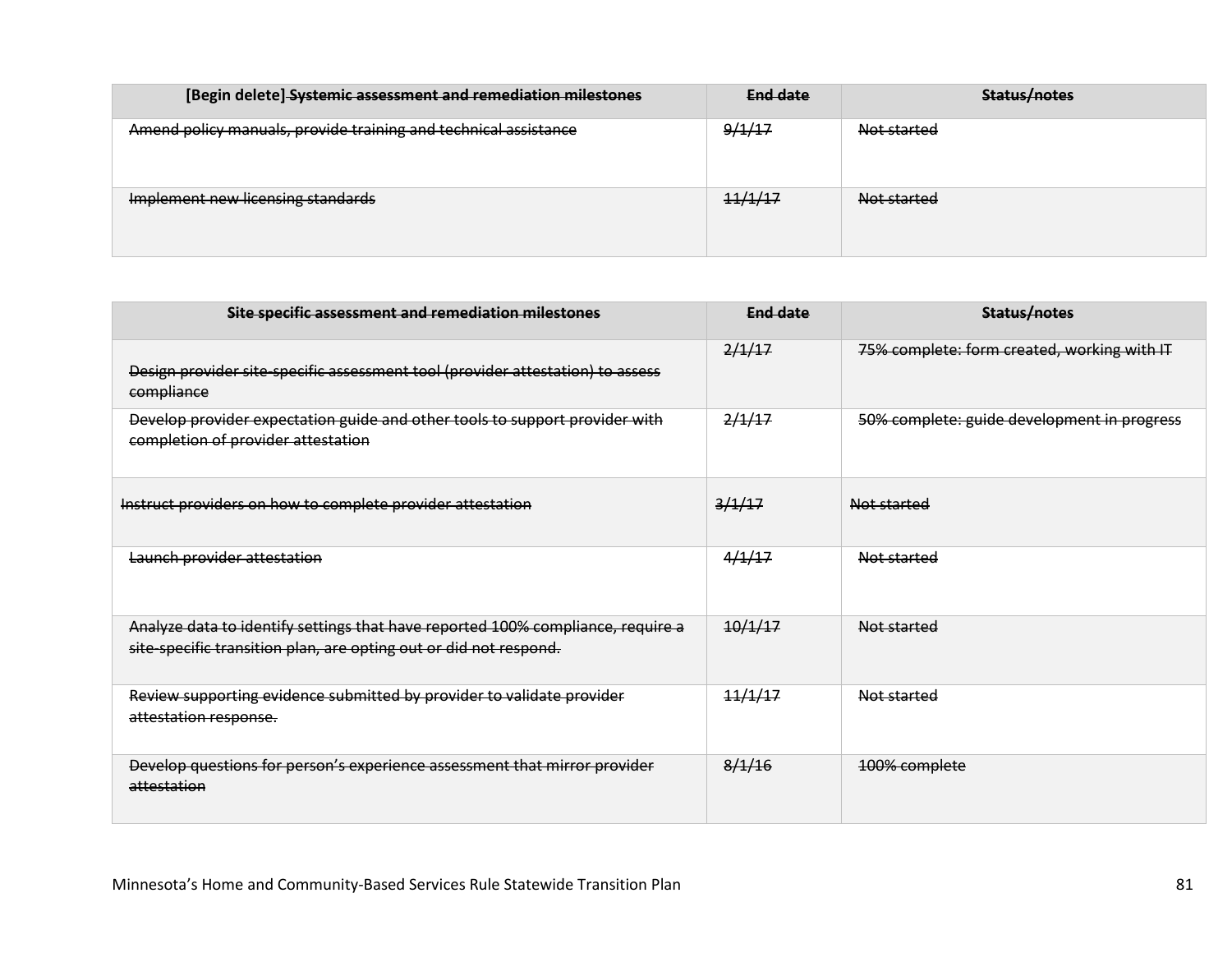| Site specific assessment and remediation milestones                                                                                                                                      | <b>End date</b> | Status/notes                                                            |
|------------------------------------------------------------------------------------------------------------------------------------------------------------------------------------------|-----------------|-------------------------------------------------------------------------|
| Train case managers on how to conduct the person's experience assessment and<br>expectations for remediating discrepancies                                                               | 3/1/17          | Not started                                                             |
| Launch person's experience assessment                                                                                                                                                    | 6/1/17          | Not started                                                             |
| Analyze provider experience assessment data to validate compliance and track<br>remediation                                                                                              | 6/31/17         | Not started                                                             |
| Develop a site-specific compliance plan template                                                                                                                                         | 6/1/17          | 25% complete                                                            |
| Conduct outreach activities to support providers                                                                                                                                         | 12/31/17        | Not started: in planning phase for provider<br>outreach                 |
| Track provider progress toward compliance goals and assure site-specific<br>compliance of all settings                                                                                   | 6/1/18          | Not started                                                             |
| Develop a framework of tiered standards for designated new service settings                                                                                                              | 12/31/16        | 50% complete: working with stakeholders to<br>finalize tiered standards |
| Propose legislation to implement tiered standards framework for customized<br>living services, day training and habilitation services, new employment services<br>and adult day services | 7/1/18          | 25% complete: legislative proposals drafted for<br>employment services  |
| Submit waiver plan amendments to redefine existing services, tiered standards or<br>add new services that do not add costs                                                               | 12/31/17        | Not started                                                             |
| Submit waiver plan amendment to redefine existing services, tiered standards or<br>add new services that add costs                                                                       | 9/1/18          | Not started                                                             |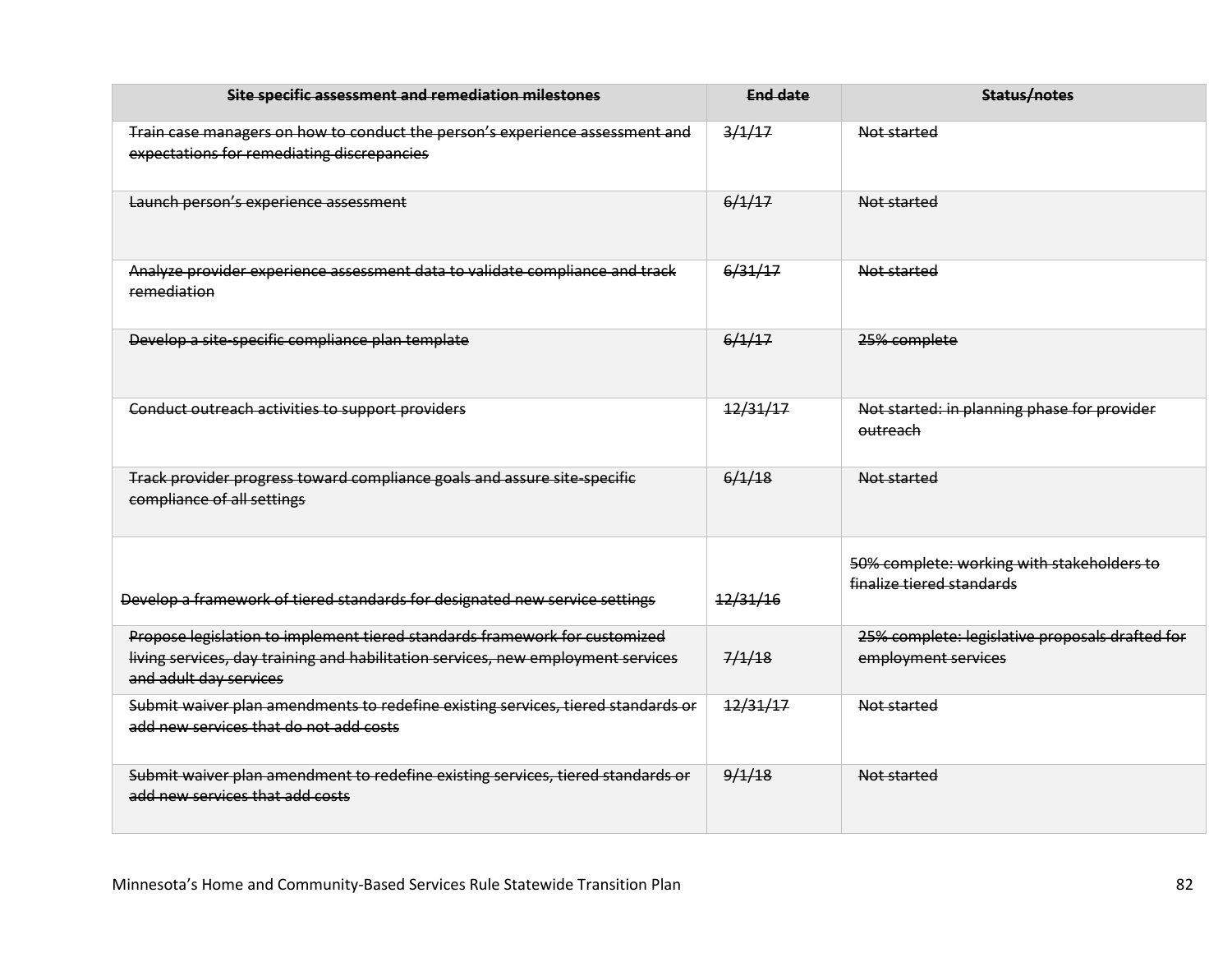| Site specific assessment and remediation milestones                                                                                           | End date | Status/notes |
|-----------------------------------------------------------------------------------------------------------------------------------------------|----------|--------------|
| Implement waiver amendment changes                                                                                                            | 3/1/2019 | Not started  |
| Submit second set of waiver plan amendments to continue to redefine existing<br>services, tiered standards or add new services that add costs | 9/1/18   | Not started  |

| <b>Relocation of people milestones</b>                                                                                     | End date | Status/notes       |
|----------------------------------------------------------------------------------------------------------------------------|----------|--------------------|
| Implement transition protocol to give people the opportunity to make informed<br>choices of new services/settings          | 03/31/18 | <b>Not started</b> |
| Provide technical assistance to providers and lead agencies regarding relocation<br>of individuals                         | 03/16/19 | Not started        |
| Provide case-management reassessment and transition assistance to people<br>needing relocation of services and/or settings | 03/16/19 | Not started        |

| <b>Ongoing compliance milestones</b>                                                                                       | End date | Status/notes |
|----------------------------------------------------------------------------------------------------------------------------|----------|--------------|
| Implement transition protocol to give people the opportunity to make informed<br>choices of new services/settings          | 03/31/18 | Not started  |
| Provide technical assistance to providers and lead agencies regarding relocation<br>of individuals                         | 03/16/19 | Not started  |
| Provide case-management reassessment and transition assistance to people<br>needing relocation of services and/or settings | 03/16/19 | Not started  |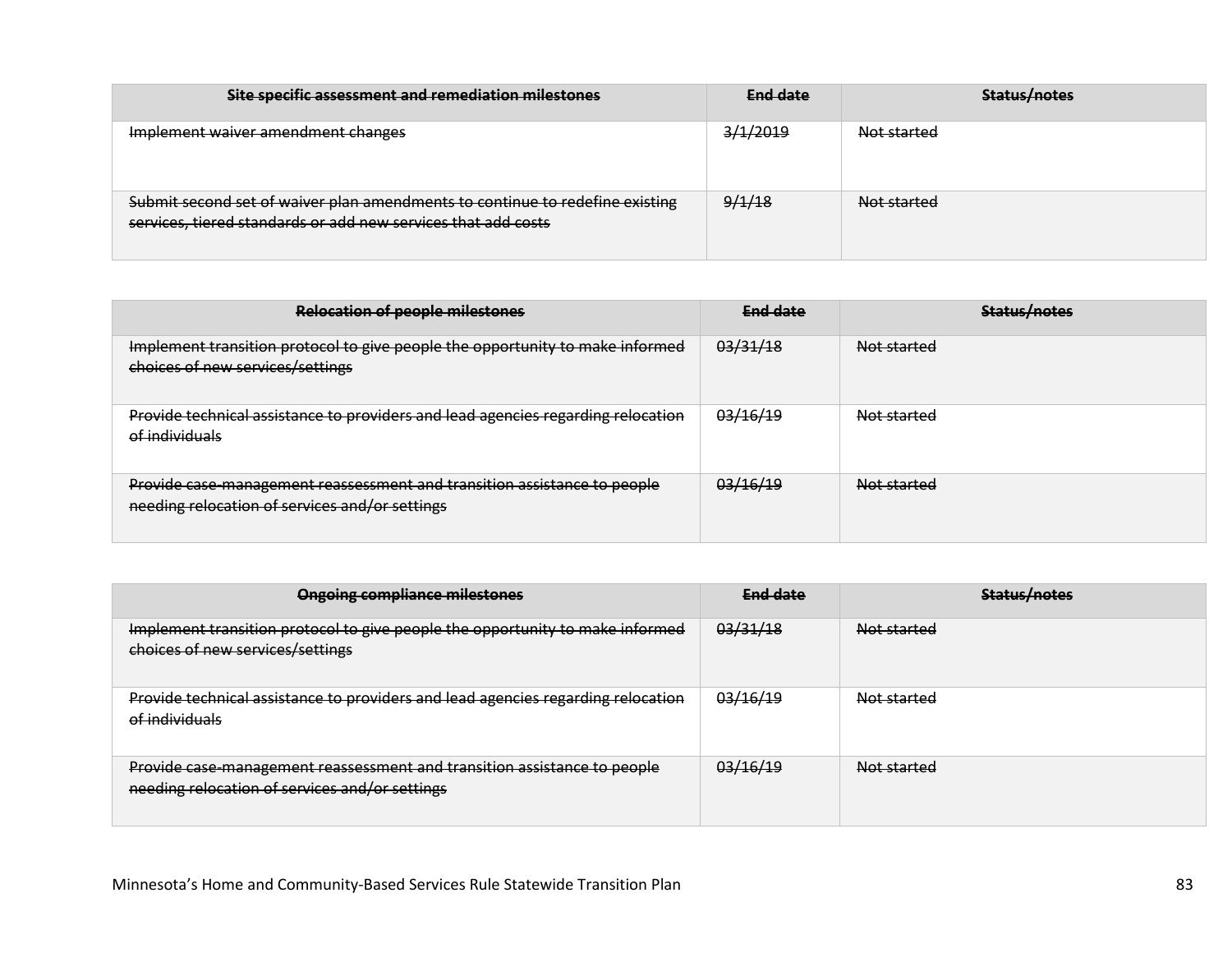| <b>Ongoing compliance milestones</b>                                                              | <b>End date</b> | Status/notes                                                                                                                                                                                                                                                                                        |
|---------------------------------------------------------------------------------------------------|-----------------|-----------------------------------------------------------------------------------------------------------------------------------------------------------------------------------------------------------------------------------------------------------------------------------------------------|
| Identify the type of system(s) that must be modified/created for monitoring<br>ongoing compliance | 4/1/16          | 100% complete                                                                                                                                                                                                                                                                                       |
| Identify gaps in current monitoring systems and need for new systems                              | 8/1/16          | 100% complete                                                                                                                                                                                                                                                                                       |
| Modify current monitoring systems, create new systems and train                                   | 12/1/17         | 50% complete<br>Legislative proposals to revise licensing<br>standards drafted<br>Individual experience assessment<br>questions developed, system changes in<br>development<br>Revalidation protocols in development<br>Person centered planning protocols are<br>developed for lead agency reviews |
| Implement ongoing monitoring systems                                                              | 1/1/18          | Not started [End delete]                                                                                                                                                                                                                                                                            |